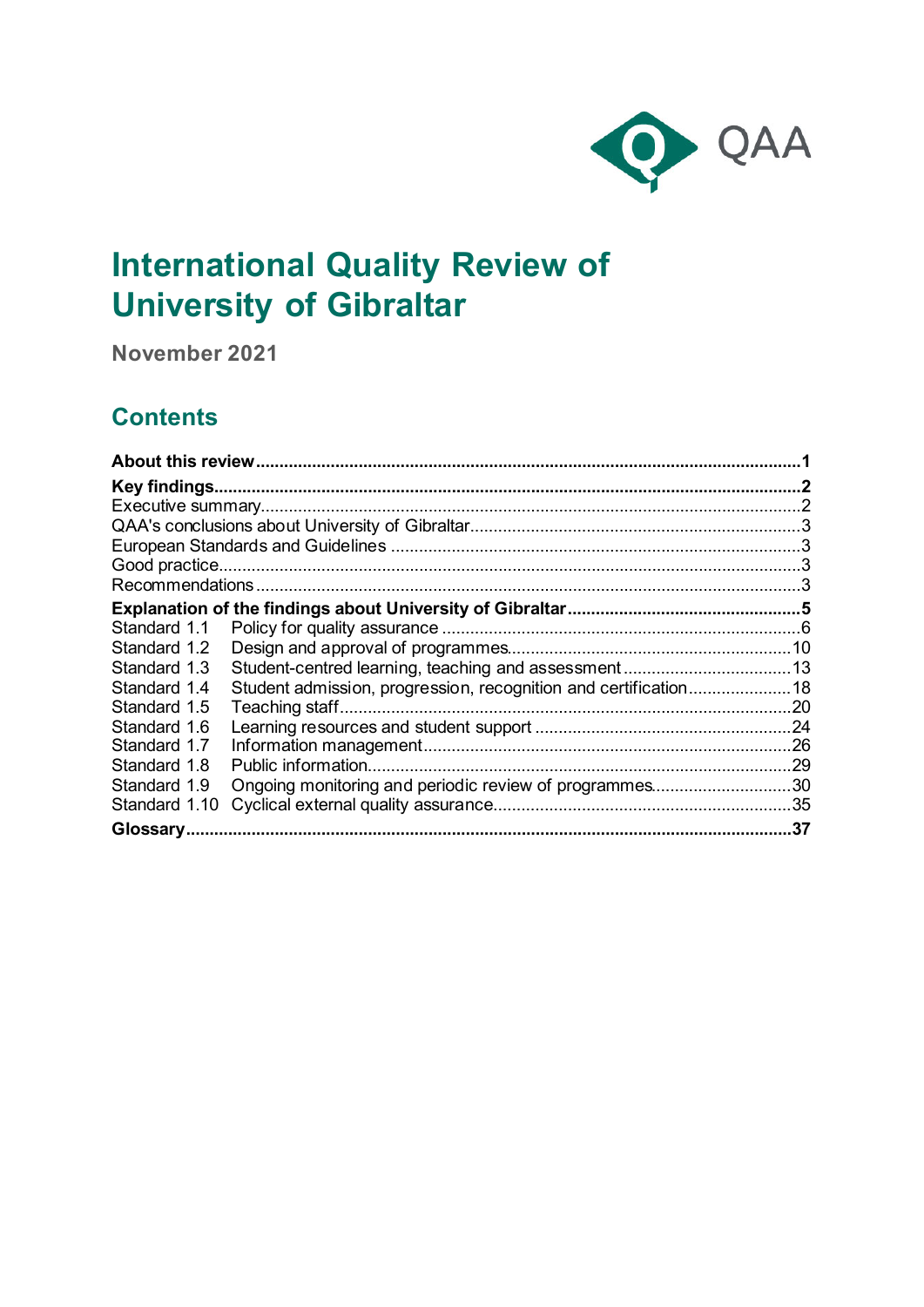# <span id="page-1-0"></span>**About this review**

This is a report of an International Quality Review conducted by the Quality Assurance Agency for Higher Education (QAA) at University of Gibraltar. The review took place from 22 to 25 November 2021 and was conducted by a team of three reviewers, as follows:

- Professor Mark Hunt
- Mr Ian Kimber (international reviewer)
- Dr Harry Williams (student reviewer)

The QAA Officer for this review was Dr Yue Song.

International Quality Review (IQR) offers institutions outside the UK the opportunity to have a review by the UK's Quality Assurance Agency for Higher Education (QAA). The review benchmarks the institution's quality assurance processes against international quality assurance standards set out in Part 1 of the *Standards and Guidelines for Quality Assurance in the European Higher Education Area* (ESG).[1](#page-1-1)

In International Quality Review, the QAA review team:

- makes conclusion against each of the 10 standards set out in Part 1 of the ESG
- makes recommendations
- identifies features of good practice
- came to an overall conclusion as to whether the institution meets the standards for International Quality Review.

A summary of the findings can be found in the section starting on page 2. Explanations of the findings are given in numbered paragraphs in the section starting on page 5.

The QAA website gives more information [about QAA](http://www.qaa.ac.uk/about-us) and its mission.<sup>[2](#page-1-2)</sup> A dedicated section explains the method for International Quality Review<sup>[3](#page-1-3)</sup> and has links to other informative documents. For an explanation of terms, see the glossary at the end of this report.

<span id="page-1-1"></span><sup>1</sup> [www.enqa.eu/esg-standards-and-guidelines-for-quality-assurance-in-the-european-higher-education-area](https://www.enqa.eu/esg-standards-and-guidelines-for-quality-assurance-in-the-european-higher-education-area/)

<span id="page-1-2"></span><sup>2</sup> [www.qaa.ac.uk/about-us](http://www.qaa.ac.uk/about-us)

<span id="page-1-3"></span><sup>3</sup> [www.qaa.ac.uk/en/training-and-services/iqr](https://www.qaa.ac.uk/en/training-and-services/iqr)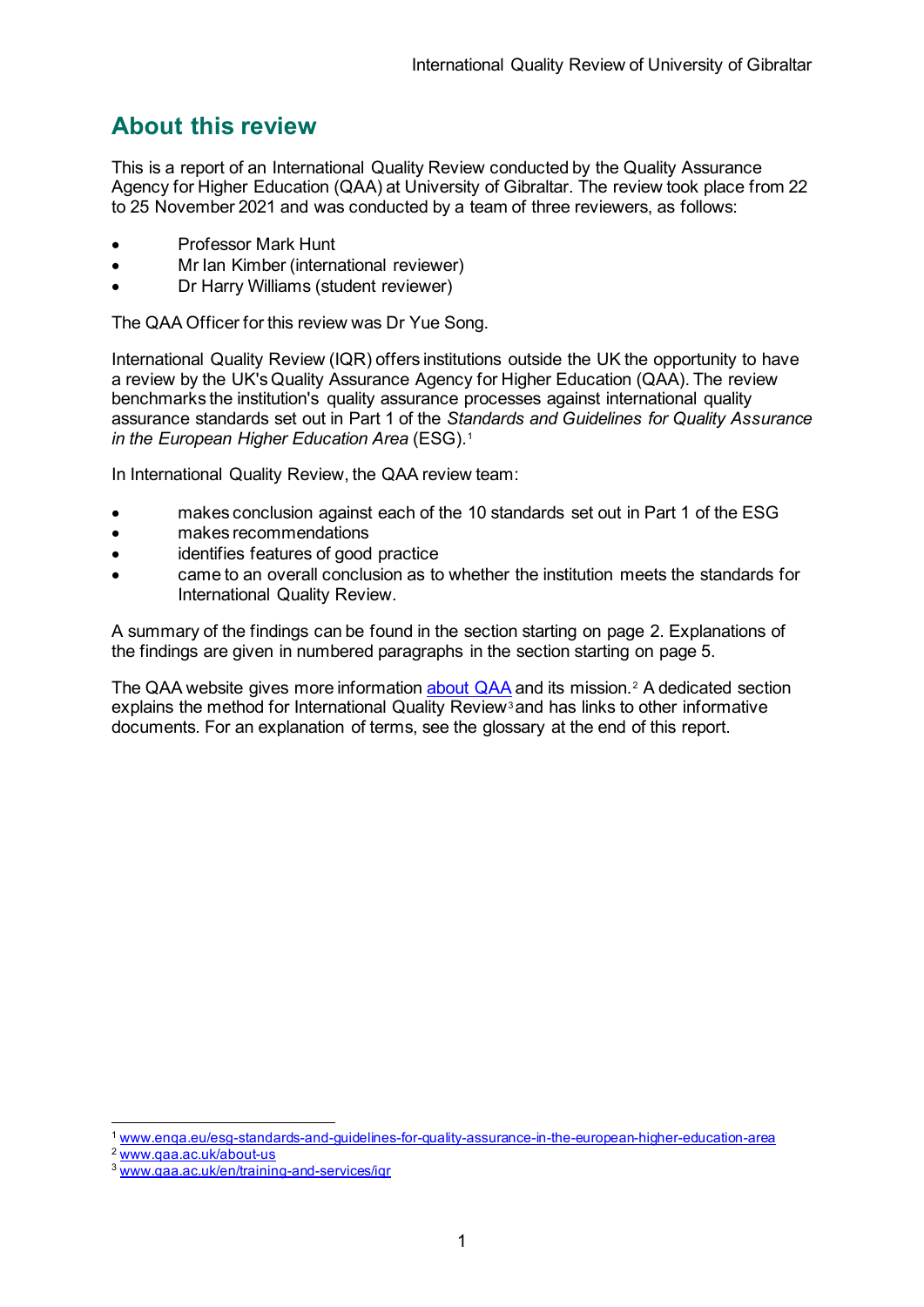# <span id="page-2-0"></span>**Key findings**

# <span id="page-2-1"></span>**Executive summary**

The University of Gibraltar (UoG) is the only higher education institution in Gibraltar. The University was established in 2015 by Her Majesty's Government of Gibraltar through the *University of Gibraltar Act 2015*. The University's aim is to deliver high-quality teaching, learning and research in order to contribute to the sustainable development of Gibraltar and to the Mediterranean region.

The University of Gibraltar is currently offering four undergraduate, five postgraduate taught programmes and a research PhD programme. While provision of a research (PhD) programme commenced in the academic year of 2015-16, provision of taught awards did not commence until the academic year 2018-19. The first taught programmes launched were the Bachelor of Business Administration (Hons) and the MSc in Marine Science and Climate Change. In 2019-20, the University added the Master of Business Administration and the Postgraduate Certificate in Education to its provision. In 2020-21, the University launched the BSc (Hons) Adult Nursing, the MA Leadership and Management, and an Executive MBA (eMBA). The latter is delivered through the University's collaborative provider - Learna. September 2021 saw the launch of two BSc (Hons) programmes in Maritime Science (Engineering and Nautical).

There are currently 125 students enrolled at the University, of whom 35% are undergraduate, 48% postgraduate and 17% PhD. The majority of students are from Gibraltar with 30% of the student body comprising EU/international students. There are currently 40 academic and non-academic staff employed at the University, and a further 16 contracted sessional lecturers.

As per the *University of Gibraltar Act 2015*, the management, administration and control of the property, revenue and business of the University fall under the auspices of its Board of Governors (BoG). The Academic Board (AB), formally established through the University of Gibraltar (Academic Board) Regulations 2018, is the University's highest academic body with overall responsibility for academic decisions and governance. The AB is the only body within the University that has the authority to award credit and qualifications. The Vice-Chancellor is the chair of the AB and is responsible for the overall management of the University, supported by the Executive Committee and senior operational staff and directors.

The University of Gibraltar Strategic Plan aligns with the University mission: 'to respond to current societal needs as well as shape personal and professional futures through the pursuit of education, training and research'. The Strategic Plan outlines the direction that the University will take during the period 2019-22, including six strategic priorities: curriculum, research and research education, learning, campus, student support and corporate governance. This reflects the University's aspirations, including its vision to become: 'an institution of excellence in teaching, learning and research'.

At the end of each academic year, the University undertakes a formal evaluation of progress made towards the achievement of the Strategic Plan in the form of a progress report, and reviews planned milestones for the forthcoming year. These documents are shared with staff via the staff intranet and submitted to the Board of Governors, the Academic Board, and the Gibraltar Regulatory Authority (GRA). An executive summary of progress made towards the achievement of the Strategic Plan is posted on the University website.

In reaching conclusions about the extent to which the UoG meets the 10 ESG Standards, the QAA review team followed the evidence-based review procedure as outlined in the handbook for International Quality Review (June 2021). The QAA review team was provided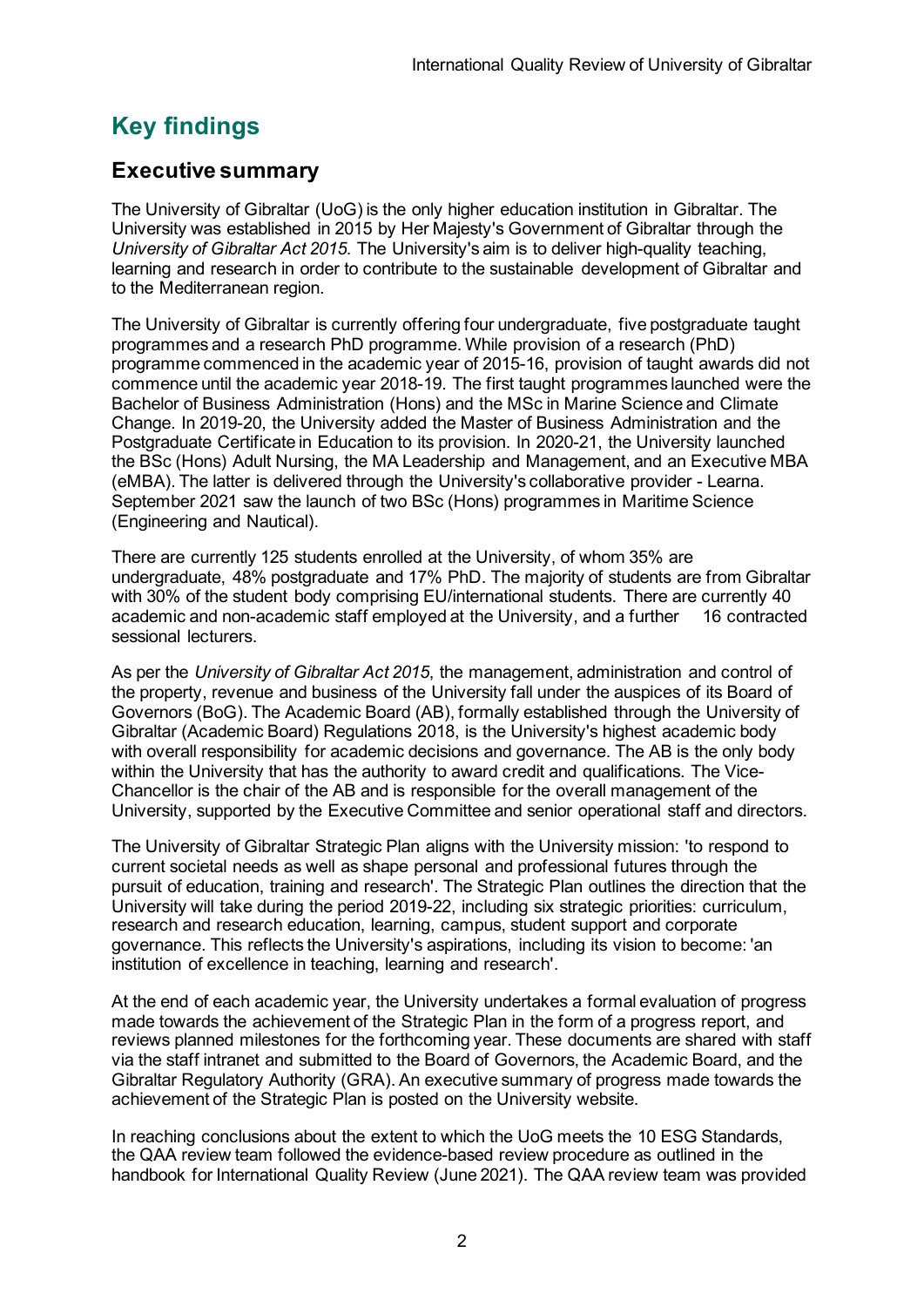with a self-evaluation and supporting evidence by the University. During the four-day online review visit, which took place from 22 to 25 November 2021, the review team held a total of seven meetings with the Vice-Chancellor, senior management team, academic staff, professional support staff, students, alumni and the University partner. The review team also had the opportunity to conduct a virtual observation of the University's online systems.

The review team came to the overall conclusion that University of Gibraltar meets all 10 of the European Standards and Guidelines (2015), Part 1: Internal Quality Assurance. The review team has identified four areas of good practice and five recommendations.

# <span id="page-3-0"></span>**QAA's conclusions about University of Gibraltar**

The QAA review team reached the following conclusions about the higher education provision at the University of Gibraltar.

# <span id="page-3-1"></span>**European Standards and Guidelines**

The University of Gibraltar meets all of the 10 ESG Standards and Guidelines.

# <span id="page-3-2"></span>**Good practice**

The QAA review team identified the following features of **good practice** at the University of Gibraltar.

- The quality handbook provides a robust level of architecture for the management of quality and standards at university level, and which includes extensive externality (ESG Standard 1.1).
- Clear procedures of how the outcomes and actions from Module Evaluation and Enhancement Reports (MEERs) and Programme Review and Enhancement Plans (PREPs) are carried forward to the next time a module or programme is delivered (ESG Standard 1.3).
- The close-working partnerships between the University and other Gibraltar-based organisations, given the particular challenges with operating in such a densely populated and geographically restricted space, such as the Gibraltar peninsula (ESG Standard 1.6).
- The effective use of externality throughout its committee structure and embedded within its quality assurance processes (ESG Standard 1.9).

## <span id="page-3-3"></span>**Recommendations**

The QAA review team makes the following **recommendations** to the University of Gibraltar.

- Summarise the outcomes of due diligence of partnership arrangements in a documentary report which follows the sequence listed in paragraph 60 of the Academic Partnerships and Collaborative Provision. This would then enable the University to present a consolidated report for consideration and approval by the Contracts & Agreement Committee and ultimately the Board of Governors (ESG Standard 1.1).
- Set up personal tutoring procedures in a more formal and structured manner (ESG Standard 1.3).
- Build a time allocation into its workforce model for personal tutoring and provide training for staff on conducting their tutor roles (ESG Standard 1.5).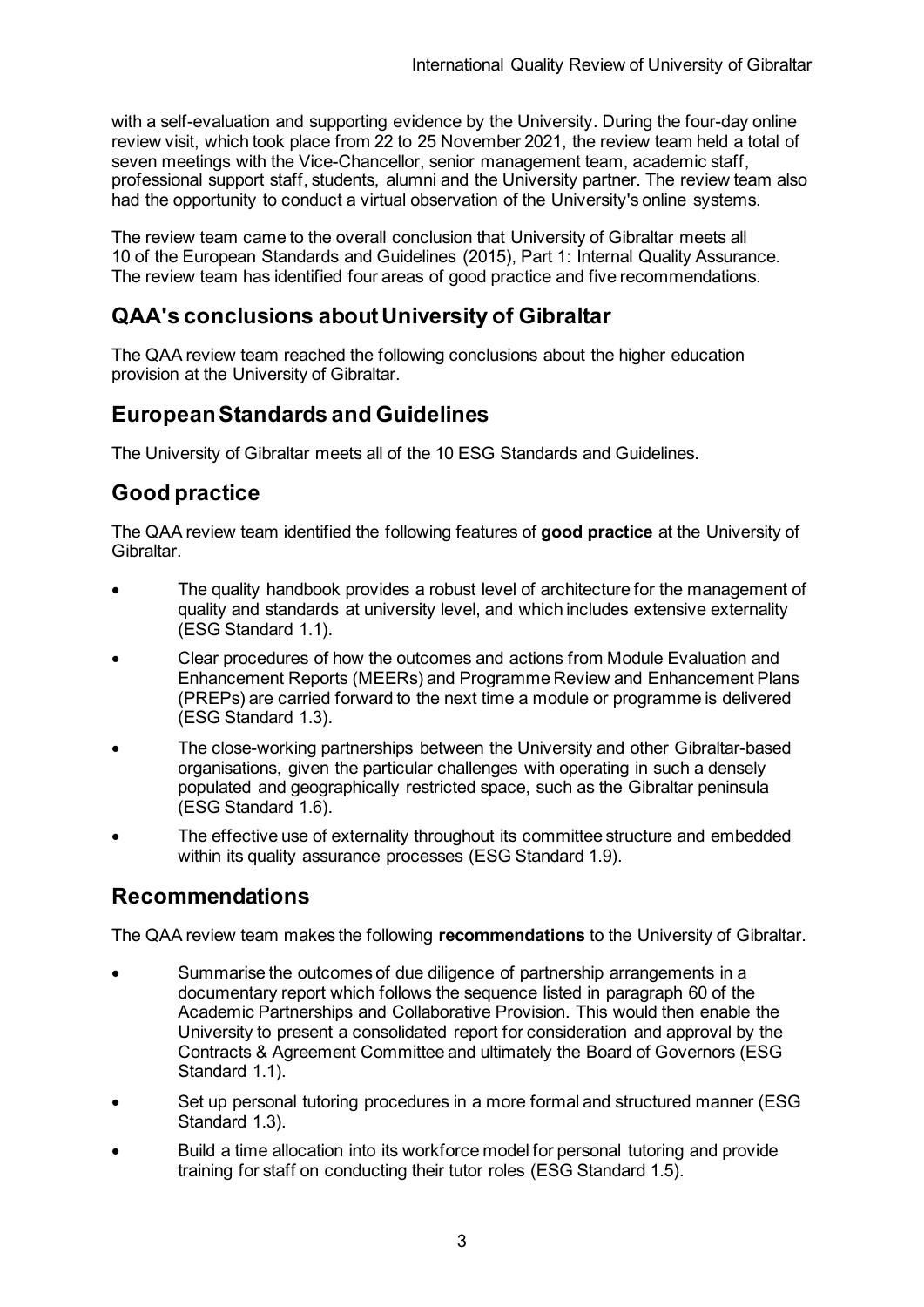- Develop an overarching strategy to underpin its approach to student employability and professional skills development (ESG Standard 1.6).
- Formalise the process currently in place to ensure the ongoing currency and accuracy of its public information (ESG Standard 1.8).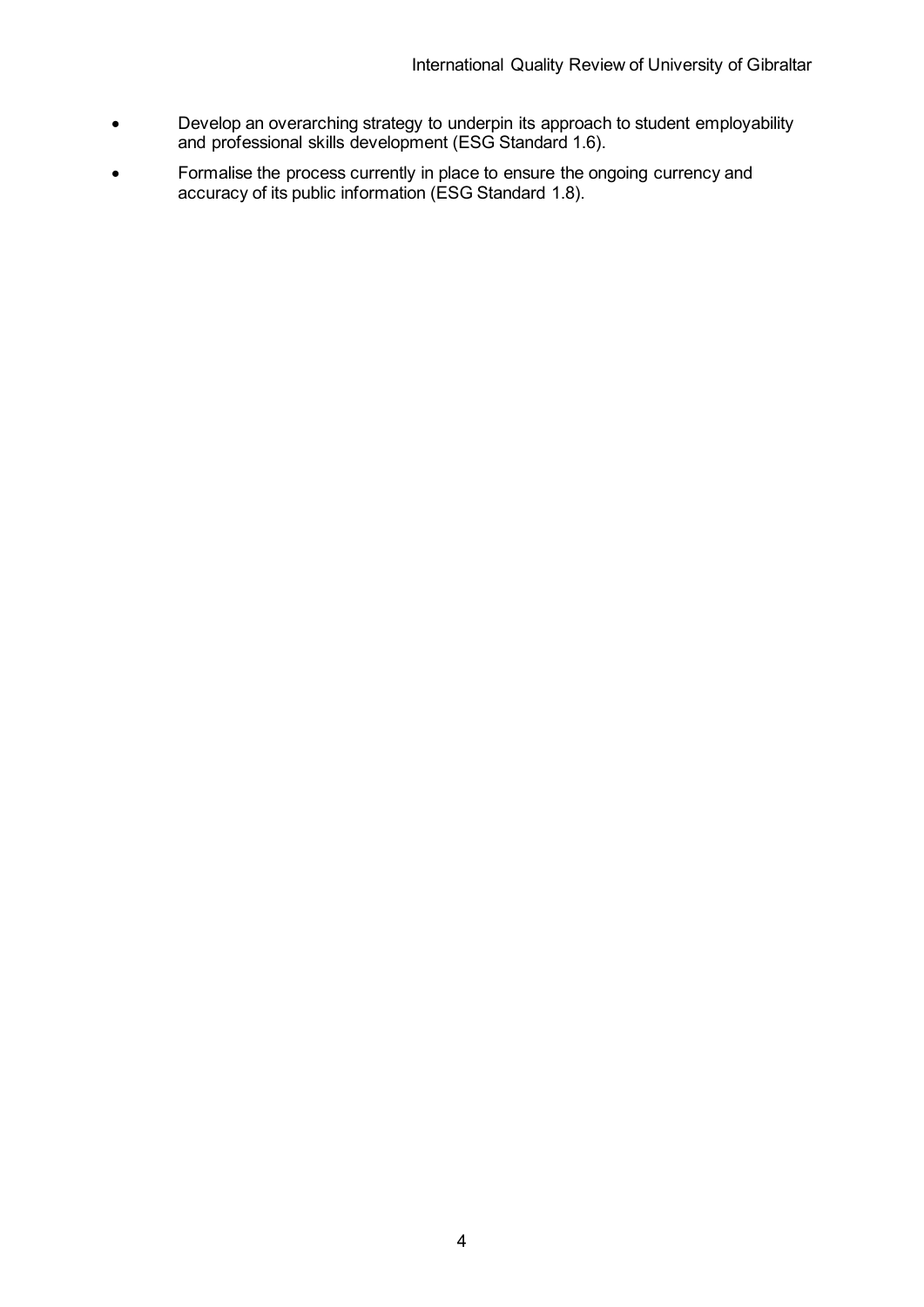# <span id="page-5-0"></span>**Explanation of the findings about University of Gibraltar**

This section explains the review findings in more detail.

Terms that may be unfamiliar to some readers have been included in a [brief glossary](#page-37-0) at the end of this report. A fuller [glossary of terms](https://www.qaa.ac.uk/Glossary) is available on the QAA website, and formal definitions of certain terms may be found in the operational description and handbook for the [review method,](https://www.qaa.ac.uk/training-and-services/iqr) also on the QAA website.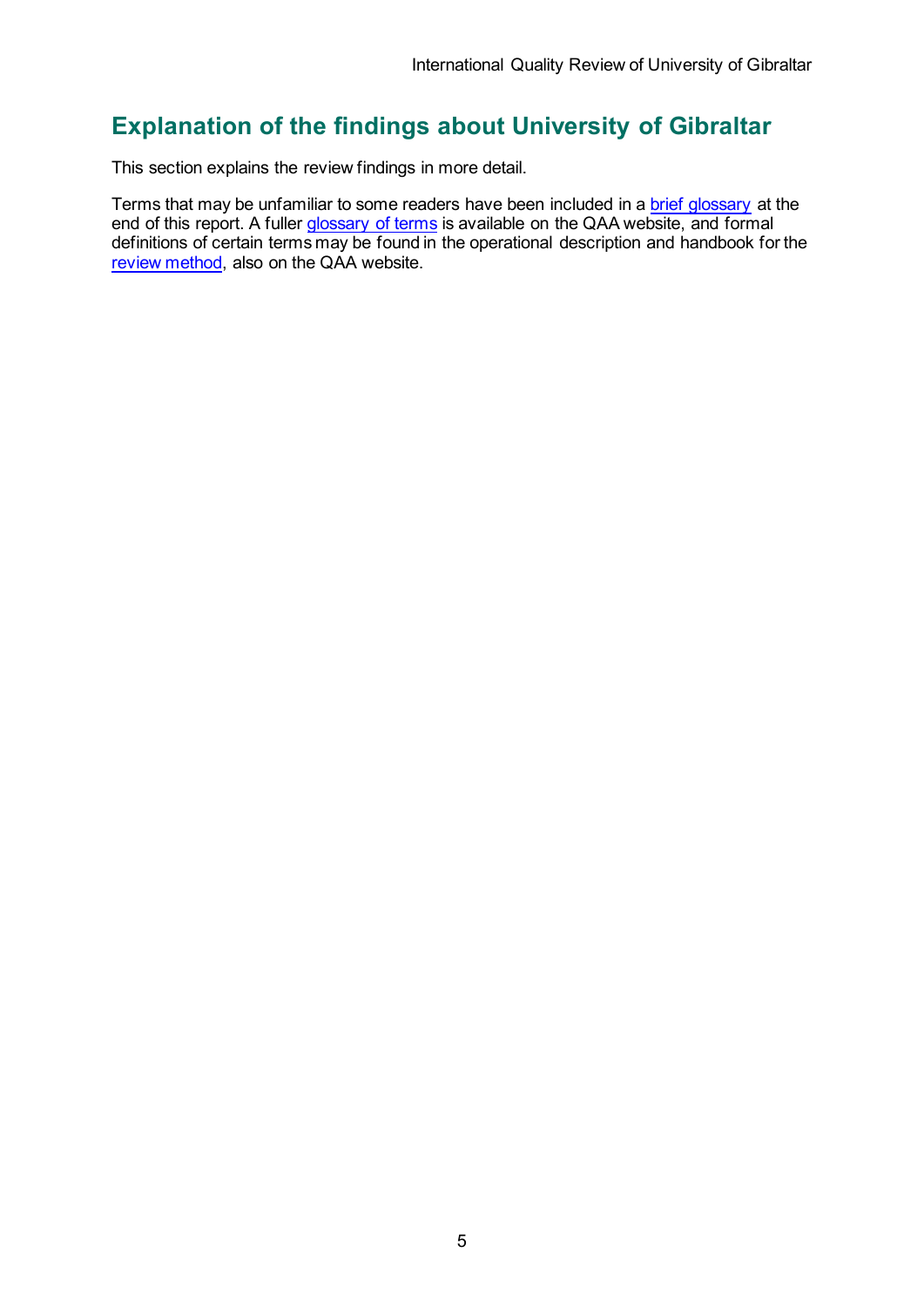## <span id="page-6-0"></span>**Standard 1.1 Policy for quality assurance**

**Institutions should have a policy for quality assurance that is made public and forms part of their strategic management. Internal stakeholders should develop and implement this policy through appropriate structures and processes, while involving external stakeholders.**

## **Findings**

1.1 The University of Gibraltar (UoG) aligns itself to the UK Quality Code for Higher Education and the European Standards and Guidelines. A key objective is to ensure that the standard of awards are comparable with that of other UK universities. In meetings with the review team, the staff of the University confirmed that they were clear on the requirements of the regulatory environment and that specific training and support had been provided and undertaken.

1.2 In order to ensure that the University exercises its degree awarding powers transparently, fairly and rigorously, and to ensure that its qualifications are consistent with both national and international expectations and are only awarded where students have met the published programme requirements through fair, valid and reliable assessments - a number of mechanisms are deployed which include: the Board of Governors; the Academic Board; and Academic Board's two sub-committees with authority on academic matters: Academic Quality and Standards Committee (AQSC) (Taught) and Research & Research Degrees Committee (Research).

1.3 Academic standards in teaching, learning and research are set out in the University's Quality Assurance Policy and the Quality Handbook. Both documents are available on the University website and apply to all staff - both academic and professional support. The Quality Assurance Policy outlines the guarding of academic standards, while the Quality Handbook sets out the University's quality systems and its approach to managing academic standards of its awards and the quality of learning opportunities it provides to students leading to its awards. The Quality Handbook sets out how the University is governed and how it exercises degree awarding powers granted to it under the *University of Gibraltar Act 2015*.

1.4 The Quality Handbook sets out the academic regulations for both taught and research degrees, and defines the rules governing the award of the University's qualifications. The Academic Regulations are supplemented by codes that provide additional information and guidance. The Quality Handbook is operationalised and implemented through a range of committees which include: Academic Quality and Standards Committee (AQSC), Quality Enhancement Committee, and the Research and Research Degrees Committee - all overseen by the Academic Board to ensure that clear reporting lines are in place and that quality assurance is effectively governed.

1.5 At an operational level, the Vice-Chancellor has responsibility for the oversight of quality within the University and is supported by a number of key roles - these include: the Academic Quality and Learning Manager, who has oversight for quality assurance; Heads of School; and the Programme Coordinators, who have oversight of individual academic programmes.

1.6 From the analysis of committee chairing, it was evident that the Vice-Chancellor chairs two of the key university committees: AB and AQSC. The review team was concerned that there could be a danger that the same discussion takes place at both committees without sufficient challenge or difference of opinion. Although the review team heard the reasons why the Vice-Chancellor chairs both the AB and AQSC, the review team would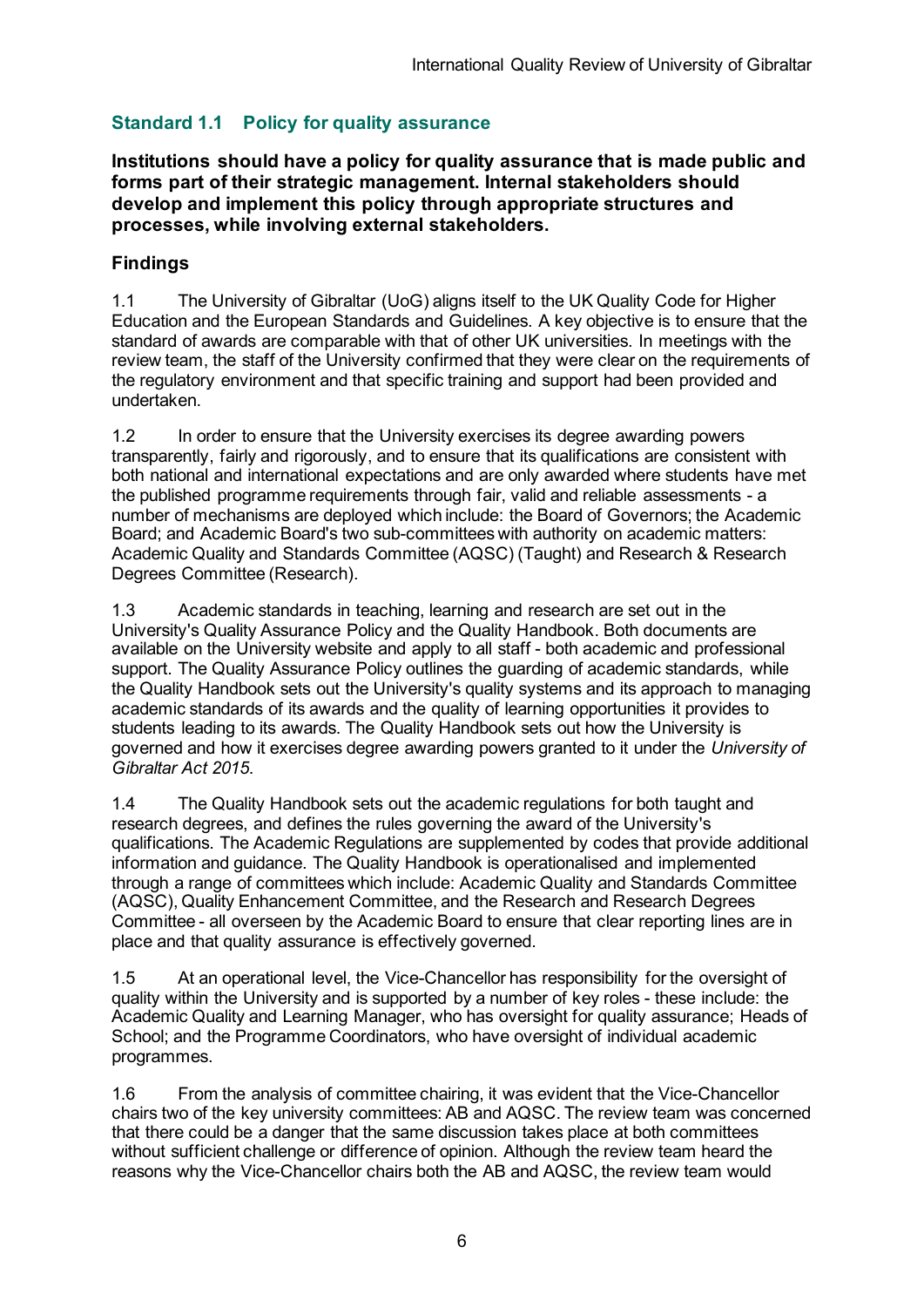advise the University to consider segregating the chairing responsibilities for both the AB and AQSC.

1.7 Student partnership is embedded throughout the committee structure via student representation on the Board of Governors, Academic Board, at programme level and on the Student-Staff Liaison Committees. The University confirmed that students were not formal members of the Board of Governors.

1.8 The University's quality assurance procedures have been designed to meet the expectations of the sector as described in the European Standards and Guidelines and the UK Quality Code for Higher Education. At the heart of these frameworks is the importance of independent external participation in programme approval, monitoring and review.

1.9 The University assures the quality of its provision by implementing a staged reporting process for its programme monitoring and review process for its taught provision. The stages include: seeking feedback from students mid-way through the semester to enable adjustments to be made; evaluation of the student experience through an online end of module questionnaire survey; at the end of each module lecturers complete a Module Evaluation and Enhancement Report (MEER) in which they develop enhancement plans; and Programme Review and Enhancement Plans (PREPs) completed by the Programme Coordinator at the end of the academic year. The PREP considers and consolidates data from the MEERs, external examiner reports, programme team meetings and the Student-Staff Liaison Committee minutes in order to develop a holistic programme enhancement plan.

1.10 The MEERs and PREPs provide the key information source for the preparation and development of the University's Annual Report on Academic Standards, Quality Assurance and Enhancement. The Annual report provides AQSC, Academic Board and the University regulator (Gibraltar Regulatory Authority) with an oversight on academic quality at the University.

1.11 In respect to the monitoring of PhD students, the University reports that at the end of the academic year the students and their corresponding supervisors fill in the annual review form. The reports are then sent to Research and Research Degrees Committee for review where they are signed off. The Director of Academic Programmes and Research is then responsible for communicating the outcome to each student. The full process for monitoring and review of PhD students is set out within the Academic Regulations for Research Degrees.

1.12 The University has one collaborative partner - Learna. The Quality Handbook outlines the commitments and responsibilities of both parties which are set out in a collaborative agreement. Programmes developed and delivered by the collaborative partner must adhere to the same validation processes as all university programmes. A quality assurance visit is also conducted with partners as and when required. However, in respect to the Learna partnership, a site visit was not possible due to Covid and the pandemic. The review team heard through meetings that the quality and standards of the Learna provision was assured by other means - for example, through close oversight of the online provision. The review team heard that the Head of School for Business regularly reviews the virtual learning environment (VLE) content, and all lecturers on the course have to be approved by the University. The University also moderates the assessments conducted by Learna to ensure that the courses are of good quality and comparable in standard to the University's courses. Although the review team did receive a range of documents and discussed the partnership during the review visit to ensure that appropriate due diligence had been undertaken prior to approval of the partnership, the papers received by the review team were in a summarised form which lacked specific detail. The review team, therefore,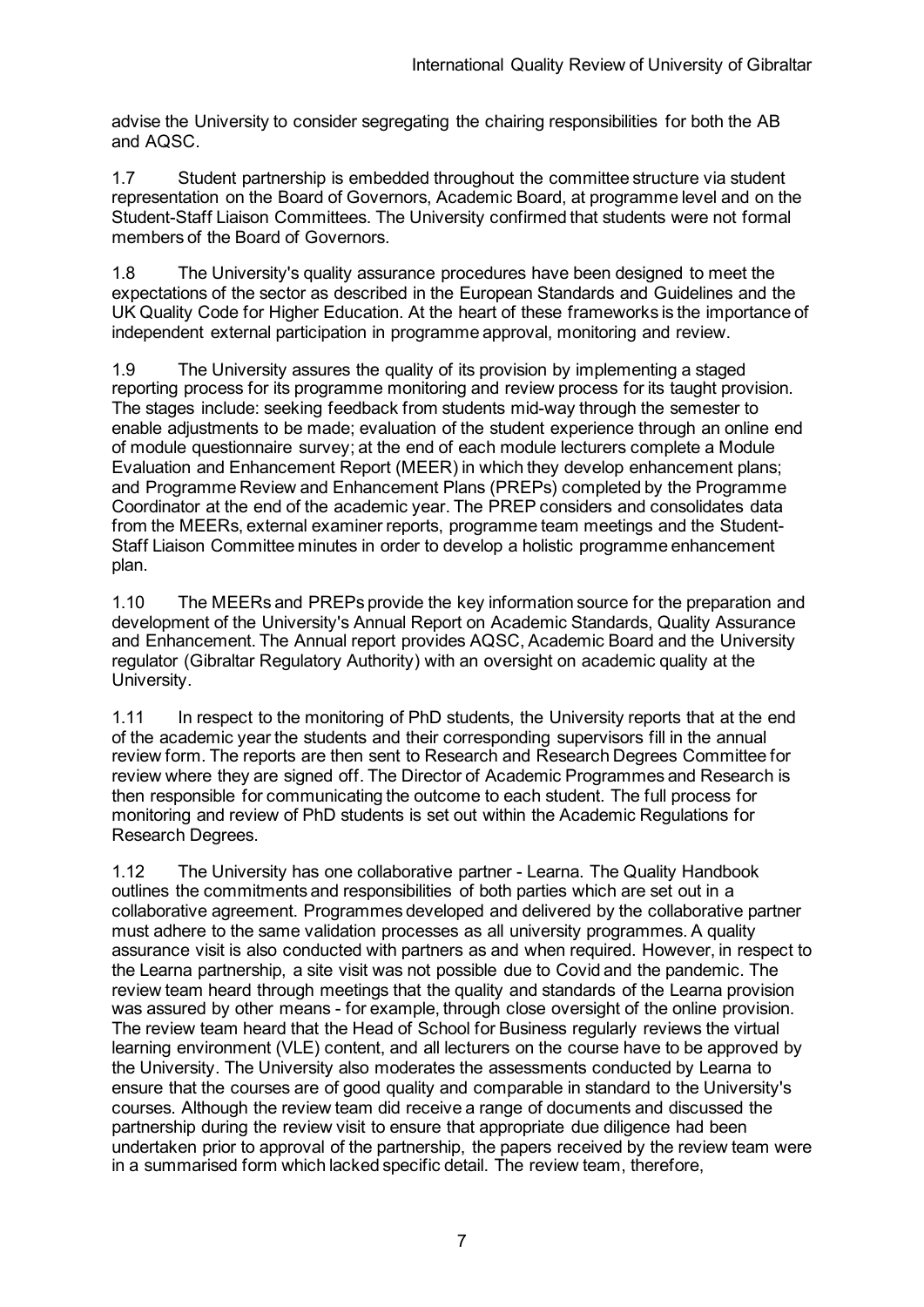**recommends** for future partnership arrangements that the University formally summarises the outcomes of due diligence in a documentary report which follows the sequence listed in paragraph 60 of the Academic Partnerships and Collaborative Provision. This would then enable the University to present a consolidated report for consideration and approval by the Contracts & Agreement Committee and ultimately the Board of Governors.

1.13 The development of the Quality Handbook was undertaken in 2018-19 with the support of an external member of the Academic Quality and Standards Committee (AQSC) who had expertise in UK academic standards and quality assurance. The University confirmed that the Quality Handbook benefitted from extensive stakeholder input from: Programme Coordinators, the Student Experience Office, the Director of Academic Programmes and Research, the Vice-Chancellor, the Registrar, the AQSC and Academic Board. Ongoing improvements have been discussed by the Quality Enhancement Committee and by the Programme Coordinators Meetings, prior to approval by AQSC and AB. The Quality Handbook has continued to be developed and implemented with faculty staff, the University Board of Examiners, QEC, AQSC and AB. During the 2020-21 review, a number of amendments in light of practice were made to the handbook.

1.14 The review team can confirm that the Quality Handbook provides an accessible and comprehensive set of documents in relation to academic standards and quality and which makes explicit where authority for decision-making resides at university level. The Quality Handbook comprises: Academic Regulations, Codes of Practice and Relevant Forms. The Quality Handbook also details the University's management structures and corporate obligations and aims to provide assurance to Academic Board, through its sub-committees. In meetings with the review team, university staff were able to confirm how the quality handbook had been implemented and how they had been engaged in the process of development. The review team considers that the quality handbook provides a robust level of architecture for the management of quality and standards at university level, and which includes extensive externality; the review team considers this an aspect of **good practice**.

1.15 The University operates a cyclical strategic planning process which integrates planning, systematic data gathering and analysis to inform its evaluation and decision-making processes aimed at enhancing performance across the University. During the last three academic years, strategic plan milestones set have been achieved as follows: 2018-19 - 98%; 2019-20 - 94%; and 2020-21 - 97%. The University owes this level of achievement to the fact that each staff member has at least one strategic plan target or milestone embedded in the annual performance review. This approach has ensured a university-wide commitment to the University's strategic aims.

1.16 One further aspect of external oversight is provided by the Gibraltar Regulatory Authority (GRA). The GRA has been designated as the Gibraltar Authority for Standards in Higher Education and the Gibraltar Higher Education Commission under the *University of Gibraltar Act 2015*. The GRA Memorandum of Regulation details the information the University is required to report upon, on an annual basis.

1.17 The review team's discussions with university staff and students confirmed that the structures and policies in place for managing quality operates effectively.

1.18 The University has in place clear policies and processes for managing quality assurance that enables it to meet the statutory requirements prescribed by the *University of Gibraltar Act 2015*. The University has developed its own Quality Assurance Policy and Quality Handbook which address transparency, accountability and reporting requirements. Although the review team has included one recommendation in this standard, to tighten up the formal consideration of due diligence reporting, the review team found that the policies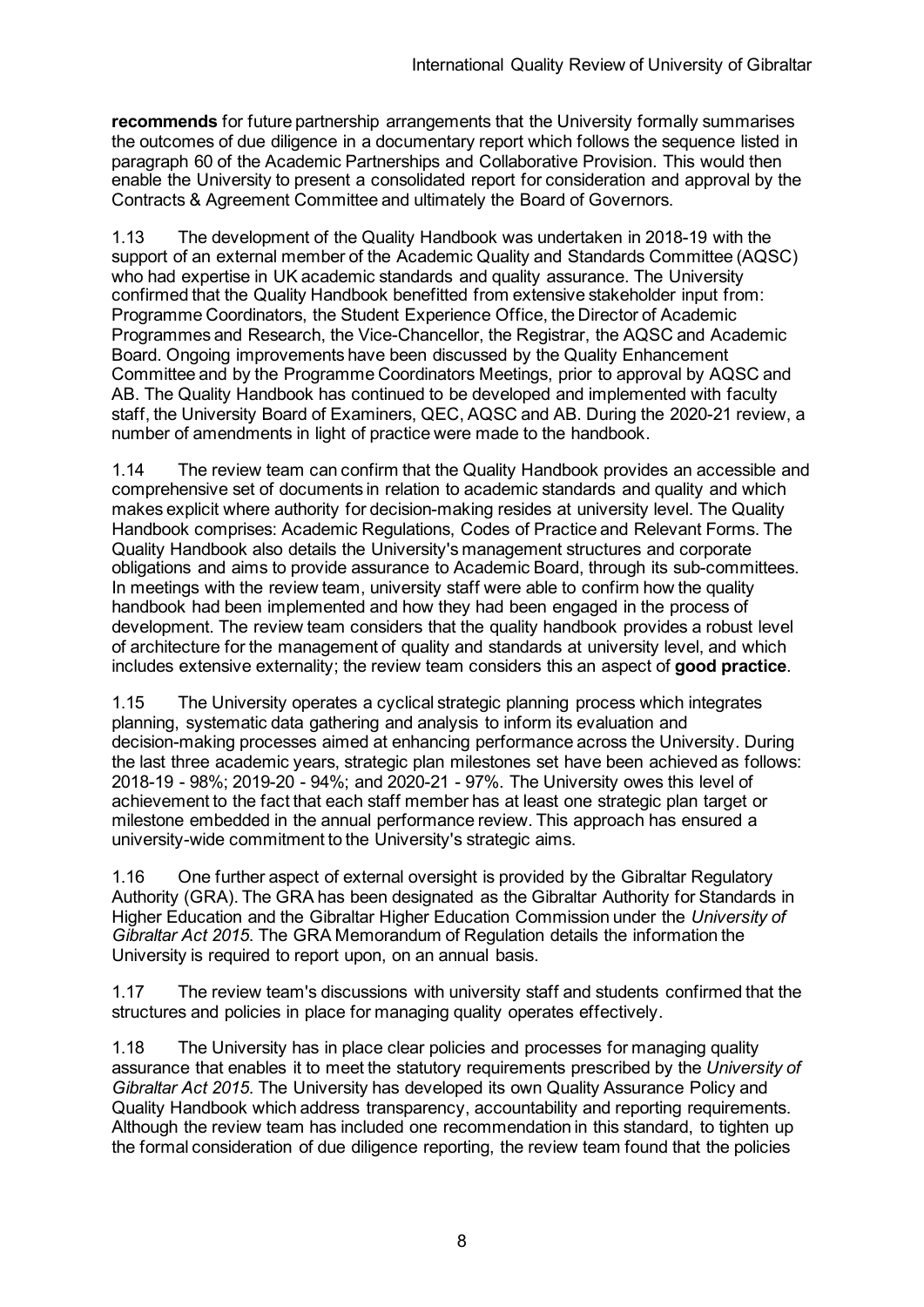and processes the University has in place were operating effectively. Overall, the team concludes that Standard 1.1 is **met**.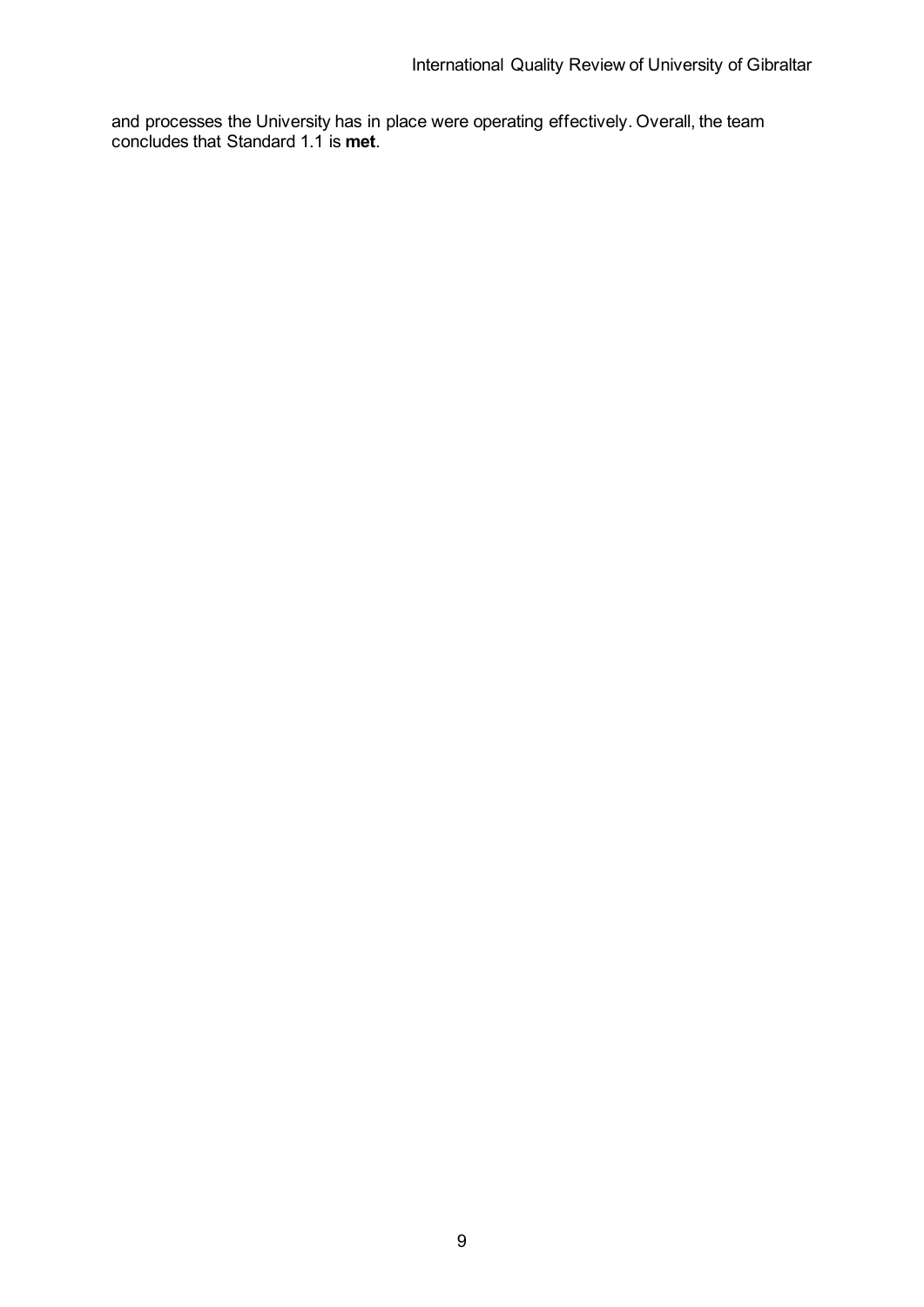## <span id="page-10-0"></span>**Standard 1.2 Design and approval of programmes**

**Institutions should have processes for the design and approval of their programmes. The programmes should be designed so that they meet the objectives set for them, including the intended learning outcomes. The qualification resulting from a programme should be clearly specified and communicated, and refer to the correct level of the national qualifications framework for higher education and, consequently, to the Framework for Qualifications of the European Higher Education Area.**

## **Findings**

2.1 The Quality Handbook sets out the University's approach to, and requirements for, the approval of new programmes and modules, and their amendment and withdrawal. New programmes are subject to a three-stage process:

- Programme Planning Approval where the viability of the proposal and alignment with the University Strategic Plan are considered. The Executive Team considers programme planning proposals, and the final decision on whether to proceed rests with the Vice-Chancellor.
- Full Programme Development involves the planning and development process, including identifying suitable external experts and engaging with internal stakeholders. Full programme documentation is developed at this stage.
- Approval full programme approval is carried out by an Approval Panel which includes external experts. The Approval Panel scrutinises documentation and provides feedback to the Programme Team. Its conclusions and recommendations, together with responses from the Programme Team, are submitted to the Academic Quality and Standards Committee (AQSC), and forwarded to the Academic Board (AB). The process is monitored by the AQSC with final ratification being undertaken by the AB.

2.2 According to the Self-Evaluation Document, all programmes are designed to align with the University's principal mission to respond to current societal needs and shape personal and professional futures through the pursuit of education. Programmes are also designed to align with the University Strategic Plan and accompanying internal plan.

2.3 Programme development also utilises Subject Benchmark Statements produced by QAA as well as direct benchmarking exercises against similar programmes in UK universities.

2.4 As mentioned in Standard 1.1, the University has an agreement with a third party - Learna - a specialist provider of flexible online education, to deliver a limited range of programmes online. The University advised the review team that these programmes were subject to these same development and approval processes, prior to being offered and delivered by the partner.

2.5 Typically, the Vice-Chancellor or the Director of Academic Programmes and Research, and the Head of the School for the intended programme are involved in the development process. The University has developed a number of programmes in consultation with other higher education providers. This, together with input from industry stakeholders including Key Advisory Groups, provides a high level of external input to and scrutiny of proposals.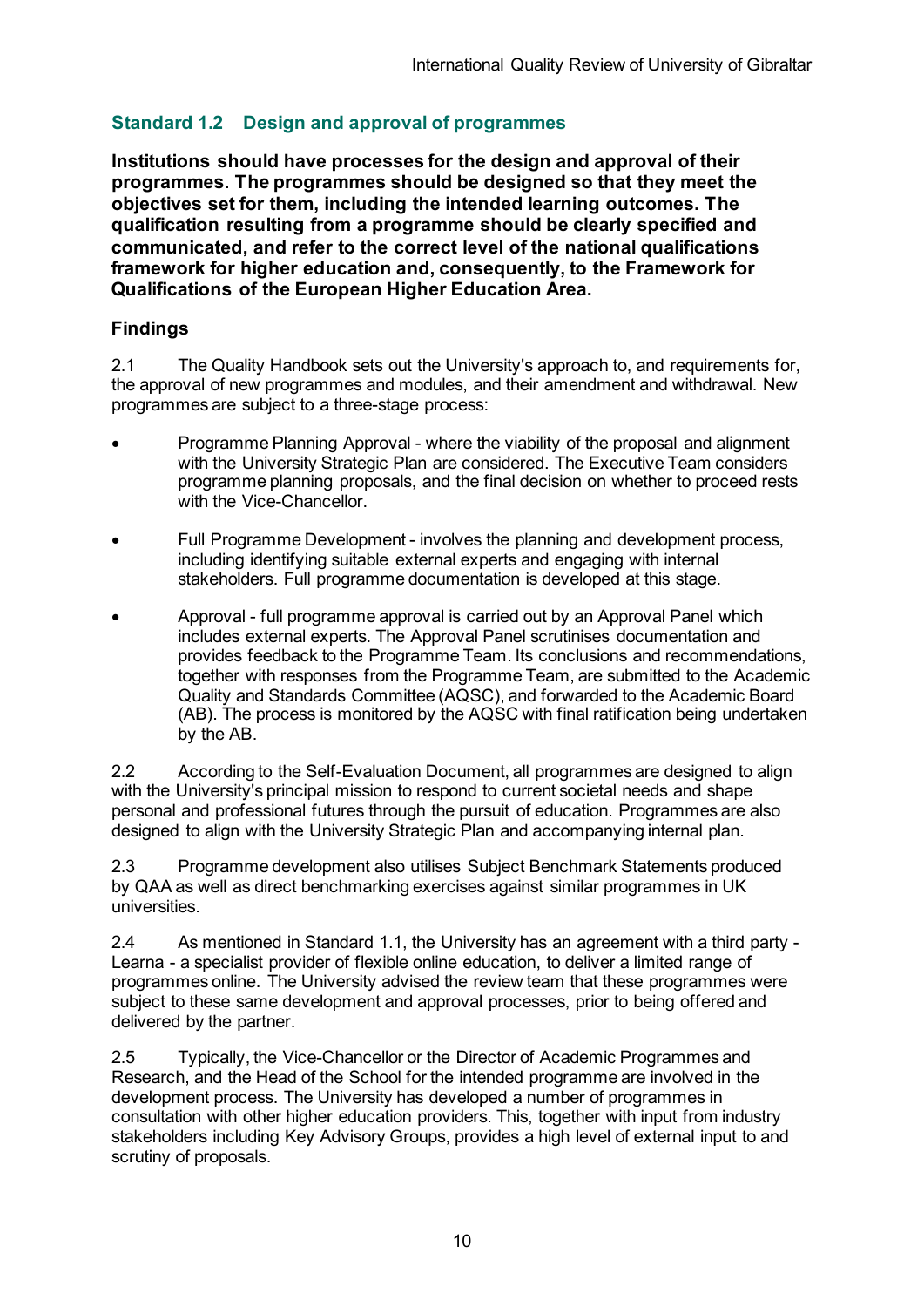2.6 The University's programme development processes also have provision for the inclusion of and input from students, such as through Student-Staff Liaison Committees. However, the University has identified that, given the small size of student cohorts and the youth of the University itself, there have been limited opportunities to fully involve students in development processes. This is discussed further below.

2.7 Through scrutinising evidence provided by the University, and discussions with a range of staff, students and stakeholders during the site visit, the review team tested the University's approach to programme development and approval.

2.8 The team saw evidence of a good line of sight from the programme development and approval process to the University's strategic objectives. Examples of programme development documentation were provided, which showed that they were in keeping with the University's academic regulations, and alignment with the institutional strategy, and with explicit learning outcomes was an integral part of the process.

2.9 Many teaching staff are part-time so have not necessarily been involved in the design stage. During discussions with staff, the review team confirmed that all staff have access to the development and validation documentation for the programme they are teaching and their feedback feeds into subsequent developments. Staff with experience in other systems, such as the UK, were of the view that the University's programme development processes were aligned to arrangements in these systems.

2.10 External expertise and external reference points are used extensively. For example, a programme proposal for the University's MBA showed that the design had been informed by the QAA Subject Benchmark Statement for Master's Degrees in Business and Management, evaluations of similar courses, and with input from an Australian university (Griffith University) whose business school is in turn accredited by the Association to Advance Collegiate Schools of Business (AACSB). It was also evident that the University draws on and collaborates with local expertise in programme development with, for example, the PGCE developed in consultation with HM Government of Gibraltar, Department of Education.

2.11 Many of the University's programmes involve substantial placement elements; these include the Bachelor of Business Administration (BBA) and Nursing. The engagement of stakeholders through the programme development process helps facilitate these placements. During discussions at the site visit, students were on the whole satisfied with their placement experiences.

2.12 The review team was interested to learn more about the University's plans for increasing student involvement in programme development and approval, and in quality assurance processes more broadly. The team was advised of strategies the University was developing to both encourage and equip students to participate in quality assurance processes, including training and capacity building programmes. The University has also rolled out a Student Engagement App with a section for communication between the University and students or student representatives.

2.13 Notwithstanding the University's plans and strategies, there were varied responses from students about the effectiveness of the support they received to participate, with some saying they were well equipped and supported, and others not so. The review team strongly encourages the University to continue its work to support and encourage student participation in quality assurance.

2.14 The review team concludes that the University has robust processes for the design and approval of its programmes. They are designed to meet the objectives set for them, including the intended learning outcomes, result in qualifications that are clearly specified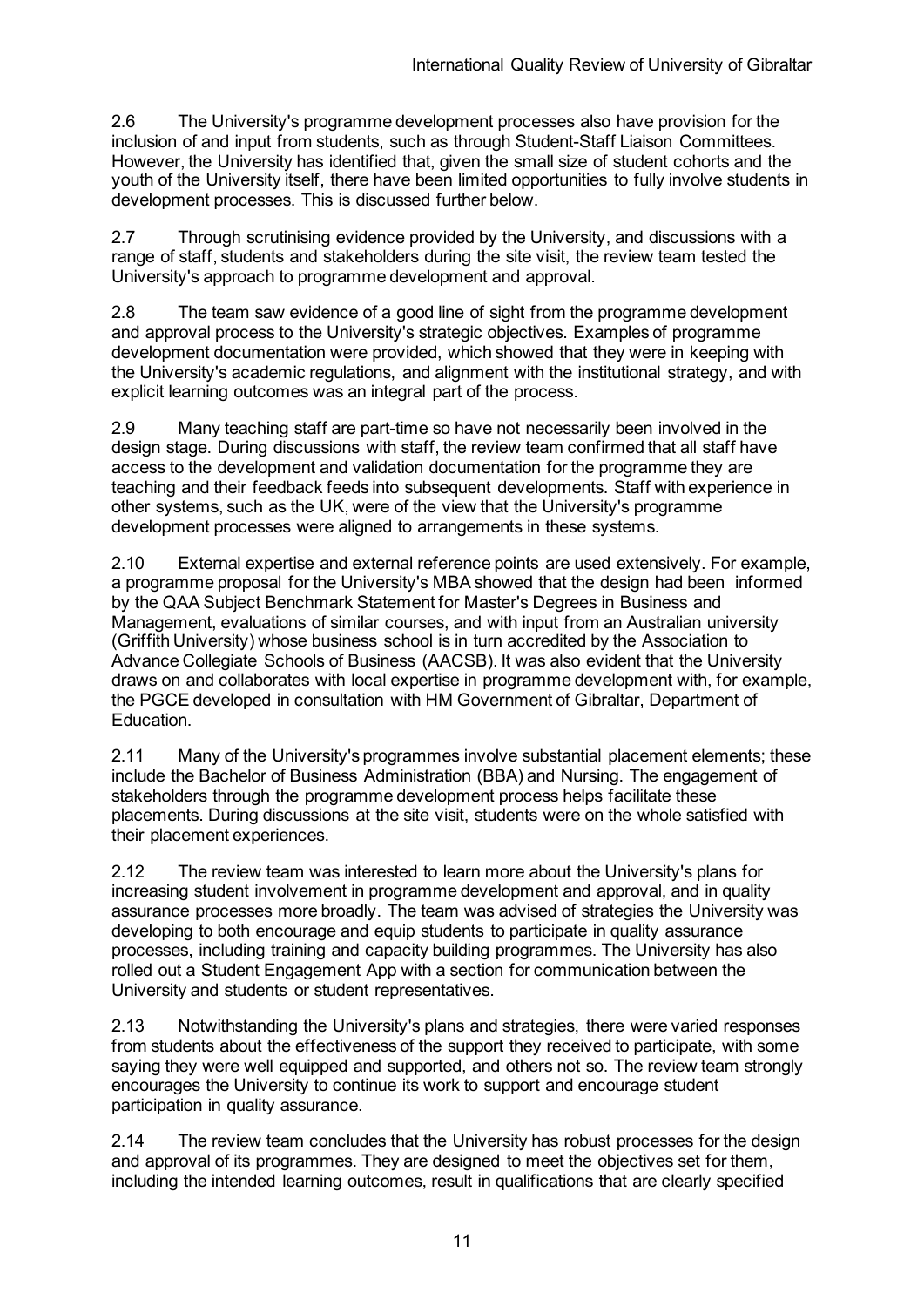and communicated, and align with UK and European qualifications and credit frameworks. Overall, the team concludes that Standard 1.2 is **met**.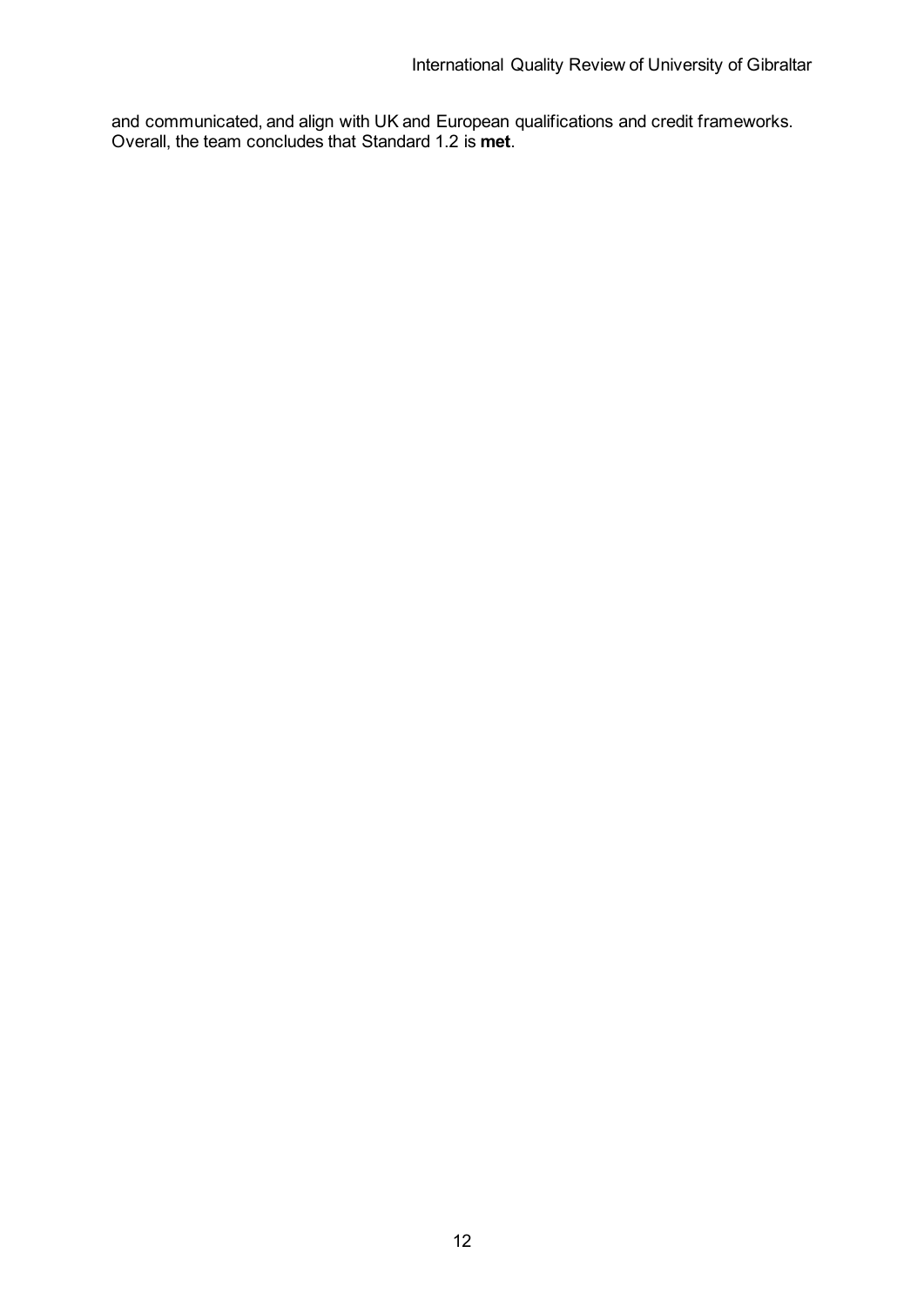## <span id="page-13-0"></span>**Standard 1.3 Student-centred learning, teaching and assessment**

## **Institutions should ensure that the programmes are delivered in a way that encourages students to take an active role in creating the learning process, and that the assessment of students reflects this approach.**

## **Findings**

3.1 The University's approach to learning and teaching has three key themes: student experience, relevant and diverse student experience, and learning and teaching practice. These are set out in the Learning and Teaching (L&T) Policy. In turn, two strategic goals underline the University's commitment to learning and teaching, and a positive student journey: Goal 3.1 - provide an outstanding learning experience; Goal 3.2 - learning experience will optimise student success.

3.2 At the core of the University's approach is its commitment to face-to-face learning and maintaining small class sizes. The institution says this encourages the development of positive learner-lecturer relationships, allowing students to benefit from an engaging and supported learning environment, with easy access to teaching staff. The University characterises its approach as participative and active. To facilitate this approach, many lecturers adopt a workshop style to their delivery. As the majority of teaching staff are actively working in their respective fields, they are able to engage students with direct examples and insights into current work practice.

3.3 Within the parameters of its commitment to face-to-face delivery, the University uses a range of delivery methods within modules and programmes. Traditional classroom environments, blended learning, placement and work-based learning, laboratory and simulation suites, as well as practices such as flipped classrooms, are used across all programmes. The University uses Canvas as its VLE, underpinning each programme's teaching and learning methods, by which the University aims to provide students with an engaging blended learning environment.

3.4 From its scrutiny of a range of documents and other evidence provided by the University, and through discussions with students and staff during the site visit, the review team was able to test the University's approach to learning and teaching. From meetings with both students and staff, the team found there was widespread understanding of and commitment to the University's approach to participative learning. Students generally felt they were given opportunities to be partners in their learning. This included at postgraduate level, where classes often involved students sharing their experience, and the academic facilitating discussion in a collaborative approach.

3.5 The review team learned that the University makes use of local facilities and amenities to enhance programme delivery and the learning experience. A good example was the use of deep pool facilities for underwater exercises in the Maritime programmes.

3.6 The review team also discussed the student-centred aspects of online delivery by the University's partner, Learna, and found that the 'participative' approach was carried through to the online environment.

3.7 The external evaluation conducted for the mid-term review of the MSc recognised the University's innovative teaching and learning methods, including questioning, group work, videos, presentations, peer-to-peer teaching, case studies, linking of concepts to prior learning, as well as the contextualisation of theory using real-life examples - workshop style approach.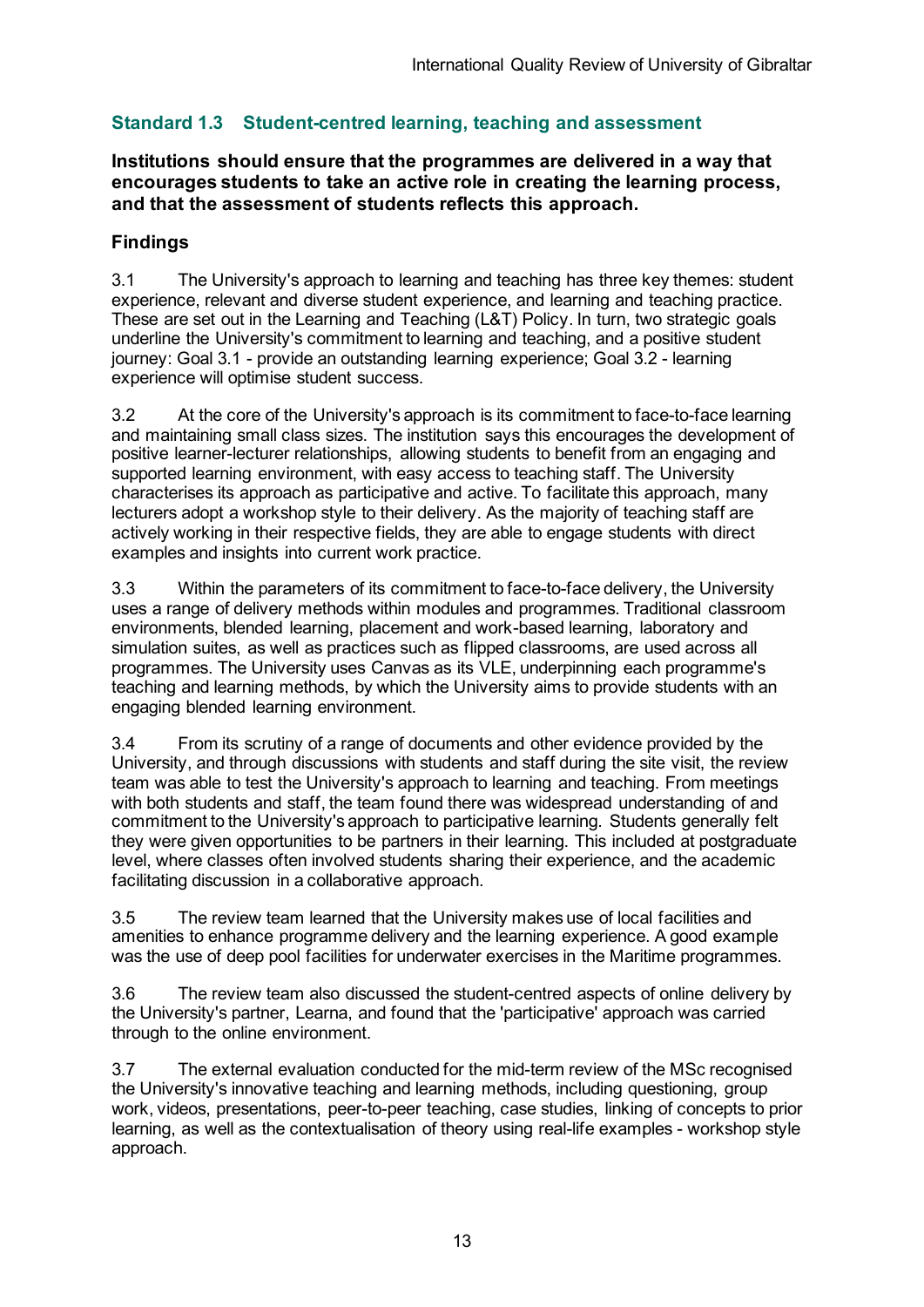3.8 The team concluded that the learning and teaching practices of the University encourage students to take an active role in creating the learning process, and employ a variety of pedagogical methods.

3.9 As mentioned in Standard 1.2, the University has made efforts to engage students in programme development and approval, and other quality assurance processes and activities. Academic Board membership includes an elected student representative and the Board of Governors invites an elected student representative to attend meetings. A function of the Student Experience Office (SEO) is to work closely with the student body to ensure that students are represented across all programmes and levels of study, and have a range of opportunities to engage with the University. The establishment of Student-Staff Liaison Committees (SSLCs) in each school is an example of this. SSLCs meet every term and student representatives can present any concerns or issues. The Code on Students as Partners underpins these structures and procedures, and aims to establish a culture and environment in which students feel confident to give their views.

3.10 Student feedback is gathered both formally - via a range of surveys such as end-of-module evaluation questionnaires and end-(or near-end)-of-programme evaluation questionnaires - and informally - for example, directly to teaching or professional staff. The University says it is quick to respond to student feedback on its programmes and/or modules.

3.11 Heads of School and Module Leaders consider and analyse feedback within the Module and Annual Programme evaluation and enhancement reports - the MEERs and PREPs. The University provided examples of analysis of the feedback and action plans and their outcomes.

3.12 During the site visit, and in particular in the demonstration of the university online management systems, the review team saw a demonstration of the MEER/PREP System on how the outcomes and actions from MEERs and PREPs are carried forward to the next time a module or programme is delivered, and agreed this was an example of **good practice**.

3.13 As university programmes are still new in their development and delivery, the University had few examples of how modes of delivery and pedagogical methods had been adjusted in response to student feedback. Information on some instances was provided to the review team, including one from the MSc Marine Science and Climate Change where feedback resulted in a change from a written to computer-based exam.

3.14 Notwithstanding, however, during the site visit some students advised that they were not aware whether their feedback was acted upon or how it resulted in improvements. The review team encourages the University to pay particular attention to ensuring students understand how their feedback is used to improve the student experience.

3.15 Support available to students, and the University's expectations of students, are conveyed through the student handbook or the relevant programme and module handbooks, as well as through the Quality Handbook. Students have access to both academic and non-academic support.

3.16 The review team scrutinised a range of policies underpinning this support, and the team was told during the site visit that the University's small size and 'open door' policy across both academic and professional staff was key to understanding and responding to student support needs. Student responses from surveys and feedback opportunities indicated that students were very satisfied with the availability and access to lecturers, tutors and programme coordinators, and could raise any issues requiring support with them. This was further confirmed during the site visit.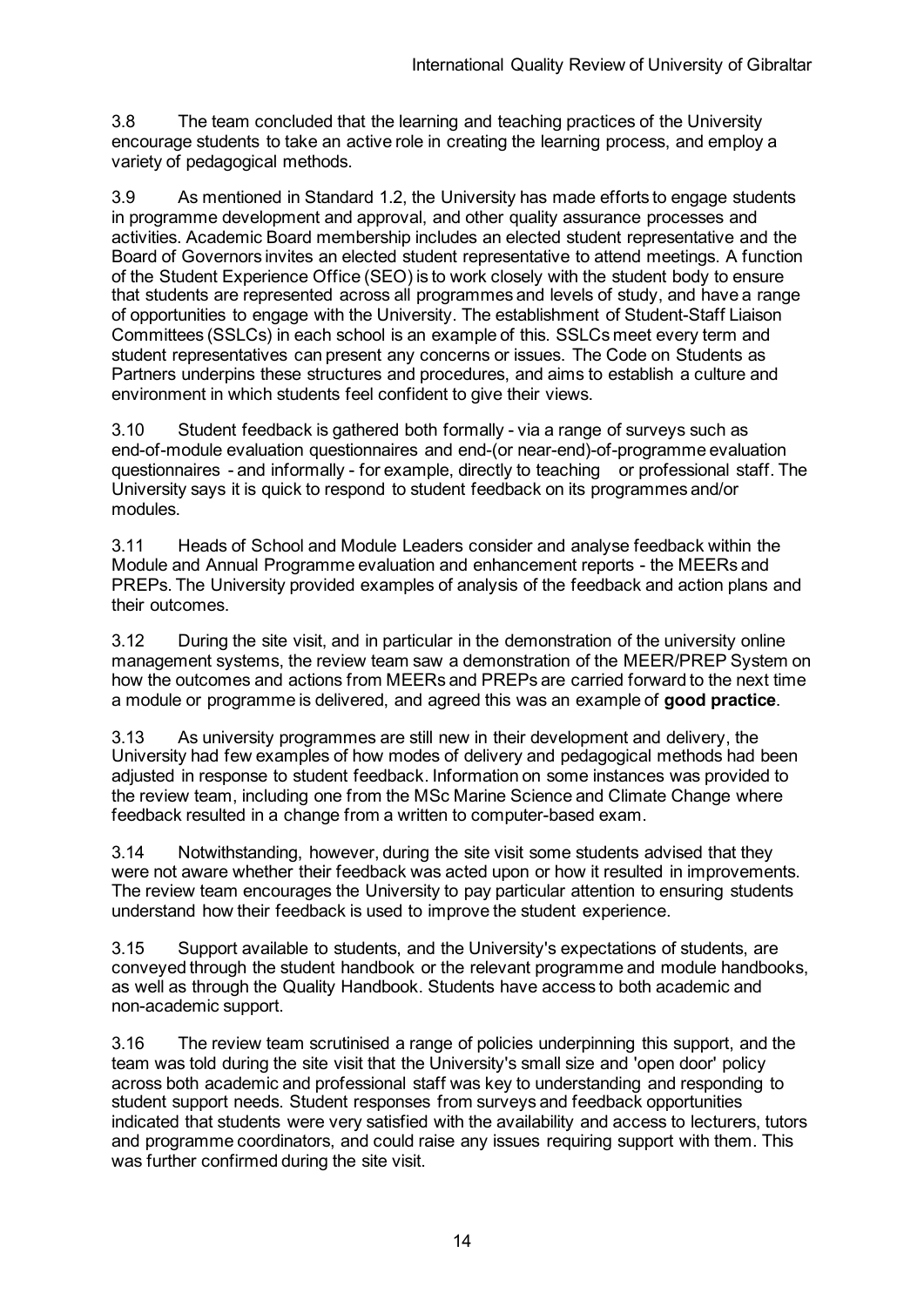3.17 The review team noticed that sometimes student surveys got low response rates, particularly for the end-of-year surveys. The University confirmed this was an issue, and explained that this could be due to the timing of rolling-out surveys. The University had begun discussions with the SSLCs to help address the low-response-rate issue.

3.18 During the site visit, the review team found that there was no explicit expectation that academic staff would be available for one-to-one personal tutoring, nor was it built into conditions of employment and performance plans. The Student Experience Office did not have any formal role in arranging or monitoring this type of support. The team heard from academic staff that the tutoring was operated on a more informal basis, and was integral to the participative learning approach, and the good relationships with students.

3.19 Students reported in the meeting that the academic staff provide close personal support for students, though they do not have a 'personal tutor' job title. The draft mid-term review of the MSc concludes that the students have benefitted greatly from the close and individual guidance that they have received, even given the need for some meetings to take place by video conferencing due to COVID-19 restrictions. Likewise, in the mid-term review of the BBA, student support being provided during the year, and flexibility of staff and support for students are identified as good practice.

3.20 However, the review team felt that while the current approach is suitable for the University's current size, the academic staff might not have the capacity on tutoring when the student number grows. The team, therefore, **recommends** that the University should consider to setting up personal tutoring procedures in a more formal and structured manner. This also reflects the recommendation under Standard 1.5 which recommends the University considers allocating specific time for academic staff to conduct their tutor roles.

3.21 Students can access assessment-specific support offered on programmes. This may include one-to-one sessions, whole-class sessions and small-group sessions depending on the needs of the students and the assessment type. Heads of School and/or Programme Coordinators regularly review the level of support provided to students.

3.22 Students with special needs are assisted through inclusive design or where applicable through making individual reasonable adjustments. Reasonable adjustments are factored into the delivery of assessments and examinations, and the SEO provides Programme Coordinators with advance notice of students with special needs. The University's Reasonable Adjustments Code provides further information on what adjustments can be made to support students. The University advised that, to date, requests received for reasonable adjustments have primarily been in the context of learning disabilities such as dyslexia. Based on specialist advice adjustments have been made to the delivery or assessments, such as students being given additional time for exams or materials have been printed in colour.

3.23 The Academic Appeals Code sets out the three stages through which appeals are dealt with, the first one being informal. The process for non-academic complaints follows a similar route, also with a three-stage process. If not resolved, complaints are referred to the Public Service Ombudsman. The review team saw a flowchart of both processes. At the time of the review, the University had not received a formal complaint, and had received its first formal appeal in September 2021. The team noted that the appeal was handled in accordance with the Academic Appeals Code.

3.24 The review team concluded that, through its Student Engagement and Support arrangements, the University respects and attends to the diversity of students and their needs, enables flexible learning paths, encourages a sense of autonomy in the learner while ensuring adequate guidance and support from the teacher, and promotes mutual respect within the learner-teacher relationship.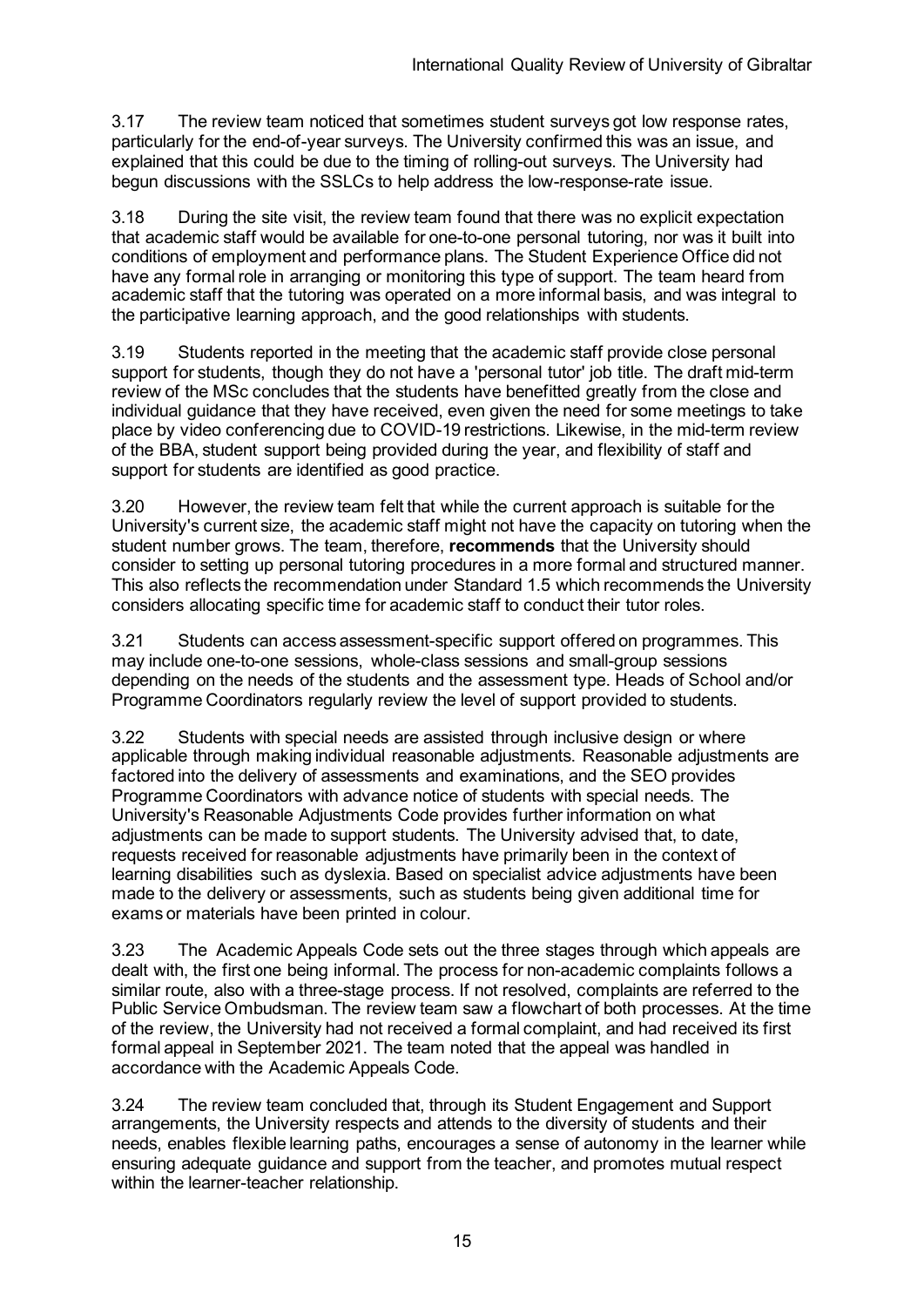3.25 A range of formative and summative assessments are used to ensure students demonstrate achievement of the learning outcomes. These include auditing of subject knowledge, producing electronic posters, undertaking work-based interventions and creating multi-media presentations. The majority of university programmes include at least one placement opportunity, and often more than one. Assessed placements adhere to the requirements set out within the Quality Handbook and are further defined within Placement Agreements.

3.26 Assessment rubrics aim to ensure consistency and that assessment is aligned to the intended learning outcomes of each module/assessment. Information about assessment, learning outcomes, assessment methods, criteria and marking rubrics are published in advance in, for example, module descriptors and assessment information in student handbooks. They are also available on Canvas.

3.27 Assessment is carried out by more than one examiner and involves anonymous marking where possible. Written submissions, such as essays or reports, are marked by two internal examiners. Where two internal examiners mark assignments, a process of internal moderation then takes place to ensure all internal examiners have interpreted the tasks and applied the criteria consistently.

3.28 All programmes are subject to external moderation and external examiner reports are used to enhance the programme. Every programme has Module Boards which usually meet every semester. Programme Boards are usually held once a year. The review team saw examples where external examiner reports are discussed at the Module and Programme Exam Boards.

3.29 Both formal and informal assessment feedback is given to students, which aims to be timely. The review team saw evidence that the level of feedback provided has been commended by external examiners. Programme Coordinators have agreed with a benchmark on providing feedback to students such that, in most circumstances, feedback will be returned to students within 20 working days in taught degrees.

3.30 The University has a zero-tolerance policy towards academic misconduct. Students are provided with information and training on what constitutes academic misconduct and how to avoid it through skills sessions, induction and their student handbooks. At the site visit, students interviewed by the review team agreed that the University made its expectations regarding academic misconduct clear, and that they had been given clear guidance about what constituted academic misconduct and how to avoid it. To date, there have been two cases of academic misconduct at the University. In both cases, the University followed its process, awarded judgements and, where appropriate, penalties per the Code for the students involved.

3.31 The Heads of School, Programme Coordinators and University Librarian have developed a structured academic skills programme for all students to access, and the University has been exploring an additional arrangement for academic skills sessions to be made available to students online. Furthermore, ad hoc sessions covering essential academic skills have been, and continue to be, delivered to students who require further support. Staff have attended training on academic misconduct and the University Code.

3.32 In relation to assessment, the review team concludes that the criteria for and methods of assessment and marking are published in advance; the assessment allows for demonstration of achievement of learning outcomes; students are given timely and constructive feedback; assessment is carried out by more than one examiner, and in accordance with stated procedure. Finally, the regulations for assessment take into account mitigating circumstances and provide a formal procedure for student appeals.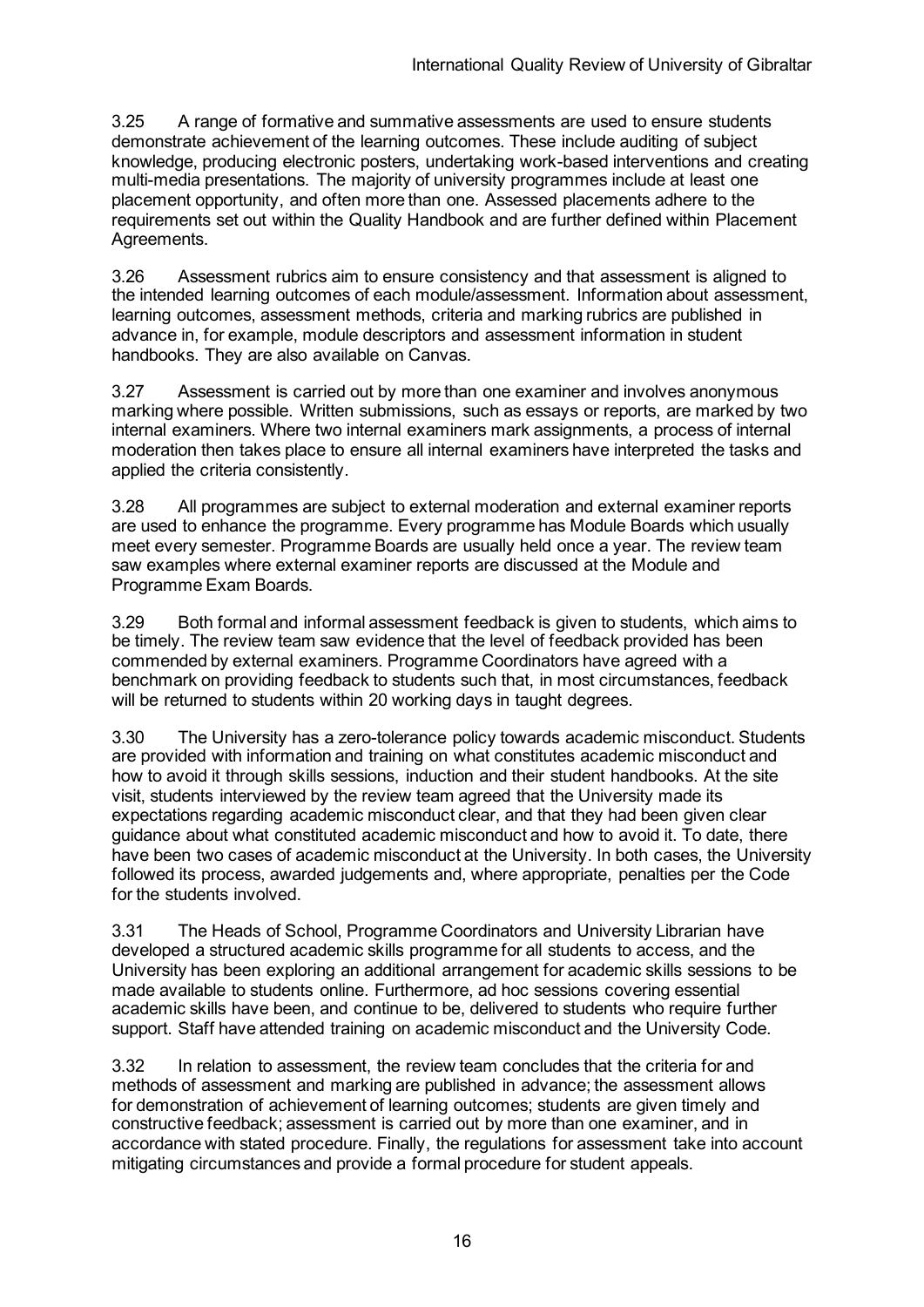3.33 Based upon the evidence provided, including feedback from staff and students, the review team concludes that the University has developed diversified approaches of learning, teaching and assessment, and that consequently Standard 1.3 is **met**.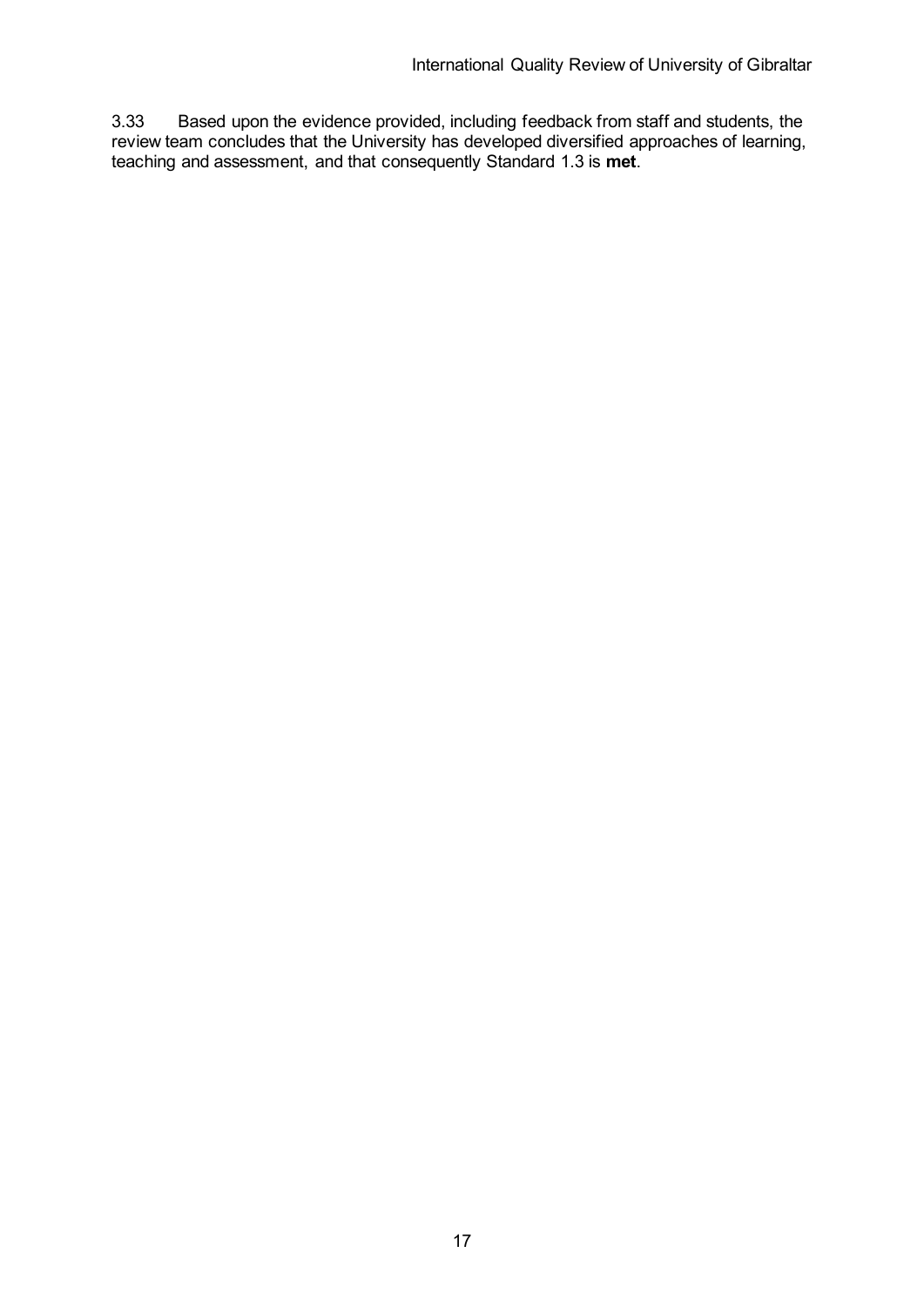## <span id="page-18-0"></span>**Standard 1.4 Student admission, progression, recognition and certification**

**Institutions should consistently apply pre-defined and published regulations covering all phases of the student "life cycle", e.g. student admission, progression, recognition and certification.**

## **Findings**

4.1 The University provides information relating to its approach to higher education in several ways, including via its website. Prospective students may also download specific programme specifications via the university website.

4.2 The Student Experience Office (SEO) is responsible for coordinating the student admissions and registration. There are policies and procedures in place covering student admissions, registration and progression which are outlined in the University Quality Handbook. At the end of their programmes, graduates are issued with graduation certificates and a transcript of their academic studies.

4.3 Applications for all programmes are submitted directly to the University via an online system; however, the way in which applications for taught and research programmes are then handled varies. For taught programmes, the decision as to whether an offer should be made is taken by either the Programme Coordinator or Head of School. For research programmes, applicants submit a PhD proposal to the University, which is assessed by at least two members of staff. The recommendations from the assessors as to whether the candidate should be accepted into the PhD programme are considered by the Research and Research Degrees Committee (RRDC), which makes the final decision on whether an offer should be made.

4.4 Offers for all programmes are communicated by email. Prior to induction, the Student Experience and Academic Records Officer is responsible for ensuring that all conditions of study have been met. Once this is complete, the students are provided with their student cards and access to the University's online learning platform. There is a comprehensive induction process, which includes a general university induction, which is the same for all students and programmes, as well as programme-specific induction. There is a separate induction process for research students, which is led by the Research Office and supported by other key services, including the University library.

4.5 The University has a clear policy for the recognition of prior learning (RPL). The policy applies only to taught programmes and requires interested students to submit their claim, with supporting evidence, to the Registrar. All applications for RPL are considered by a specially constituted Recognition Panel. The University normally receives three to five applications for RPL per annum. The number and outcome of all RPL applications is reported annually to AQSC via the Annual Report on Academic Standards, Quality Assurance and Enhancement.

4.6 There are clear mechanisms in place to ensure students are supported to achieve throughout the student life cycle. For taught students, module marks are confirmed by the relevant Module Board of Examiners with decisions on progression and recommendations to the Academic Board on final award classifications made by the Programme Board of Examiners. Student marks are collected and stored by the Registry Office.

4.7 For research students, there are defined progression points at which the University may evaluate student progress. Within nine months (full-time) or 18 months (part-time), all candidates for an MPhil or PhD by research should submit their formal research proposal to RRDC for approval. Students must also apply to RRDC for confirmation of their candidature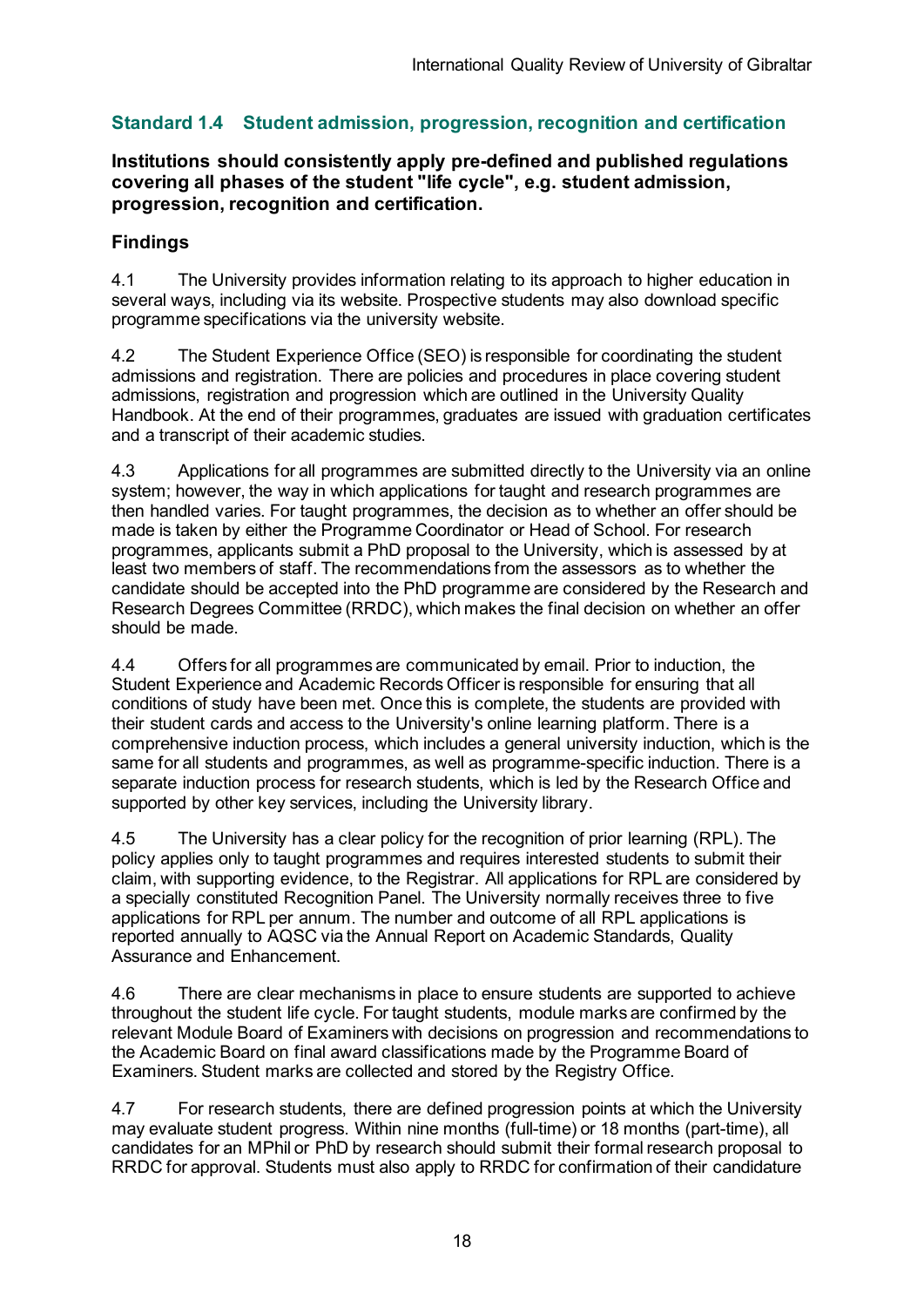for their registered programme. Once sufficient research has been undertaken to enable the thesis to be completed, students may apply to enter the writing-up stage of their programme. This decision is taken by the Director of Academic Programmes and Research based on the criteria set out in the relevant academic guidelines.

4.8 All research students must also complete an annual progress review to satisfy RRDC that sufficient progress is being made on their projects. This includes an audit of all supervisory meetings, an update to their research development plan, and an update on the progress of the research project itself. The minutes of RRDC show that while the majority of annual reviews are received on time and discussed by the Committee, some are submitted late and discussed by email instead. Nevertheless, the University confirmed to the review team that the progress of all research students is discussed at all meetings of RRDC, whether their annual progress review is submitted on time or not.

4.9 There are processes in place to enable the recognition and certification of taught and research students. Taught students are formally notified of their award outcome once approved by Academic Board. Research students are advised of their MPhil/PhD award recommendation upon the completion of the viva voce examination and after any requested corrections to the final thesis have been made. The award recommended by the examination team must be endorsed by the RRDC before being formally approved by Academic Board. Taught graduates are provided with a degree certificate and a transcript. For research students, the transcript also confirms any progression points the students has achieved as part of their research degree.

4.10 The University also has a small number of students enrolled on programmes delivered by Learna. Applications for these programmes are made via the Learna website; however, the ultimate decision as to whether to make an offer is taken by the University. Module marks and progression decisions are made at Module and Programme Boards of Examiners which deal specifically with Learna students. While this process is owned by the University, staff from Learna attend these Boards. Recognition and certification for students enrolled on Learna-delivered programmes will follow the same processes as outlined in paragraph 4.9. During the review visit, the team met with both university staff responsible for overseeing the Learna partnership and staff from Learna involved in the delivery of the Learna programmes. The team found both staff groups were cognisant of each other's roles and responsibilities and while the partnership was relatively new, the collaboration was working well.

4.11 The review team concluded that the processes for the admission of students, the recognition of prior learning, and the arrangements for graduation and certification align with the requirements outlined in Standard 1.4. Therefore, the review team concludes that Standard 1.4: Student admissions, progression, recognition and certification is **met**.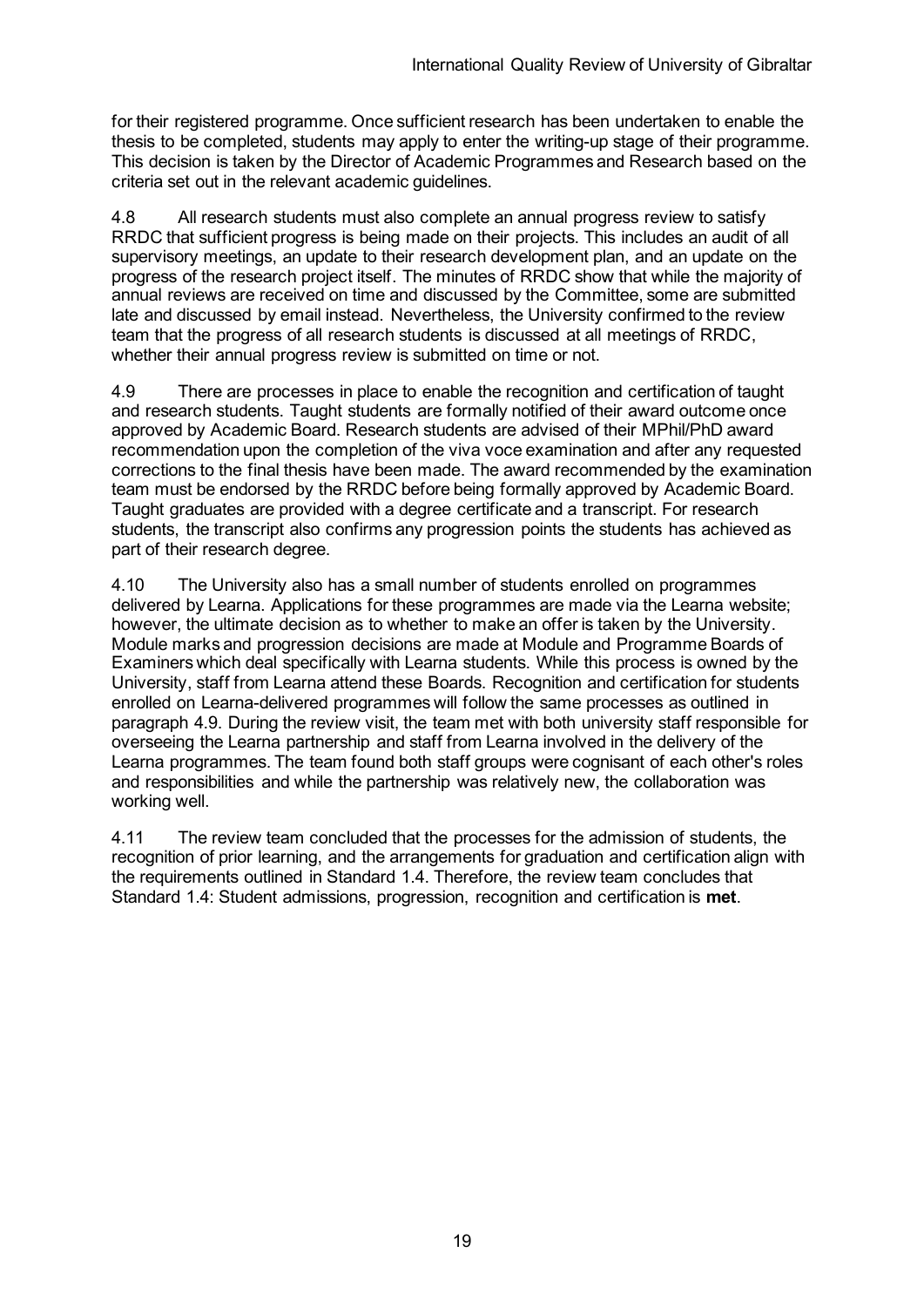## <span id="page-20-0"></span>**Standard 1.5 Teaching staff**

**Institutions should assure themselves of the competence of their teachers. They should apply fair and transparent processes for the recruitment and development of the staff.**

## **Findings**

5.1 The University currently comprises 17 teaching staff members. The Business School has the largest faculty, with eight sessional lecturers (who typically work in industry), two fixed-term senior lecturers and the Head of School. The Marine Science, Education and Nursing Schools are largely comprised of the Head of School and one, typically part-time, lecturer supported by numerous guest speakers. The University has recently recruited a fulltime Senior Lecturer in the School of Health Sciences. The Head of School will typically also undertake programme coordinator duties.

5.2 A faculty workload policy reflecting a notional split of 60/30/10 (teaching, administration and research) was developed in early 2021 with the assistance of UK human resource professionals and was recently added to the Human Resources and Employee (HRE) Handbook.

5.3 The University's commitment to ensuring the competence of its teaching staff is set out in the Strategic Plan and the Quality Handbook, as well as the HRE Handbook. The Strategic Plan sets the aim that the University will provide an outstanding learning experience, measured, in part, by the percentage of teaching staff with Advance HE fellowships and/or recognised teaching qualifications/training and/or current industry experience.

5.4 In the 2020-21 academic year, 56% of teaching staff across taught programmes held PhDs or are PhD candidates. In addition, teaching is augmented by individuals with the appropriate qualifications and experience in the discipline areas. For example, staff are seconded to teach in the Education and Nursing programmes from the HM Government of Gibraltar, Department of Education or the Gibraltar Heath Authority respectively, as well as guest lecturers with specific industry-related expertise.

5.5 There is an ongoing cycle of review and improvement that commences at the recruitment stage and continues throughout the teaching staff's tenure at the University.

5.6 The recruitment of all lecturers is based on programme offerings and follows the relevant sections from the University HRE Handbook. Vacancies are published on the university website, the local employment service and other advertising means depending on the position (for example, jobs.ac.uk). Advertisements clearly state the requirements of the position and, typically, this includes academic and industry experience. Applicants are requested to include a covering letter and curriculum vitae and apply via a designated email address. Initial review of applications is carried out by the University Finance Administrator, then to the shortlisting panel for review. By way of illustration, the shortlisting panel to recruit a lecturer for the School of Business typically comprises the VC, the Registrar and the Head of the Business School.

5.7 The Quality Handbook requires all teaching staff to undergo observation of the delivery of their teaching. Observations are developmental in nature and encourage teaching staff to reflect on their practice and professional development. All new teaching staff are observed by the Head of School or Programme Coordinator at least once per semester. If the teaching staff member is not new to teaching at the University, then there is the option to conduct a peer-to-peer observation. The observer and observee meet in advance of the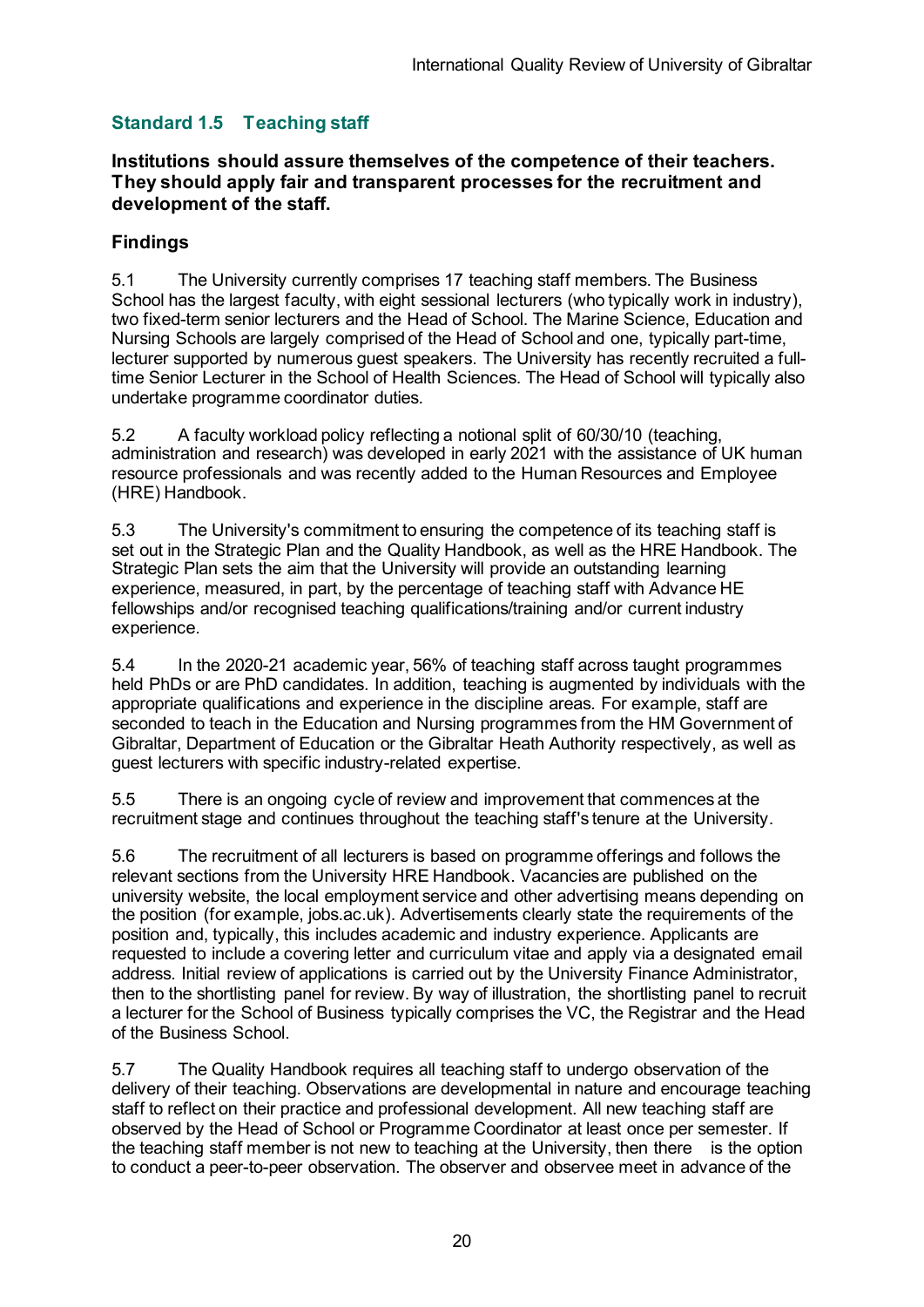observation and discuss the particular area of practice/activity to be observed. After the observation, both then meet to discuss the observation. This also provides an opportunity for the observee to reflect. The observation form is completed and signed by both.

5.8 In addition to class observations, there are formal mechanisms used to collect feedback on the entire student experience, including the quality of teaching - see section 1.3 above for discussion of student engagement and feedback. The SSLC meetings referred to in section 1.3, also cover teaching and serve as another evaluation tool for lecturing staff.

5.9 All staff members (including Programme Coordinators and other administrative staff, but excluding sessional teaching staff) undergo an annual Staff Development and Performance Review (SDPR), as set out in the HRE Handbook which includes an annual appraisal meeting. The SDPR is to review the effectiveness of the staff member in meeting their individual agreed objectives and to agree on new objectives for the following academic year.

5.10 Development of teaching staff is through various processes and procedures throughout the academic year. For new staff, at the start of the academic year, new lecturer inductions are conducted by the programme coordinator or Head of School. Sharing of good practice takes place through internal workshops, presentations and inductions, as well as the programme coordinator monthly meetings. Individual staff development is discussed during the SDPR referred to above.

5.11 There is an allocated training budget for teaching staff, including part-time and sessional staff. This is allocated to staff based on requirements. Once a training need has been identified, staff apply via the University's formal expenditure approval process. Staff also have access to an Erasmus+ grant which can be used for staff development. So far, 28 university and faculty staff have taken advantage of the Erasmus+ grant and have benefited from working and shadowing their counterparts at universities around Europe. This year's continual professional development (CPD) budget is £6,000. In addition there is an Erasmus staff development grant of  $\epsilon$ 17,531. Due to the size of the university, most staff have administrative and academic responsibilities, and therefore the budget is not split for academic and professional staff.

5.12 Staff are paid for any other ad hoc work. Training is paid for by the University and typically forms part of standard working hours. For example, during the 2020-21 academic year all sessional staff were encouraged to undertake training aimed at enhancing teaching skills with Advance HE. Since 2021-22, new sessional teaching staff contracts (Service Level Agreements) also include a mandatory requirement for CPD.

5.13 Staff are encouraged and supported in furthering studies. Those teaching staff members who do not hold a teaching qualification have been encouraged to undertake training with Advance HE (which also complements the Strategic Plan KPI 3.1).

5.14 Faculty can dedicate a small percentage of their annual working time (up to 10%) towards research and scholarly activity. This includes agreed research outputs, such as publications or presentations at conferences and the need for the research to be broadly aligned to the University's/faculty member's academic profile.

5.15 The University complements its small-group teaching approach with the strategic use of key education technology-enabled platforms including Canvas, Zoom and Microsoft Teams. All new teaching staff attend a basic introduction on the use of these platforms at the start of the academic year. Individual ad-hoc training can also be arranged on a case-bycase basis. The IT Service Helpdesk provides additional bespoke support to staff for Canvas, Zoom, Microsoft Teams or ICT-related training.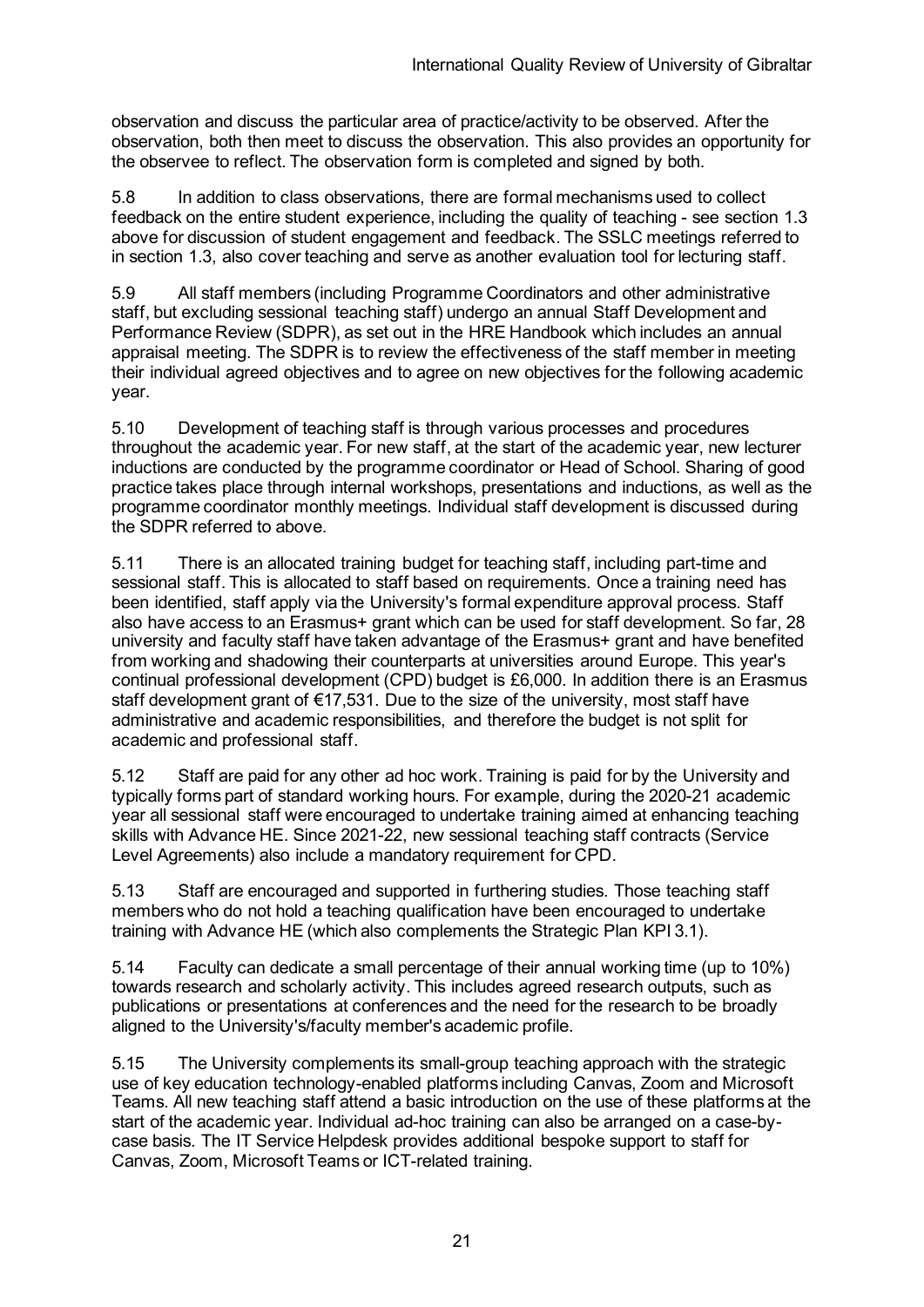5.16 The review team tested the effectiveness of these processes, policies and practices through scrutiny of documentation and discussions during the site visit. In its SED, the University also identified several areas where it saw room for improvement in its approaches.

5.17 Staff interviewed confirmed that their experience with the University's recruitment process was positive. They also agreed the University had in place an ongoing cycle of improvement and reflection for staff. Staff pointed to: the induction process; ongoing and compulsory CPD requirements and opportunities; the widespread use of materials from external professional groups; responding to student feedback to amend their practice; links with other universities; participation in the Advance HE Fellowship scheme; and the observation process as components of this cycle.

5.18 Discussions with the University's online delivery partner - Learna - confirmed that their teaching staff were also approved by the University, and feedback on staff performance fed into their own staff performance review processes. The team also heard that Learna run training for their staff in, for example, the latest online pedagogy.

5.19 From this, the review team was satisfied that the University sets up and follows clear, transparent and fair processes for staff recruitment and conditions of employment that recognise the importance of teaching.

5.20 The team saw examples of performance reviews (academic and professional) which were comprehensive and included training needs and professional development plans. Staff confirmed the University encourages scholarly activity and that they were able to access support and funding for such activities as conference attendance, CPD offered by other universities, and participation in HEA fellowship activities.

5.21 The University's policy of observing staff teaching practices is at the centre of its teaching review and improvement. At the site visit, staff were very supportive of the practice, finding it constructive and supportive. Feedback from lecturers indicated that they have greatly valued the opportunity to participate in peer-to-peer observations, both as observers and observees, regarding it as an effective way to enhance their teaching practice.

5.22 The University has identified that an area for improvement to the peer-to-peer observation process is to ensure follow-up observations take place to check that the teaching staff are implementing the changes in all programmes. Due to the fact that programmes are new and the majority of programmes have only one active teaching staff member, there are a limited number of follow-up observations that have been done so far. However, it was noted that in the School of Business, which has a larger number of teaching staff, staff development between peer observation periods has been observed.

5.23 The review team confirms that the University offers opportunities for and promotes the professional development of teaching staff, and encourages scholarly activity to strengthen the link between education and research.

5.24 Through discussion with staff at the site visit, the review team established that the University did not provide any training or specific development opportunities for staff in one-to-one mentoring or tutoring of students, even though this was seen as an important strength in the University's approach to learning and teaching and to student support (see section 1.3 above). The review team also noted that there is no formal allocation of time for one-to-one student support. The review team, therefore, **recommends** that the University builds a time allocation into its workforce model for personal tutoring, and provide training for staff on this critical aspect of its learning and support model.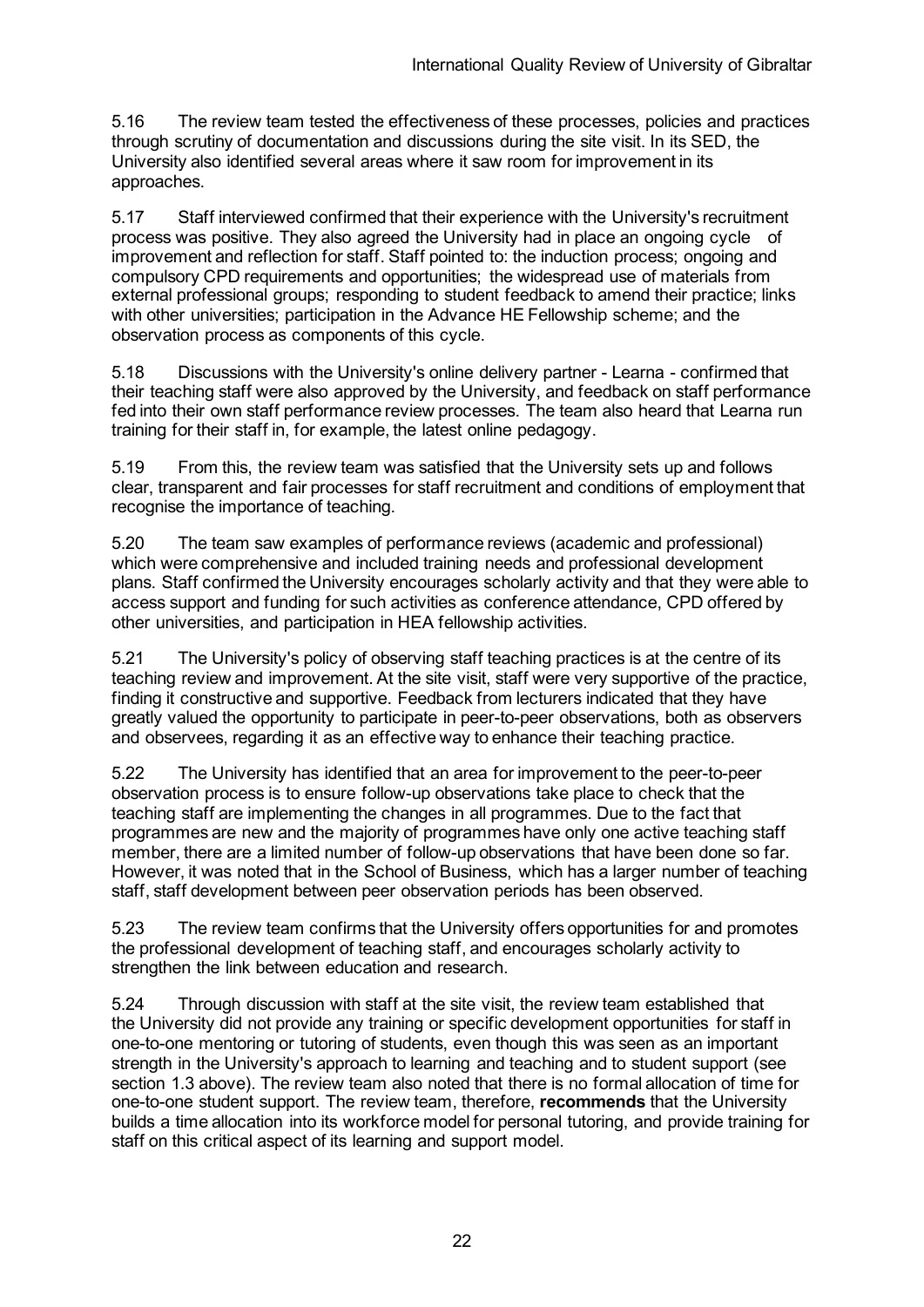5.25 Teaching staff confirmed that they used the learning and teaching technologies of the University, and had been trained on their use. The review team saw evidence that the effective use of these tools was commented on in the teaching observations and in performance reviews. Positive comments on the use of Canvas and innovative teaching practices have been received from external examiners. The review team, therefore, confirms that the University encourages the use of new technologies in teaching.

5.26 The review team concluded that the University's processes for staff recruitment, professional development and support, and staff performance review align with the requirements outlined in Standard 1.5. Therefore, the review team concludes that Standard 1.5: Teaching staff is **met**.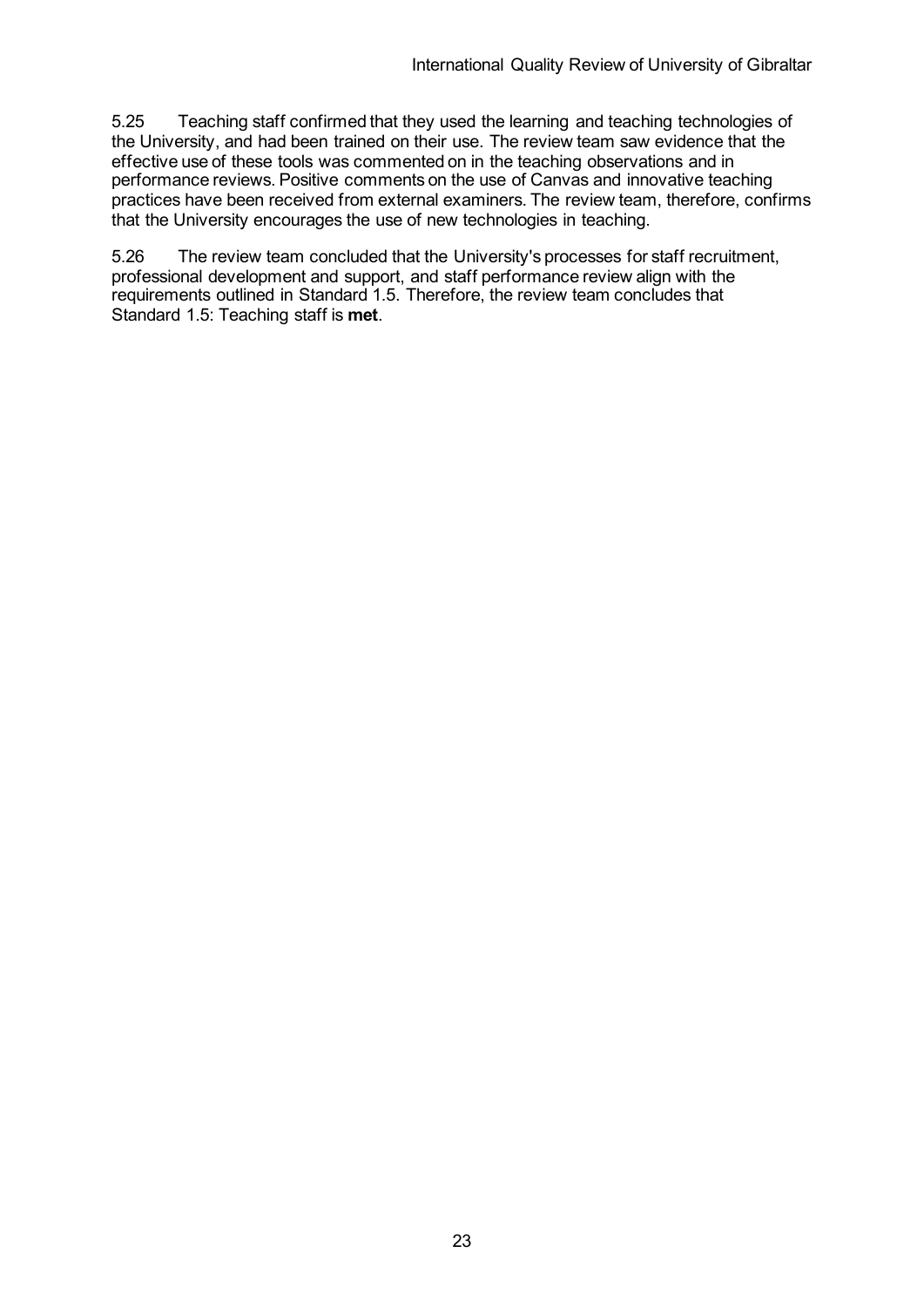## <span id="page-24-0"></span>**Standard 1.6 Learning resources and student support**

## **Institutions should have appropriate funding for learning and teaching activities and ensure that adequate and readily accessible learning resources and student support are provided.**

## **Findings**

6.1 The University has a wide range of learning and teaching resources that support and enable students to achieve both academically and professionally. Classrooms and lecture theatres allow for the delivery of in-person teaching. The University also has several specialist facilities, including a hospital ward simulation suite, which support the delivery of technical material.

6.2 During the review visit, the team heard from senior staff that the University had made the strategic decision to partner with several organisations to support the delivery of some programmes. For example, the University has an agreement with the Gibraltar Fire and Rescue Service allowing students enrolled on maritime-related courses to practise extinguishing fires on ships. Given the particular challenges with operating in such a densely populated and geographically-restricted space, such as the Gibraltar peninsula, the team considers the close-working partnerships between the University and other Gibraltar-based organisations as **good practice**.

6.3 All programmes at the University are facilitated by the virtual learning environment (VLE). The VLE allows students to access content remotely, access their grades, assessment tasks and assessment feedback. The University also uses the VLE to promote discussion and collaboration between students and faculty. A tour of the University's VLE during the review visit found a well-organised system with key pieces of information readily available, including the University's Quality Handbook and external examiner reports.

6.4 The University Library supports the delivery of teaching by providing students and staff with access to physical and online resources. During the review visit, the team heard from some students that the number of key texts in the library was limited. In response, the University confirmed to the review team that they take into consideration student feedback and that, where necessary, the University restricts the withdrawal of some key texts to ensure there is always at least one reference copy available to students. The University also confirmed that it was actively looking to expand its digital collection to augment its physical collection.

6.5 The SEO is the first port-of-call for students with questions or concerns. Students can visit either in-person or make use of their services via an online portal accessible via the University VLE. The principal role of the SEO is to signpost students to the relevant internal department or external service; however, with the University library, the SEO may also request additional sessions to support students with academic skills and the English language. Information on the academic and pastoral support available to students is provided in the University Student Handbook and also the programme-specific student handbooks.

6.6 The University does not currently have a formal personal tutoring system in place. Exploring this with academic staff during the review visit, the team heard that, while time for personal tutoring is not formally part of the workload allocation model, staff are always happy to help students in need. Separately, students and student representatives confirmed to the review team that they felt supported by university staff and the SEO. The University has a strategic aim to grow, and the review team felt that, while the current approach is suitable for the University's current size, the team concluded that the University should consider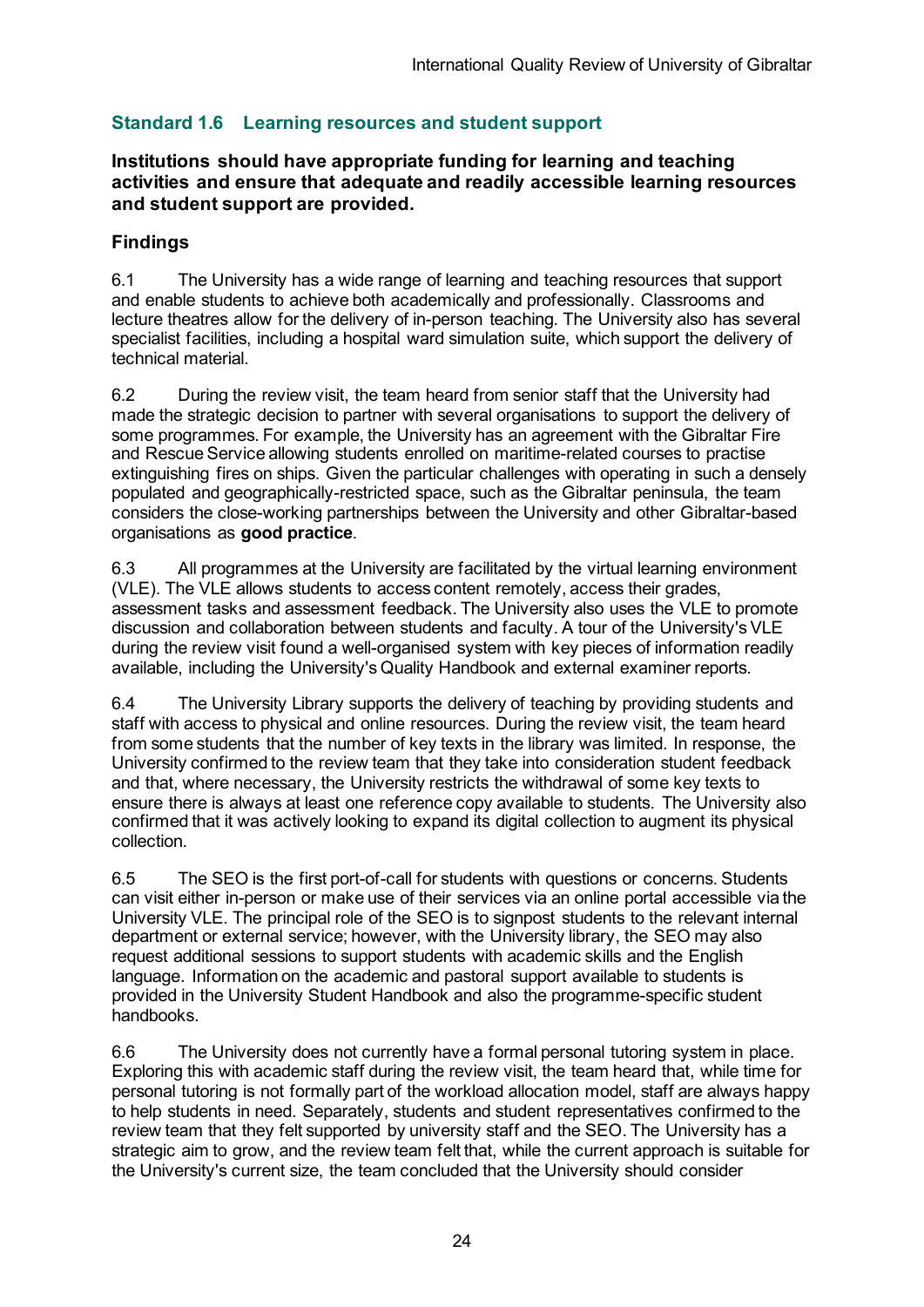allocating specific time for academic staff to exercise this personal tutor role in the future. This led to a recommendation under Standard 1.5.

6.7 Research students have an identified supervisory team from the point of enrolment, which provides both technical supervision but also pastoral support. Research students have access to a dedicated breakout room within the University and also have access to laboratory spaces when not in use for teaching. Depending on their funding arrangements, there is at least £1,000 available to research students for activities that augment their studies - for example, to support travel to a conference following approval of their research proposal. The review team also heard examples of the university library covering the cost of membership towards academic and learned societies for research students.

6.8 While the University does not currently have a dedicated careers service, the SEO does provide some placement and careers information to students. Programmes also organise workshops on professional skills as part of academic modules; an example of this is the Placement and Employability Module organised by the School of Business. During the review visit, the University outlined aspirations to develop a formal careers service; however, there were no solid plans at the time of the review. Given that the University is relatively young, the review team agreed with the University that having a dedicated careers service was probably unnecessary at this stage of the University's development. Nevertheless, the team could not find evidence of an overarching strategy pulling together all the positive things the University is doing on employability and professional skills development. The review team felt that this presented a risk whereby good practice in one course may not be shared further afield. Therefore, the review team **recommends** that the University develops an overarching strategy to underpin its approach to student employability and professional skills development.

6.9 The University has established programme (PREP) and module (MEER) review processes, during which the appropriateness of the University's learning resources is considered. Ultimately, these and other feedback processes feed into the University's business planning activities, which are led by the Vice-Chancellor and the Chief Financial and Operations Officer (CFOO) with oversight provided by the Board of Governors.

6.10 Staff are encouraged to engage with continual professional development (CPD) activities throughout their employment at the University. For professional and administrative staff, areas for development are identified as part of the annual staff development and performance review (SDPR) programme. During the review visit, the team confirmed with the University that, in addition to the training budget for upskilling teaching staff, there is a dedicated budget to fund the development of professional support staff.

6.11 The review team concluded that the University provides appropriate learning and student support services both online and in-person. These services are underpinned by a suitable level of funding and therefore, Standard 1.6: Learning resources and student support is **met**.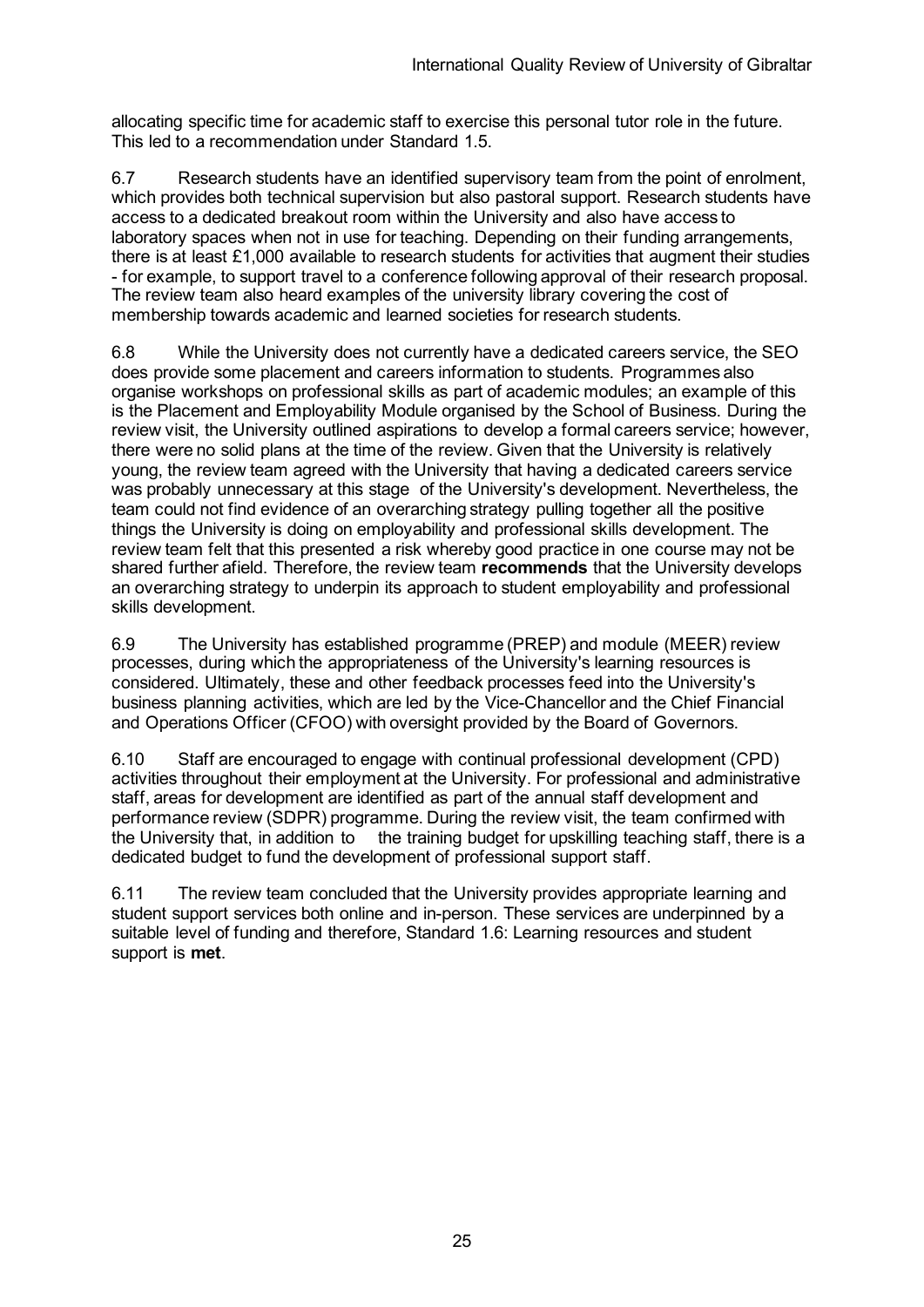## <span id="page-26-0"></span>**Standard 1.7 Information management**

**Institutions should ensure that they collect, analyse and use relevant information for the effective management of their programmes and other activities.**

## **Findings**

7.1 At a strategic level, the University has defined a set of strategic priorities within its strategic plan. Each strategic priority has several strategic goals to assist achieving its mission and vision. Each strategic goal is underpinned by measurable targets or key performance indicators and major milestones that need to be met each year of the strategic plan. The annual process is led by the Vice-Chancellor and milestones are embedded in the annual performance objectives of staff members. Progress towards strategic goals and milestones are discussed with the entire staff at monthly university team meetings. The annual evaluation of the strategic planning process forms part of the University's annual reporting process to the Board of Governors and the Gibraltar Regulatory Authority (GRA).

7.2 The University collects a range of data at key stages of the student journey - for example, application and recruitment, student performance, progression and programme performance. The University uses this range of data to enhance the provision and inform future programme development. At the time of the review, the University was establishing a system for collecting data on student destinations, which had not fully concluded.

7.3 The University collects student progression and success data from every module and programme; in addition, information on appeals, academic misconduct, complaints and feedback from surveys are also collected and analysed. The information collected is utilised using the Module Evaluation and Enhancement Reports (MEERs) and Programme Review and Enhancement Plans (PREPs), which includes external examiner reports, student feedback report forms and graduate destination survey results collated in September 2021. Data is gathered by each Programme Coordinator or Head of School and presented to the Quality Enhancement Committee. The information is then collated into the University's Annual Report on Academic Standards, Quality Assurance and Enhancement which is reviewed by the QEC and AQSC before being submitted to the AB for approval. Once approved, the report is provided to the Board of Governors and the University regulator - the GRA. The review team considers the annual reports to be an effective annual summary of the University's quality assurance and enhancement cycle.

7.4 Statistical analysis and evaluation of student performance and achievement data is included in both the MEERs and PREPs. The following data fields are collected: student profile and mode of study; admission, retention, progression and achievement data; mitigating circumstances cases; interruptions of studies; instances of academic misconduct and attendance/submission records; and responses to non-attendance/submission.

7.5 The University uses Student Information Management System and customer relationship system to support its student recruitment functions. The data systems are readily accessible by Programme Coordinators and Heads of School on a routine basis. The review team received a demonstration of the systems used by the University; the demonstration confirmed the effectiveness of the systems available to the staff in the University.

7.6 The Academic Board, as the University's highest academic decision-making body, maintains oversight of all academic matters by receiving regular reports conducted by its sub-committees, the RRDC and the AQSC. AQSC is supported by the Quality Enhancement Committee (QEC) whose primary functions include ensuring the consistent implementation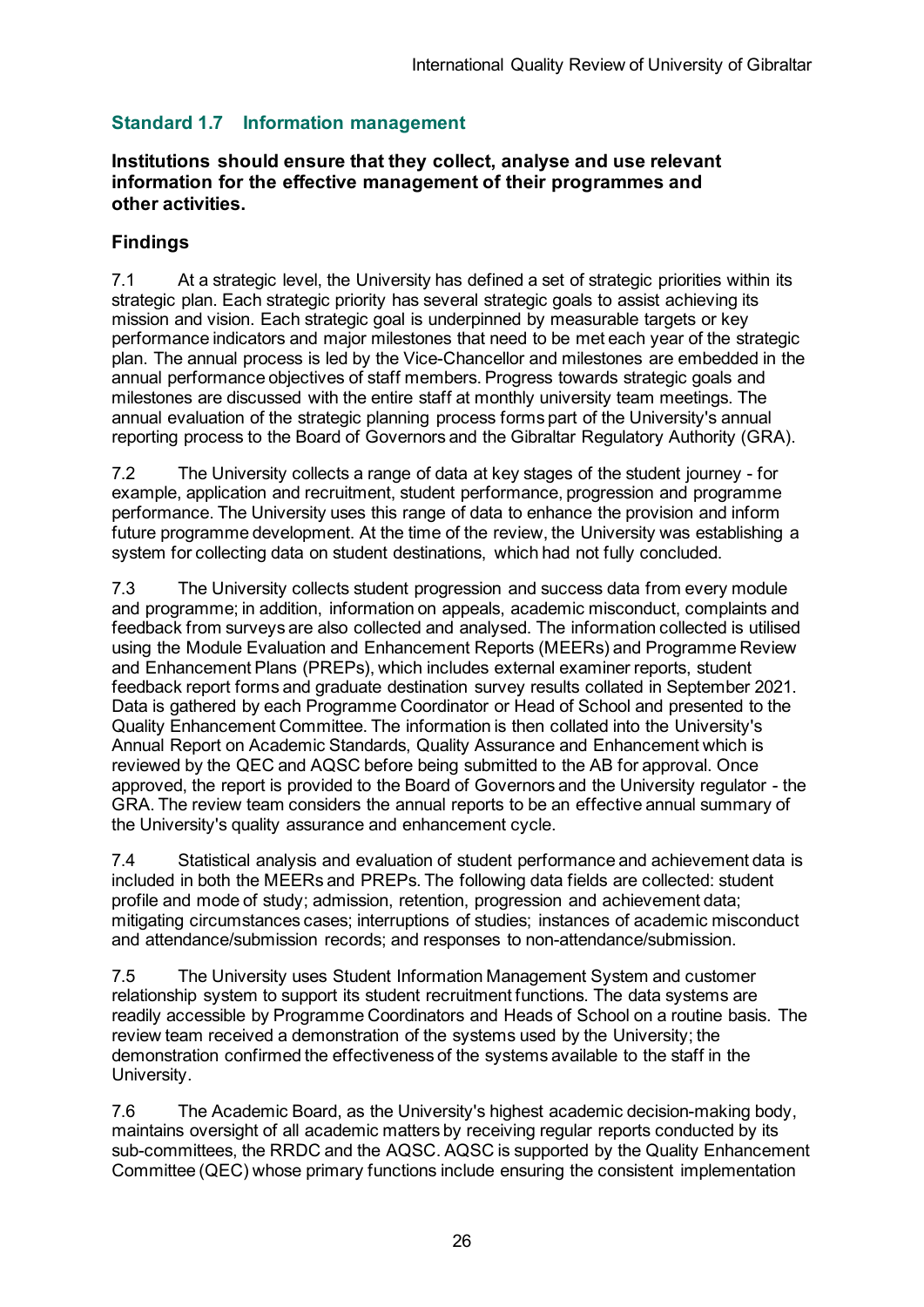of the Quality Handbook. In September 2021, the AQSC will be further supported by a new Learning and Teaching Committee which will have a focus on student performance data. The two committees will bring key staff together to assure academic standards and enhance the quality of the student learning experience throughout the University. The review team supports the introduction of the new Learning and Teaching Committee and its focus upon the analysis of student performance data.

7.7 For the academic year ending 31 July 2021, the University had 125 enrolled students. Undergraduate students represent 35%, postgraduate 48% and postgraduate research 17%. Part-time students represent 35% of the student body (PhD and MBA) and 65% are full-time. By nationality: 72% are British students (Gibraltarian and UK); 18% from the European Union; and 10% international. Male students represent 47% of the student population and female 53%. In terms of course breakdown: 22% of students are studying on the Bachelor of Business Administration (Hons) (BBA); 17% PhD; 15% Master of Business Administration (MBA); 14% BSc (Hons) Adult Nursing; 14% Postgraduate Certificate in Education (PGCE); 10% MSc in Marine Science and Climate Change (MSCC); 4% Executive MBA (eMBA); and 4% MA Leadership and Management (MALM). In meetings with the review team, the University confirmed that student number growth would be modest over the next few years.

7.8 The strategic plan outlines strategic priorities, one of which is to provide modern and effective learning facilities and a second focuses on provision of an outstanding student experience. The University evaluates its strategic priorities through the strategic plan progress report which measures major milestones and reports progress against each identified priority. Each strategic priority has a success factor greater than 80%, in many cases targets and goals have a success factor of 100%. The review team considers the strategic plan progress reporting to be effective.

7.9 Student feedback is a fixed item on the agenda of SSLCs each year. Records of SSLC meetings are retained and Programme Coordinators are responsible for ensuring that students are informed about the actions and outcomes taken. Survey results, SSLC and programme team minutes inform both MEERs and PREPs. The University reports that encouraging student participation in the surveys remains a challenge. In meetings with students, it was confirmed that the SSLCs are an effective forum for student feedback and follow-up action.

7.10 The review team can confirm that the University ensures a clear flow of information from the bottom-up and top-down throughout the University due to the short communication lines. The University has clear lines of responsibility in that Programme Coordinators and Heads of School are responsible for ensuring that MEERs and PREPs are prepared for the programmes they oversee. The Academic Quality and Learning Manager is responsible for overseeing the process at a central level and providing necessary support.

7.11 In respect to student progression, the University sets an institutional KPI target of 80% of students to progress to the next level of their studies. Early indications suggest that at least 84% of students across taught programmes for 2020-21 are eligible for graduation or progression to the next stage of their programme.

7.12 One of the University's strategic goals is to provide an outstanding learning experience underpinned by a KPI target of 85% overall student satisfaction. The University monitors student satisfaction through regular surveys, including an end-of-module and end-of-programme experience survey. Survey outcomes for 2018-19 and 2019-20 indicate high levels of overall student satisfaction. The MSCC scored 5/5 for 2018-19 and 4.7/5 for 2019-20; the BBA scored 4/5 for 2018-19; and the PGCE scored 4.5/5 for 2019-20.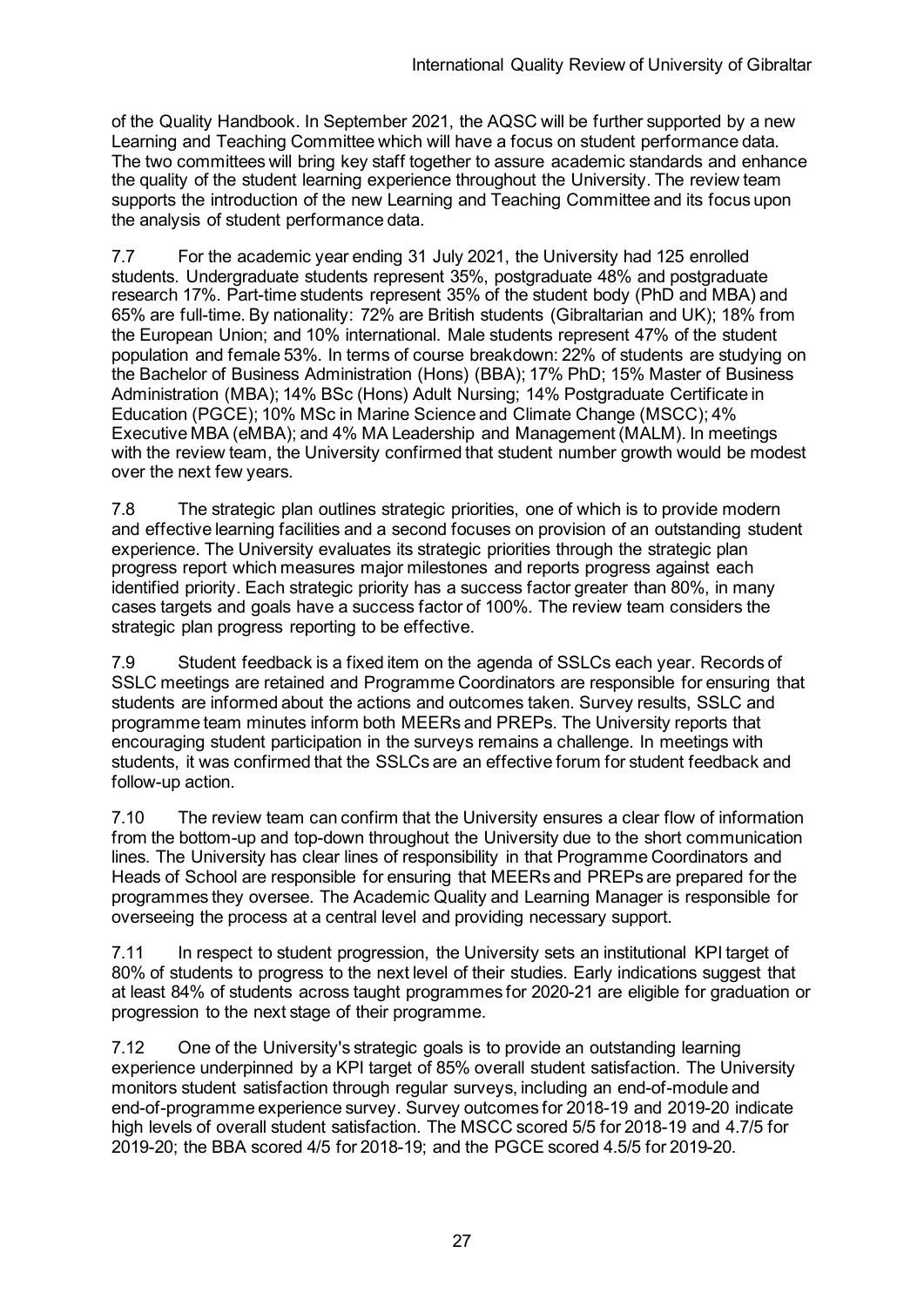7.13 The University Executive Team monitors university performance using a dashboard and monthly financial reports. The dashboard provides a snapshot of income from academic programmes, short courses, student numbers, expenditure and liquidity. It enables management to take prompt and decisive action to address issues arising. Dashboard information is shared with managers and, if appropriate, the Business Continuity Team.

7.14 The University collects a range of relevant data and information throughout the student journey, including student recruitment and admission, programme performance and student satisfaction. The University ensures that its processes to inform enhancement are effective and robust. The University does acknowledge that some improvements to the flow of recruitment data used in module and programme evaluation processes could be made for example, by pre-populating data on the evaluation software and then provided to module and programme leaders. This would make the process less time-consuming and easier to engage.

7.15 The University held its first graduation in December 2020 and therefore has limited graduate destination data at the current time. The first graduate destination survey was released in July 2021 and results collated in September 2021.

7.16 The University of Gibraltar ensures that relevant data and information are collected, analysed, and used to inform the management and continual improvement of programmes, allowing Standard 1.7 to be **met**.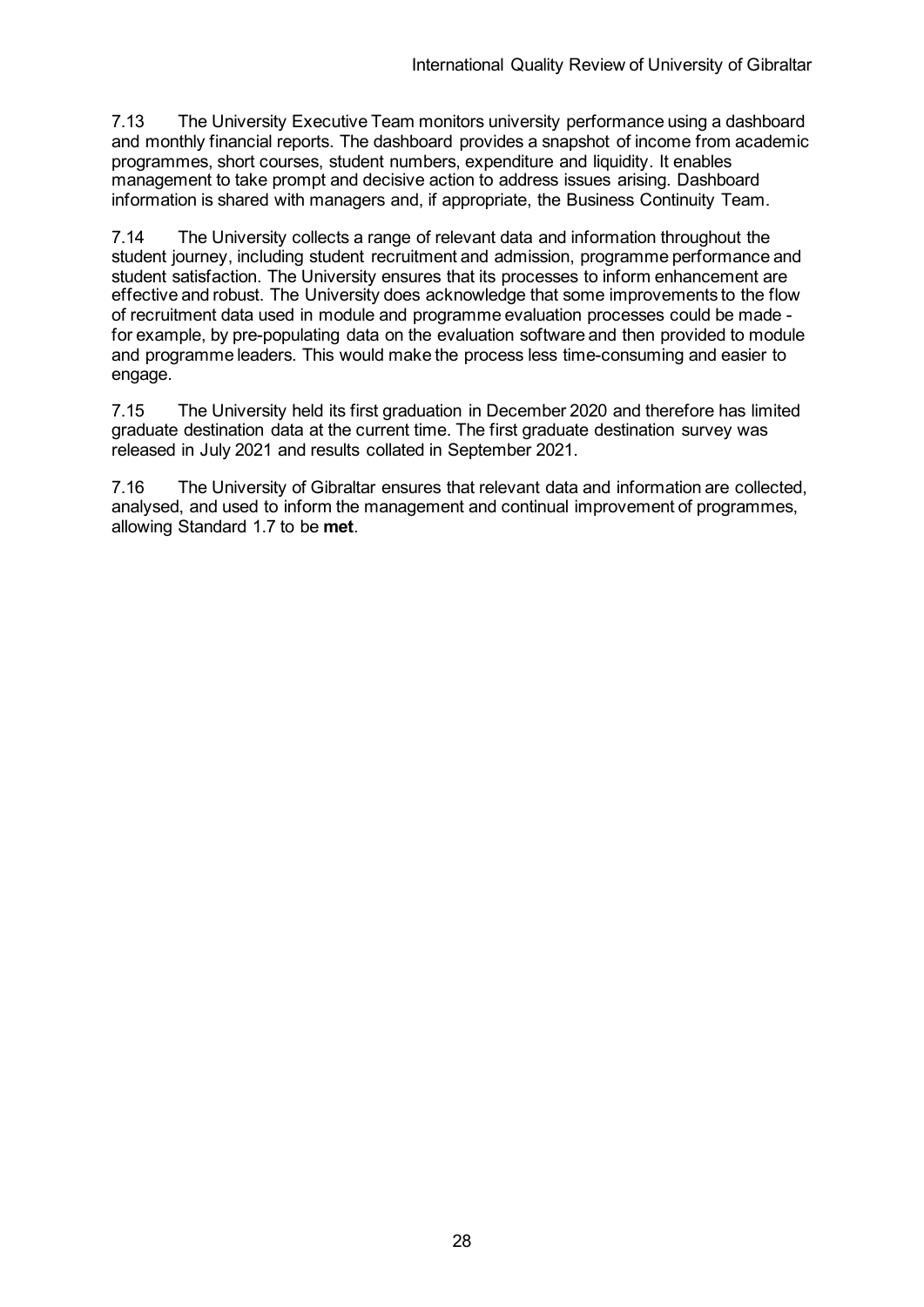## <span id="page-29-0"></span>**Standard 1.8 Public information**

**Institutions should publish information about their activities, including programmes, which is clear, accurate, objective, up-to date and readily accessible.**

## **Findings**

8.1 The University publishes information about its activities, including information on its curriculum, online and in printed marketing materials. Information on course fees for both taught and research programmes are also communicated via the University website. Students reported that the information on the University's website is helpful and that their experiences had lived up to expectations.

8.2 The Communication and Marketing Team is responsible for public communication activities which includes overseeing the University brand, the production of online content and printed materials, as well as overseeing the University's social media presence.

8.3 The university website is the first port-of-call for all enquiries relating to the University's provision. Prospective students may also download specific programme specifications via the university website. Together, these documents provide the public and prospective students with a comprehensive insight into how the University's programmes are structured, how and where learning and teaching takes place, and the learning facilities available. New students are provided with the University's student handbook, a comprehensive guide to the extensive student support functions, as well as other aspects of student life, including health and wellbeing.

8.4 There is an established process through which public information is published and reviewed, which is controlled by the Communication and Marketing Team. Quarterly, the Communication and Marketing Team carries out an audit of all published information, which includes contacting members of staff with responsibility for published content asking them to review and confirm whether any changes are required. A change log is kept identifying any requests to change published information. The Registrar who is responsible for keeping an up-to-date record of all tuition and bench fees, depending on the levels agreed by the Board of Governors, approves any requests for changes to fees published on the website.

8.5 The team reviewed the evidence from the audit conducted by the Communication and Marketing Team in 2021 and found the process to be comprehensive and robust. Exploring this further, the team found that while staff involved with the audit of published information were cognisant of their roles and responsibilities, the audit process itself was not captured in any formal policy document. There is a risk, therefore, that staff knowledgeable with the audit process leave the University and the process falls away. The review team, therefore, **recommends** that the University formalises the process currently in place to ensure the ongoing currency and accuracy of its public information.

8.6 The University provides information about its activities, programmes and overall direction to both prospective students and the public that is clear, objective and readily accessible. Notwithstanding the recommendation under this Standard around formalising a process currently in place to ensure that published information is reviewed on a regular basis, the team concluded that Standard 1.8: Public information is **met**.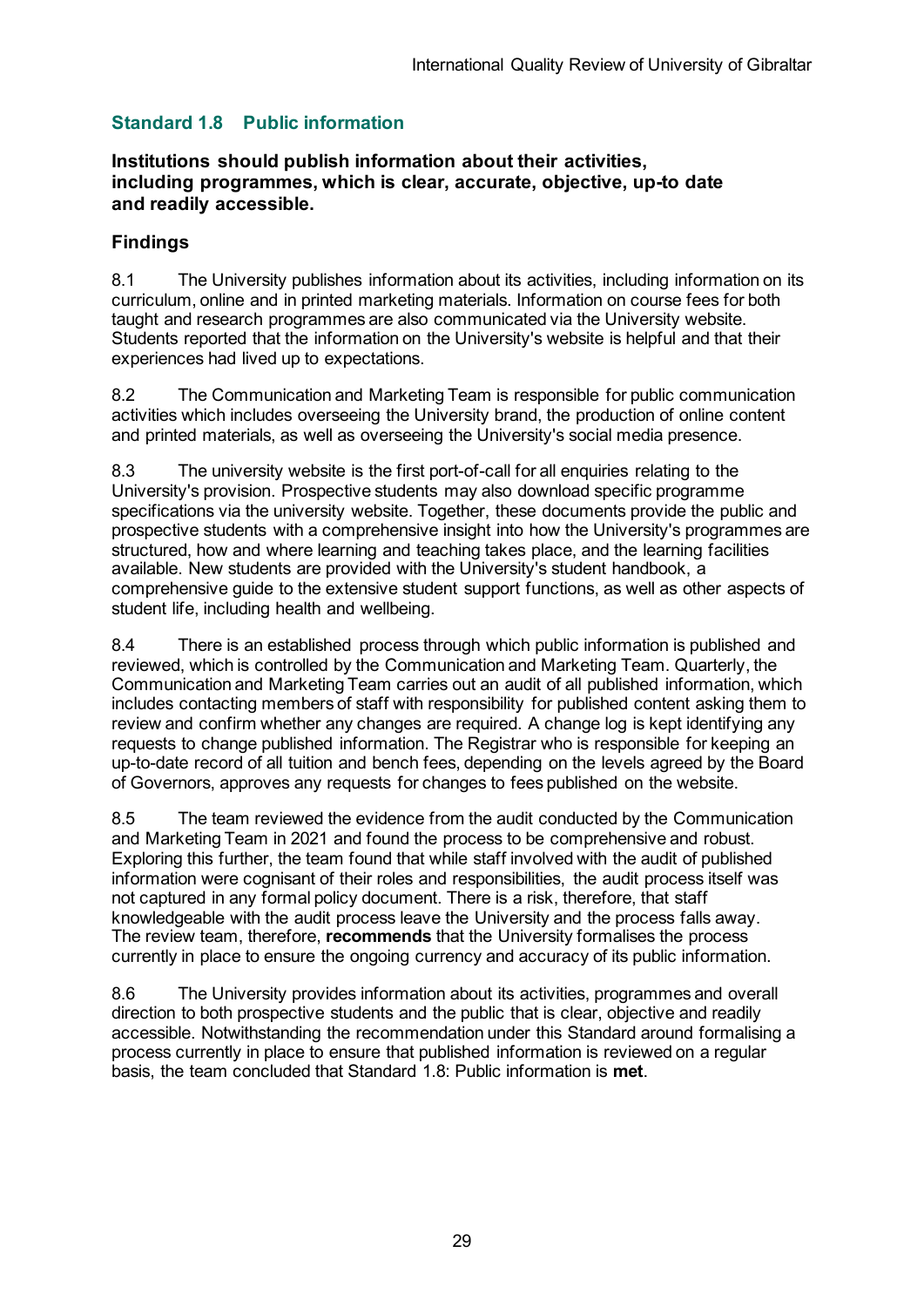## <span id="page-30-0"></span>**Standard 1.9 Ongoing monitoring and periodic review of programmes**

**Institutions should monitor and periodically review their programmes to ensure that they achieve the objectives set for them and respond to the needs of students and society. These reviews should lead to continuous improvement of the programme. Any action planned or taken as a result should be communicated to all those concerned.**

## **Findings**

9.1 The Quality Handbook sets out the University's approach to the monitoring and evaluation of its academic programmes and course modules. The University states that programme evaluation is an ongoing process, drawing together module-level and programme-level student feedback, and staff/external examiner feedback which identifies opportunities to enhance the student learning experience. Additionally, the process identifies major and minor amendments to modules at programme level.

9.2 Programme monitoring and review processes play an important role in providing assurance to the Academic Board (via its sub-committee AQSC), students and external stakeholders that the University's programmes continue to meet their stated objectives and that academic standards continue to be maintained.

9.3 The University's annual monitoring and review process is based upon five key reporting stages: student surveys and engagement which takes place each semester and annually; the module evaluation and enhancement report (MEER) which typically takes place each semester; programme review and enhancement plan (PREP) which takes place annually; an annual report on academic standards, quality assurance and enhancement; and the Vice-Chancellor's annual report to the Board of Governors (BoG) and Gibraltar Regulatory Authority (GRA).

9.4 The first stage of annual monitoring is focused on gathering student feedback at the mid-point of the module via an in-class 'Continue-Start-Stop' survey. The survey allows for module adjustments to be made for the benefit of the current cohort. Programme Coordinators are informed of the outcomes and module leaders/lecturers are expected to action and address specific course feedback. Feedback outside of the responsibility of the course is referred to the relevant department - Student Experience Office/Campus/IT. In discussion with the review team, students confirmed that feedback from the survey is acted upon and that key actions were fed back at the start of the academic year.

9.5 Feedback and action from the 'Continue-Start-Stop' survey is evident in the end-of-module survey which takes place in the final week of teaching. The University confirms that its survey has been benchmarked against best practice including the National Student Survey, Office for Students, Higher Education Statistics Agency and QAA. At the time of the review visit, only the PGCE had completed the end-of-programme survey, the BBA, MBA and MSCC surveys results were expected in November 2021. The survey for MALM was not due until 2022 and the Adult Nursing survey not until 2023; the review team was therefore unable to comment on their effectiveness.

9.6 The Student-Staff Liaison Committees (SSLCs) act as a forum to discuss student feedback, the outcome from surveys, external examiner reports and programme enhancement plans. All student feedback is kept anonymous when fed into the PREPs. The SSLCs are chaired by the Programme Leader or Head of School; membership includes one student rep from each year of the programme, a delivery member of staff and a member from the Student Experience Office. In discussion with the review team, students confirmed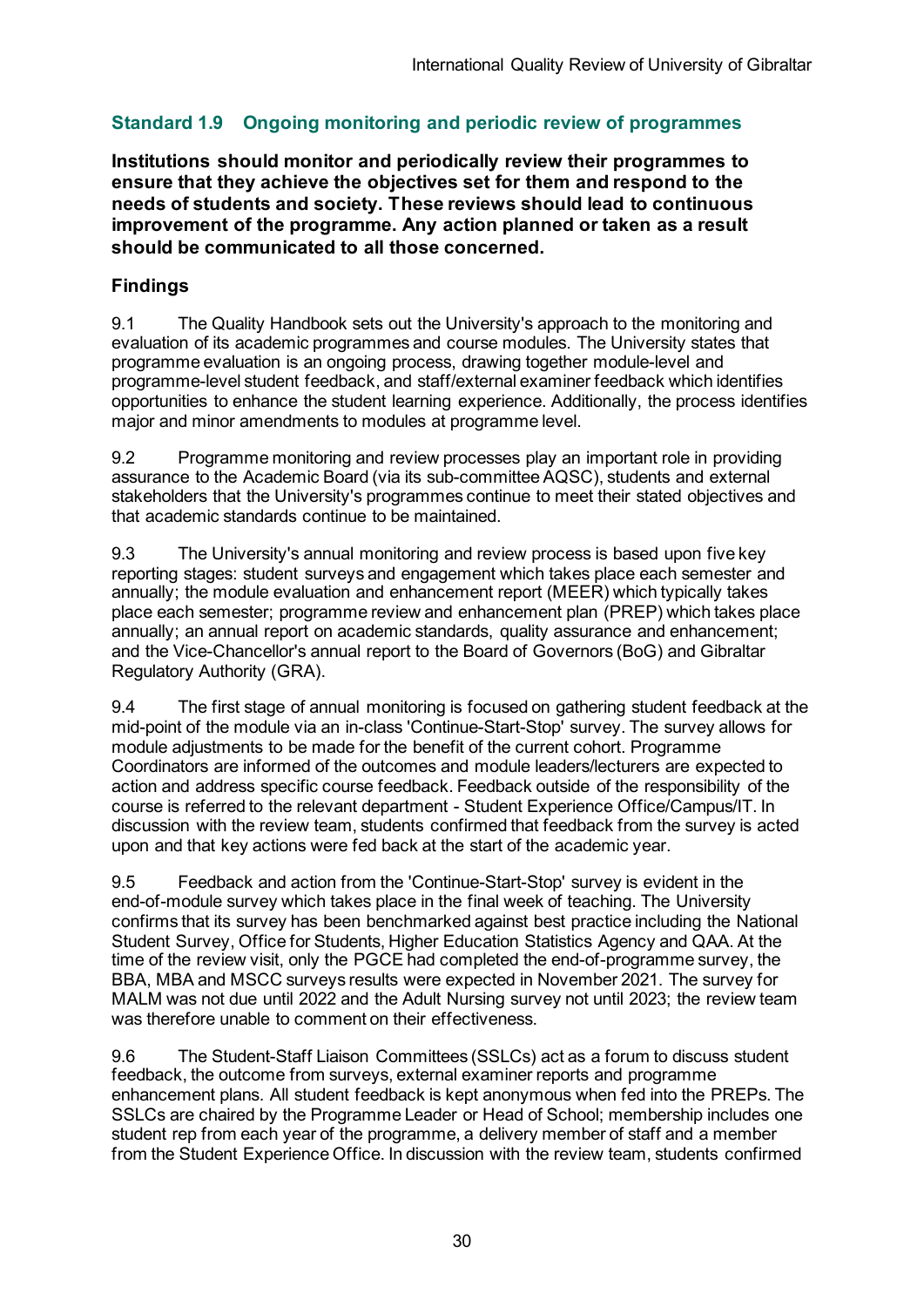that SSLCs had very clear agendas to discuss issues relating to the programme and University; feedback from students is taken on board and changes are made.

9.7 MEERs are completed by the relevant module leader/lecturer. The MEERs are used to assess the module learning and teaching for the programme and are completed each semester. Feedback from the mid-module and end-of-module surveys and the outcomes from the SSLCs are reported within the MEERs. Feedback captured includes an evaluation of learning, teaching and assessment, evaluation of student satisfaction and feedback, and an evaluation of resources.

9.8 MEERs build upon the enhancement action points from the previous MEER. MEERs once completed are reviewed by the Programme Coordinator. Module boxes which contain a standard set of documents for the module are kept on Canvas. The content of module boxes is also reviewed by the external examiner as part of their assessment of the module.

9.9 An annual Programme Review and Enhancement Plan (PREP) is undertaken for each programme and completed at the end of the academic year. MEERs are reviewed by the Programme Coordinator and used to compile the PREP. The PREP is the University's reporting mechanism for the overall performance of the programme; data and feedback is drawn from the MEERs, including student and external examiner feedback. Data used in the PREP is drawn from the student records and management systems. The finalised PREP is communicated to external examiners.

9.10 Improvements to modules and programmes identified by the MEERs and PREPs are implemented by the Programme Coordinators immediately or during the following semester, improvements are communicated to module leaders and lecturers. The outcome of MEERs and PREPs are discussed at the start of the semester with the entire programme team in programme team meetings. The Head of School and Programme Coordinators highlight both good practice and areas for improvement.

9.11 Monitoring of the PhD programme is handled by the University's Research Office and overseen by the Research and Research Degrees Committee (RRDC) which reports directly to the academic board. The RRDC meets at least twice a year and is responsible for the annual monitoring of all research programmes and research students. The RRDC formally signs off programme development, student recruitment, student progression, research ethics and the final viva voce examinations for the PhD programme, and is ratified by the Academic Board. Due to the non-uniform nature of the PhD programme, there is no formal cyclical review process in the form of MEERs or PREPs for the programme. The University has, however, employed external reviewers in 2016 and 2018 to review the research provision. An action plan was developed by the Research Office following each evaluation in order to take deliberate steps to enhance the research programme. In addition, research students can feed back on their programme through an annual survey. The research office reviews the student responses and develops an action plan. Each year, the research office reports to students on the survey results and actions taken in response, and reports to the RRDC and Academic Board. Students confirmed that the survey is sent on an annual basis, feedback is timely, and changes are notified in induction each year.

9.12 External examiners report upon programmes at the end of the academic year. Programme Coordinators are responsible for developing action plans in response to the opportunities and challenges identified within the reports. Responses are communicated back to the external examiners in respect of the reports together with any recommended changes to assessment for the following academic year. External examiner reports, together with Programme Coordinator responses, are included on Canvas which allows students and staff to view the outcomes from the external examiner process. Students met by the review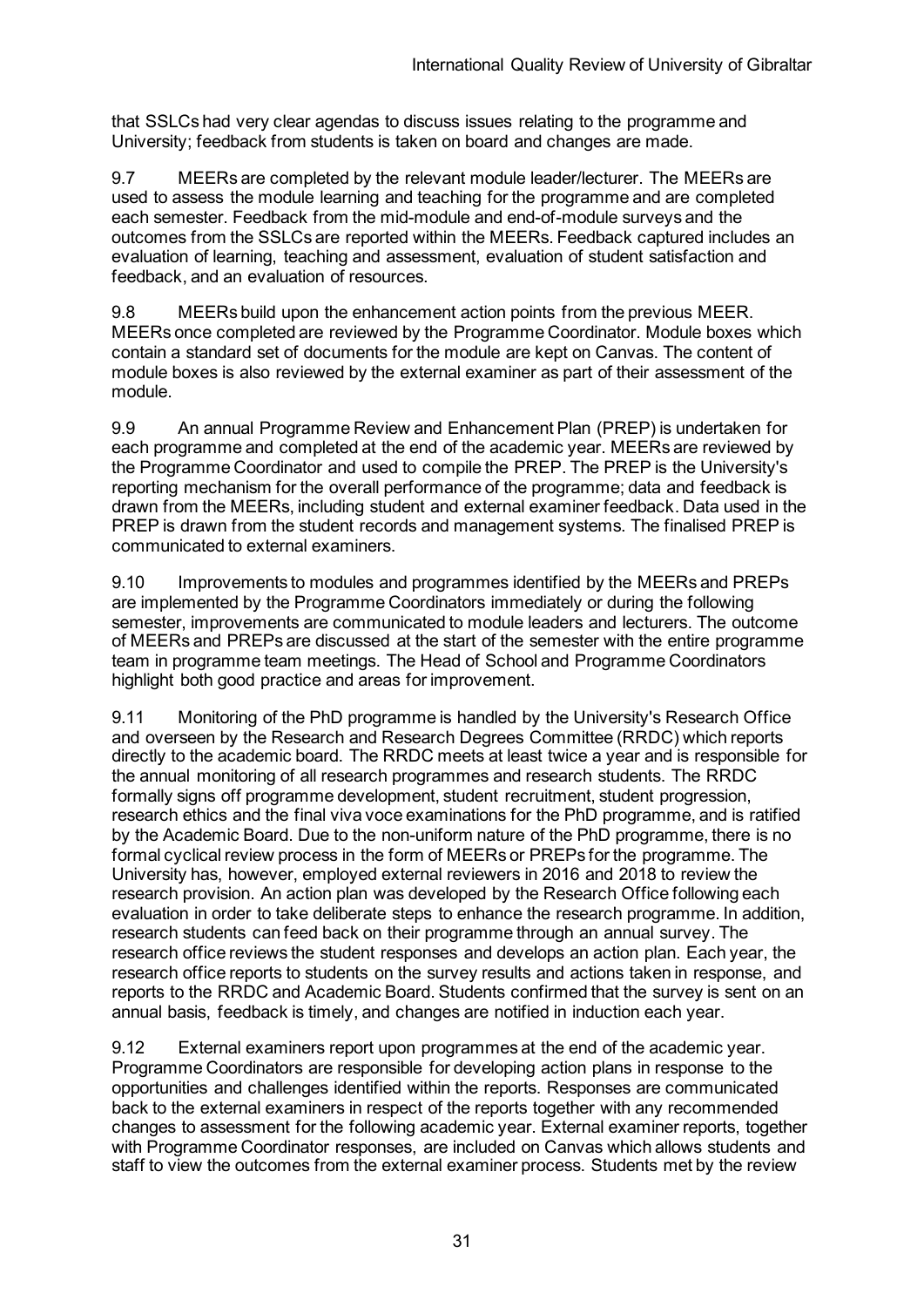team were, however, a little unclear of who their programme external was and where external examiner reports were located. As the external examiner reports are clearly located in Canvas we would suggest that the University reviews the communication methods on this topic with students.

9.13 For the 2019-20 and 2020-21 academic year, external examiners for all academic programmes confirmed assurance on the three key areas of academic standards, assessment processes and, in the case of BBA and MSCC, responsiveness to previous external examiner reports.

9.14 The Quality Handbook sets out the University's approach and requirements for the Periodic Review of its programmes on a six-year cycle underpinned by a mid-cycle review after three years. At the time of the review, no programme had yet reached a periodic review stage; however, the first mid-cycle reviews were being undertaken in 2021 for BBA and MSCC. The University confirmed that mid-cycle reviews for BBA and MSCC had not yet been concluded and were due for completion by 31 December 2021. In preparation for executing these reviews, the University had developed a template plus a short guide to the process. In line with the requirements defined in the Quality Handbook, Programme Coordinators analyse data from a range of sources from the previous three-year period - for example, annual programme evaluations, student feedback, external examiner feedback, and progression and retention figures. Due to the timing of the QAA IQR Review, the University was able to provide the team with draft mid-cycle review reports for both BBA and MSCC. The reports demonstrated that the approach and requirements detailed in the Quality Handbook was being followed and, although not fully completed, it demonstrated that the process was effective.

9.15 In respect to collaborative provision, the University has one partner - Learna. Learna provides delivery of an online Executive MBA taught award leading to a university qualification. The partnership is operated by a collaborative agreement between Learna and the University which is in line with the Quality Handbook. Ongoing monitoring of the programme is undertaken through examination boards, moderation of assessments, external examiner reports and approval of all teaching staff by the University Programme Coordinator. Periodic Review of this collaborative partner will take place on the fifth anniversary of the partnership. The first external examiner report is expected in late 2021.

9.16 The University produces an annual report on academic standards, quality assurance and enhancement on the quality of its academic programmes. The report provides assurance to the BoG and GRA that the methods used to improve the student academic experience and student outcomes are robust and appropriate, and that standards of the awards have been appropriately set and maintained. The report is prepared by the Academic Quality and Learning (AQL) Manager and approved by the Vice-Chancellor; the report draws upon evidence contained in the MEERs and PREPs, examination boards and external examiner reports. The report is reviewed by the QEC, submitted to AQSC for review, and final approval is by the Academic Board before onward transmission to the BoG and GRA.

9.17 The University uses five programme performance indicators (PPIs) to review and compare performance between programmes. The measures include Enrolment, Retention, Progression, Attendance, and Completion and Graduation. In terms of outcomes for 2019- 20, enrolment numbers range from seven to 14; retention ranges from 87% to 100%; progression ranges from 93% to 100%; attendance ranges from 81% to 98%; and completion for all programmes is 100%. There is limited information on graduation as the University's first graduation only took place in December 2020.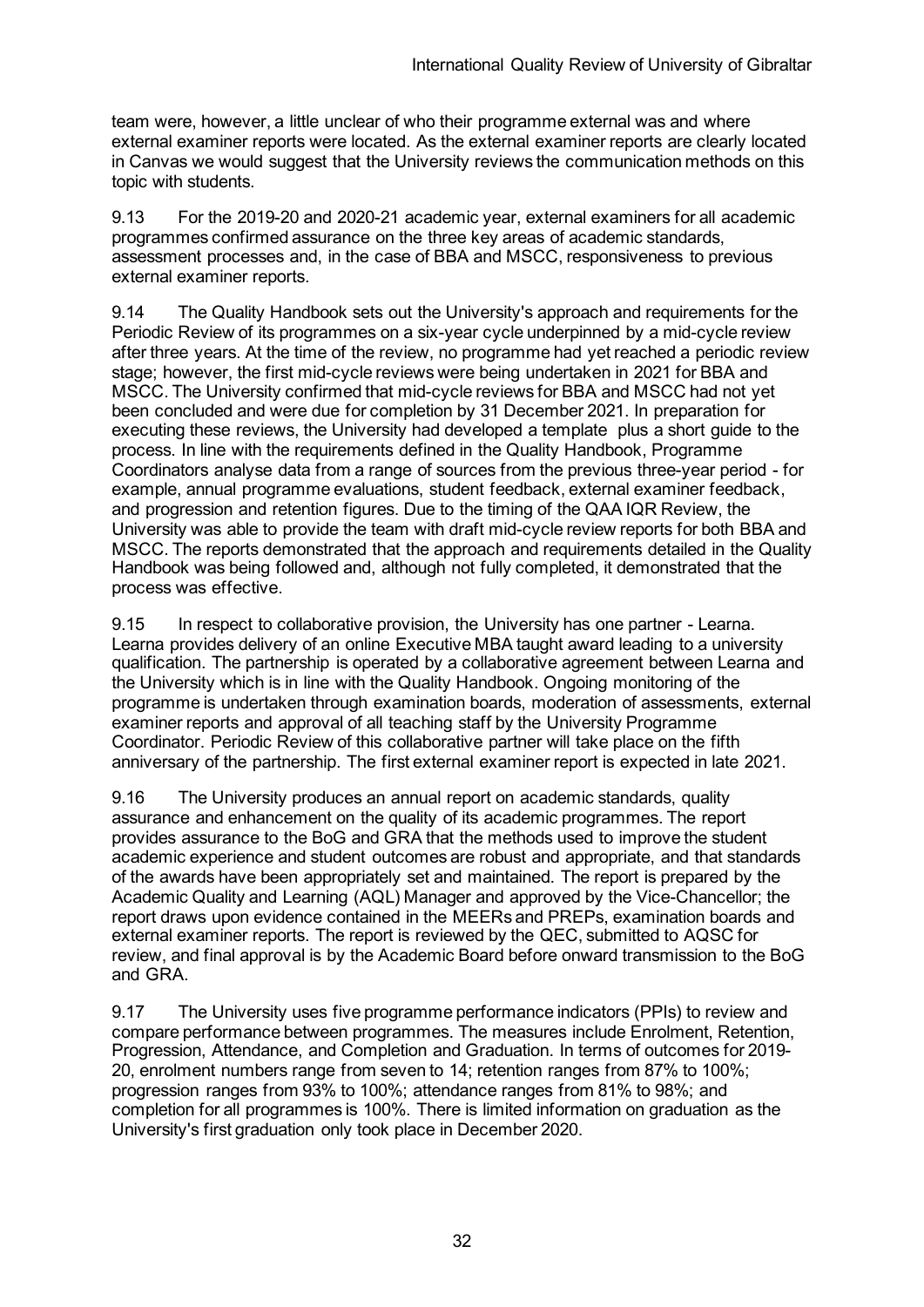9.18 Due to the University's current size, staff training and development in monitoring processes is undertaken by Programme Coordinators or Heads of School supported by the AQL Manager. The Programme Coordinators' group (formed in 2019) has formalised the process for monitoring which ensures consistency across schools for both new and experienced staff members. The group meets monthly and feeds into QEC.

9.19 The University operates effective methods for the collection of feedback for each course programme. Feedback improvements are incorporated into enhancement plans with clear responsibilities assigned and timelines for implementation agreed. Planned actions are effectively monitored and evaluated in order that adjustments can be made as necessary. At the module level student feedback is encouraged in order that rapid improvements can be made throughout the year rather than being left to the end of the year. The review team confirm that the University's processes for monitoring and enhancement of academic programmes is currently fit for purpose.

9.20 The flow of information across the University in respect to monitoring and review contributes to the effective management of programmes. The outcomes from module and programme reviews are shared in a centralised annual quality report which is signed off by the Vice-Chancellor and approved by QEC, AQSC and Academic Board. The review team would endorse the University's view that it could strengthen the process by ensuring that findings from MEERs and PREPs are regularly discussed at QEC.

9.21 The review team confirms that the University's programme review process includes an appropriate and robust level of externality. External examiners input into both module and programme reviews, together with student feedback this ensures that a range of views are taken into consideration by the Programme Coordinators / Heads of School for the further development of the programmes.

9.22 The establishment of the Programme Coordinators' Group from an ad-hoc group into a regular meeting feeding into the QEC, has provided a useful forum to discuss operational programme details and school management issues. The forum is valued by staff members.

9.23 The University has developed a Learning and Teaching Committee; the first meeting was held on 6 September 2021. The Committee's purpose is to facilitate productive discussions between academic staff and to lead on developments relating to the enhancement of learning and teaching at the University and to support the work of AQSC. The review team's discussions with university staff confirmed that there was clarity of what the purpose of the new committee would be; it was, however, too early for the review team to confirm if the new committee would be effective. The review team would endorse this addition to the committee structure.

9.24 The University is committed to ensuring that externality is a key strategy in the review of its programmes, which includes the involvement of an external member on the review panel for periodic programme reviews. In addition, the Academic Quality and Standards Committee includes six UK-based senior academic staff with experience in quality assurance; this enables the University to draw upon guidance and sound practice from the UK higher education sectors. In addition, both the Academic Board and Research and Research Degrees Committee includes both UK and overseas external representation. The review team considers the effective use of externality throughout its committee structure and embedded within its quality assurance processes to be an aspect of **good practice**.

9.25 The review team concludes that the University monitors and intends to regularly review its academic programmes with the aim to continuously improve the quality of the programmes and modules. The review team concludes that Standard 1.9 is **met** based on the documentation it has produced in readiness to activate each specific process. The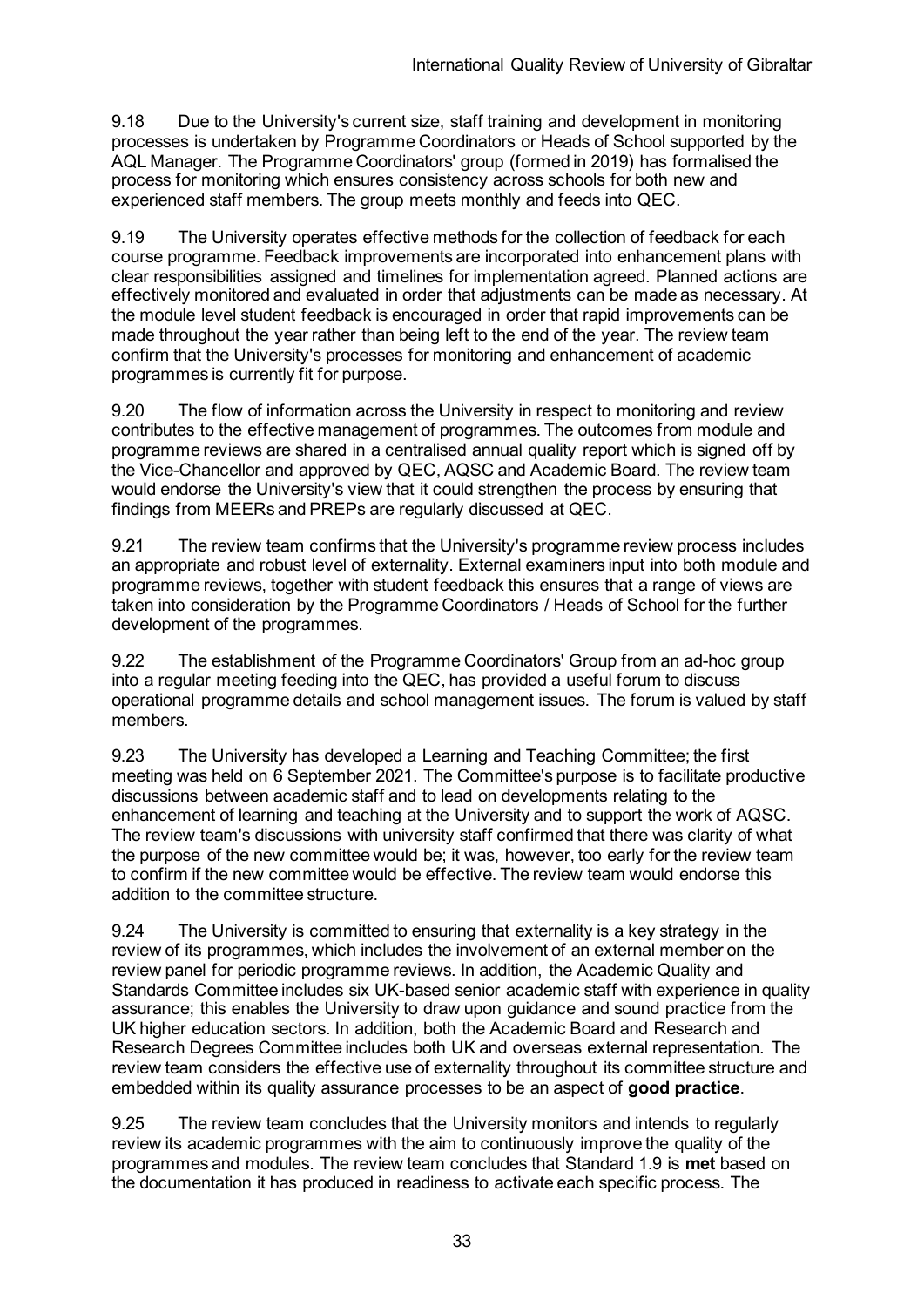commitment to externality at all levels of the University's academic programmes contributes to the good practice identified in paragraph 9.24.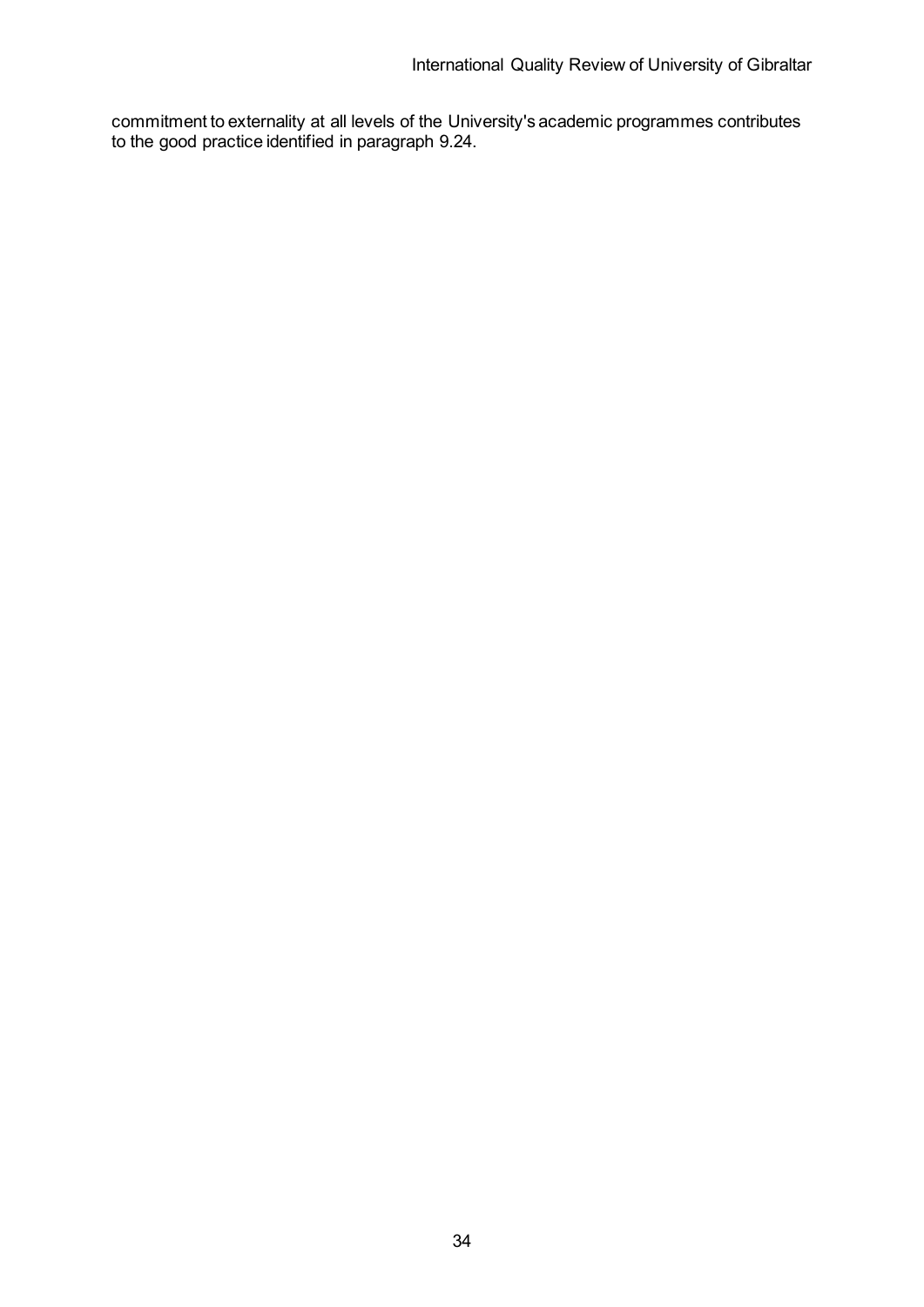## <span id="page-35-0"></span>**Standard 1.10 Cyclical external quality assurance**

## **Institutions should undergo external quality assurance in line with the ESG on a cyclical basis.**

## **Findings**

10.1 The University's Quality Handbook had been developed to meet the obligations that govern higher education in Gibraltar which includes: the Gibraltar Regulatory Authority (GRA) and the professional, statutory and regulatory bodies (PSRBs) that accredit or recognise the University's academic provision.

10.2 In addition, the University has chosen to align itself to the European Standards and Guidelines (ESG) and the UK Quality Code for Higher Education. The University's policies and procedures are aligned to meet the requirements of both. The University confirms that it has benchmarked its management of standards and quality against universities in the UK and to a lesser extent those in the European Higher Education (EHEA), the alignment is embodied in the Quality Handbook.

10.3 The GRA has been designated as the Gibraltar Authority for Standards in Higher Education and the Gibraltar Higher Education Commission in line with the *University of Gibraltar Act 2015*. A GRA Memorandum of Regulation details the powers of the GRA in relation to the University and the information the University is required to provide to the GRA. The GRA has a University Advisory Board which includes members with UK higher education expertise. The GRA Memorandum of Regulation has the power to request information from the University and to issue enforcement notices if the University is failing to comply with the 2015 Act.

10.4 The Memorandum of Regulation requires the University to give an annual assurance on quality and standards through the provision of an annual report from the Academic Board. To meet this requirement, the Vice-Chancellor submits a written assurance to the authority each year confirming that: a) the methodologies used as a basis to improve the student academic experience are robust and b) that the standards of awards for which the University is responsible have been maintained. In addition, the University is expected to arrange a periodic external quality assurance review and share outcomes with the GRA. The QAA IQR Review meets this expectation; this will be the University's first external quality assurance review. Other requirements include the sharing of student data (recruitment, retention, completion, destination, survey results and complaints); the submission of audited accounts; the sharing of long-term financial forecasts and an annual budget; providing assurances on internal control and risk management; arranging periodic review of the BoG and Audit Committee; and alerting the GRA to any threats to the University's autonomy and academic freedom. The University has a live 'Risk Register' which is reviewed by the Executive Team on a regular basis; its key risk is described as the: 'Significant deterioration in financial position due to HMGOG funding, failure to achieve tuition fee income and failure to achieve new donor funding'. A range of mitigating actions are outlined in the risk register to lessen the impact on the University.

10.5 Some programmes offered by the University are accredited by national bodies including the BSc (Hons) Adult Nursing Degree which was approved by Academic Board in June 2020 and subsequently presented to the Gibraltar Nurses, Midwives and Health Visitors' Registration Board (NRB) in June 2020. Formal recognition for the degree was received from the NRB in November 2020. To meet compliance with the NRB the degree programme includes 'in-practice' assessments and Objective Structured Clinical Assessments (OSCAs) on an annual basis to assess student nurse skills. In addition, the BSc (Hons) Maritime (Engineering and Nautical) degree was approved by Academic Board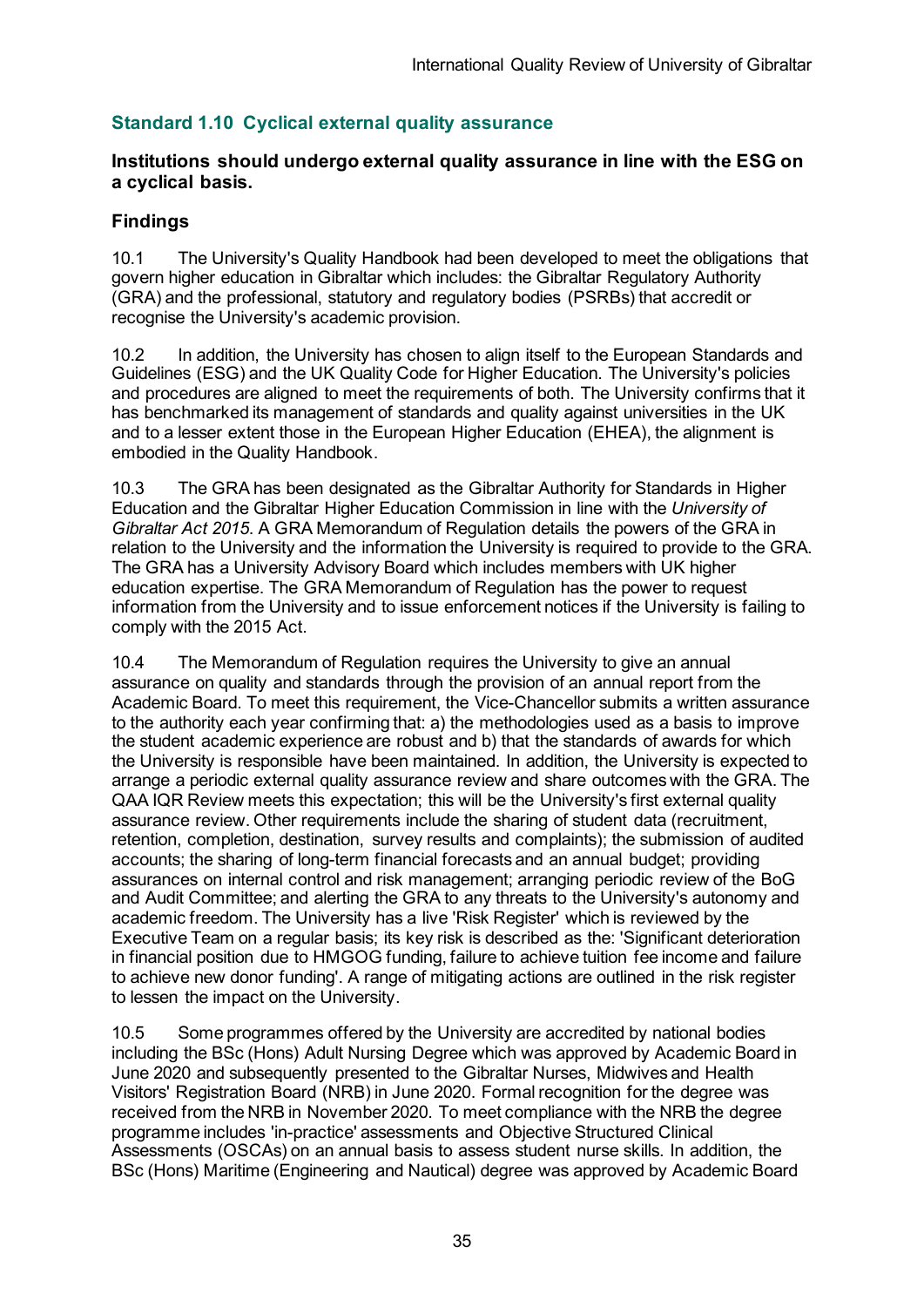in June 2020 and the programme was formally recognised by the UK Maritime and Coastguard Agency (MCA) in September 2020. Students met by the review team confirmed that they had been briefed and were clear of the requirements of the relevant professional bodies.

10.6 In order to meet the GRA's expectation to commission its own internal/external review, the University commissioned its first external quality assurance review conducted by the UK's Quality Assurance Agency for Higher Education (QAA); the review has used the International Quality Review methodology (IQR). In order to support its ambition, the University embedded into its strategic plan a specific priority (Priority 1.3) that the 'University will provide quality assured taught and research degree offerings'; it also set explicit annual milestones from 2019 aimed at preparing the University for an IQR by the end of 2022. Interim milestones for 2019 and 2020 ensured the University was prepared for the full review in 2021.

10.7 An application was submitted to QAA for the University's first IQR in September 2019. A QAA scoping visit was undertaken in November 2019. The scoping visit report confirmed that the University had met all criteria in three defined areas of governance, internal monitoring and review, and staffing. The report also identified areas to address these including externality and reference points which had been deemed to have been partially met in respect to the University's engagement with academic and professional networks and organisations. The QAA Scoping Report recognised that the University had engaged with the ESG Standards and that it had initiated a cyclical external review process through QAA IQR. Progression to full QAA IQR was agreed after at least one cohort of student graduation.

10.8 The preparation for IQR has been led by AQSC, the QEC and through 10 working groups. Each working group was tasked with conducting a self-evaluation against one ESG Standard. The University undertook a mock review to receive critical friend feedback. The mock review resulted in a report and action plan to address the recommendations.

10.9 Through meetings with senior staff and in conjunction with documentary evidence, the University has made good use of external inputs at key stages of programme development, approval, delivery and review. This has included reference to Subject Benchmark Statements, input from external members on approval panels, the use of external examiners during programme review, and close collaboration with key employers including the Gibraltar Health Authority and Her Majesty's Government of Gibraltar Department of Education for the Nursing and Education degrees. The review team considers these arrangements to be effective.

10.10 The review team is satisfied that the QAA IQR will meet the requirements of external cyclical review for this Standard, together with embedding externality in all stages of programme design, delivery and review. The actions and outcomes from the QAA IQR will be overseen by QEC as it includes stakeholders from all departments, and then reported to AQSC and Academic Board.

10.11 Based upon the evidence provided - including feedback from industry experts and students, external statutory bodies, the Gibraltar Regulatory Authority, and the QAA IQR the review team concludes that there is an effective cyclical quality assurance in place, and that consequently Standard 1.10 is **met**.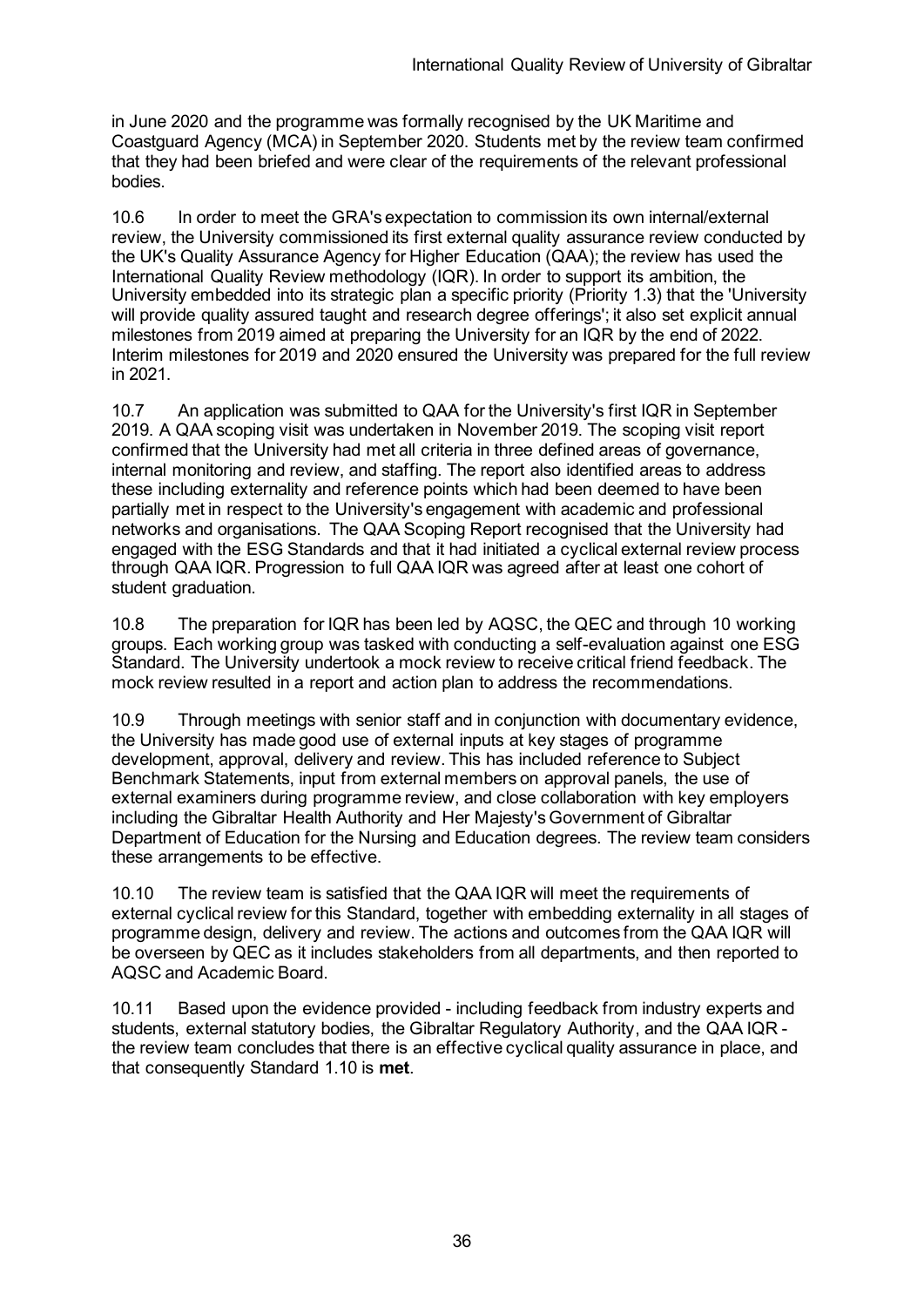# <span id="page-37-0"></span>**Glossary**

#### **Action plan**

A plan developed by the institution after the QAA review report has been published, which is signed off by the head of the institution. It responds to the recommendations in the report and gives any plans to capitalise on the identified good practice.

#### **Annual monitoring**

Checking a process or activity every year to see whether it meets expectations for standards and quality. Annual reports normally include information about student achievements and may comment on the evaluation of courses and modules.

### **Collaborative arrangement**

A formal arrangement between a degree-awarding body and another higher education provider. These may be degree-awarding bodies with which the institution collaborates to deliver higher education qualifications on behalf of the degree-awarding bodies.

Alternatively, they may be other delivery organisations who deliver part or all of  $\alpha$ 

proportion of the institution's higher education programmes.

### **Degree-awarding body**

Institutions that have authority - for example, from a national agency - to issue their own awards. Institutions applying to IQR may be degree-awarding bodies themselves, or may collaborate to deliver higher education qualifications on behalf of degree-awarding bodies.

#### **Desk-based analysis**

An analysis by the review team of evidence, submitted by the institution, that enables the review team to identify its initial findings and subsequently supports the review team as it develops its review findings.

## **Enhancement**

See **quality enhancement**

#### **European Standards and Guidelines**

For details, including the full text on each standard, see [www.enqa.eu/esg-standards-and](http://www.enqa.eu/esg-standards-and-guidelines-for-quality-assurance-in-the-european-higher-education-area)[guidelines-for-quality-assurance-in-the-european-higher-education-area](http://www.enqa.eu/esg-standards-and-guidelines-for-quality-assurance-in-the-european-higher-education-area)

#### **Examples of practice**

A list of policies and practices that a review team may use when considering the extent to which an institution meets the standards for review. The examples should be considered as a guide only, in acknowledgment that not all of them will be appropriate for all institutions.

#### **Facilitator**

The member of staff identified by the institution to act as the principal point of contact for the QAA officer and who will be available during the review visit, to assist with any questions or requests for additional documentation.

#### **Good practice**

A feature of good practice is a process or way of working that, in the view of a QAA review team, makes a particularly positive contribution to the institution's higher education provision.

#### **Lead student representative**

An optional voluntary role that is designed to allow students at the institution applying for IQR to play a central part in the organisation of the review.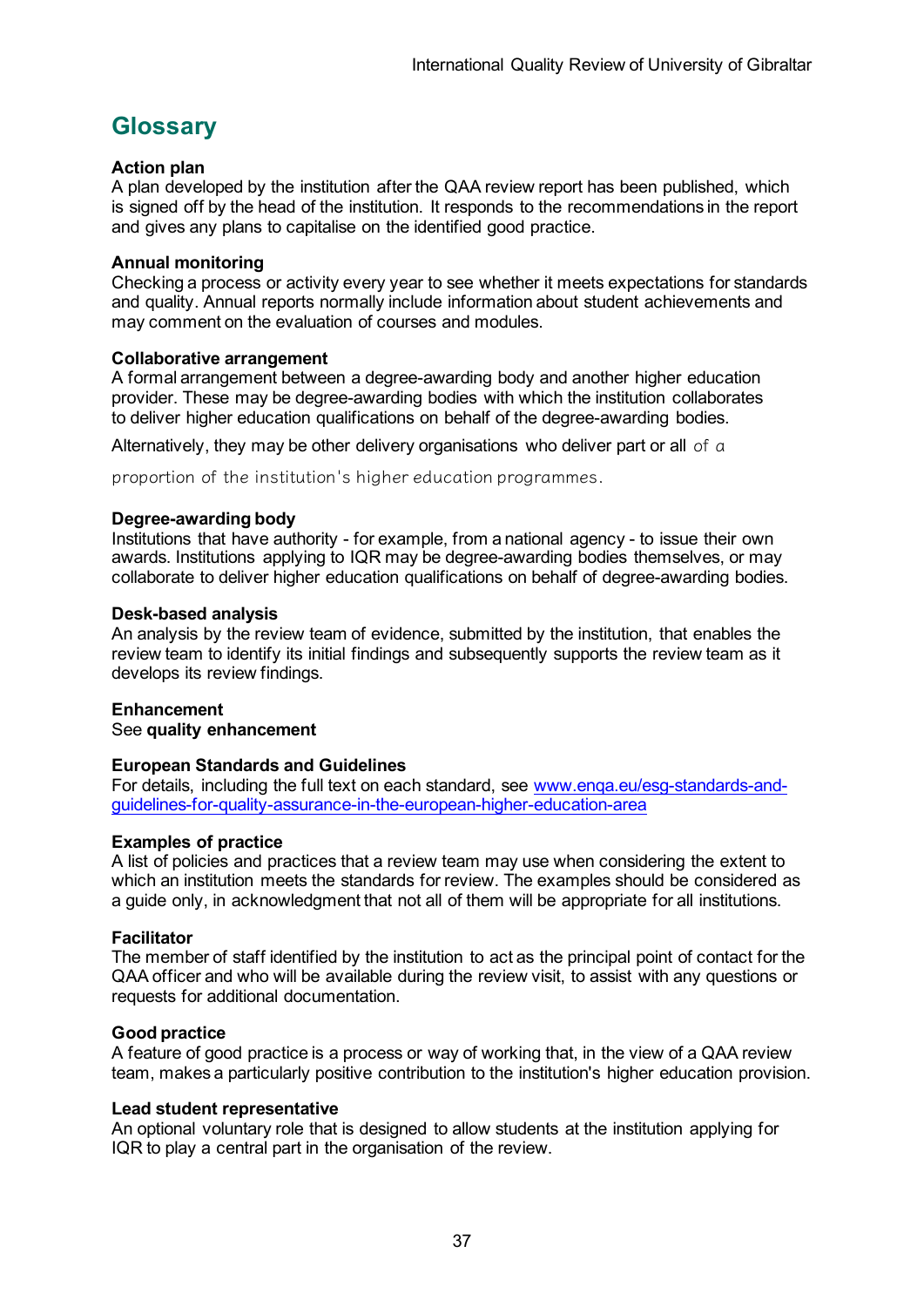#### **Oversight**

Objective scrutiny, monitoring and quality assurance of educational provision.

#### **Peer reviewers**

Members of the review team who make the decisions in relation to the review of the institution. Peer reviewers have experience of managing quality and academic standards in higher education or have recent experience of being a student in higher education.

#### **Periodic review**

An internal review of one or more programmes of study, undertaken by institutions periodically (typically once every five years), using nationally-agreed reference points, to confirm that the programmes are of an appropriate academic standard and quality. The process typically involves experts from other higher education providers. It covers areas such as the continuing relevance of the programme, the currency of the curriculum and reference materials, the employability of graduates and the overall performance of students. Periodic review is one of the main processes whereby institutions can continue to assure themselves about the academic quality and standards of their awards.

#### **Programme of study**

An approved course of study that provides a coherent learning experience and normally leads to a qualification. UK higher education programmes must be approved and validated by UK degree-awarding bodies.

#### **Quality enhancement**

The process by which higher education providers systematically improve the quality of provision and the ways in which students' learning is supported.

#### **QAA officer**

The person appointed by QAA to manage the review programme and to act as the liaison between the review team and the institution.

#### **Quality assurance**

The systematic monitoring and evaluation of learning and teaching, and the processes that support them, to make sure that the standards of academic awards meet the necessary standards, and that the quality of the student learning experience is being safeguarded and improved.

#### **Recognition of prior learning**

Assessing previous learning that has occurred in any of a range of contexts including school, college and university, and/or through life and work experiences.

#### **Recommendation**

Review teams make recommendations where they agree that an institution should consider developing or changing a process or a procedure in order to improve the institution's higher education provision.

#### **Reference points**

Statements and other publications that establish criteria against which performance can be measured.

#### **Self-evaluation document**

A self-evaluation report by an institution. The submission should include information about the institution as well as an assessment of the effectiveness of its quality systems.

#### **Student submission**

A document representing student views that describes what it is like to be a student at the